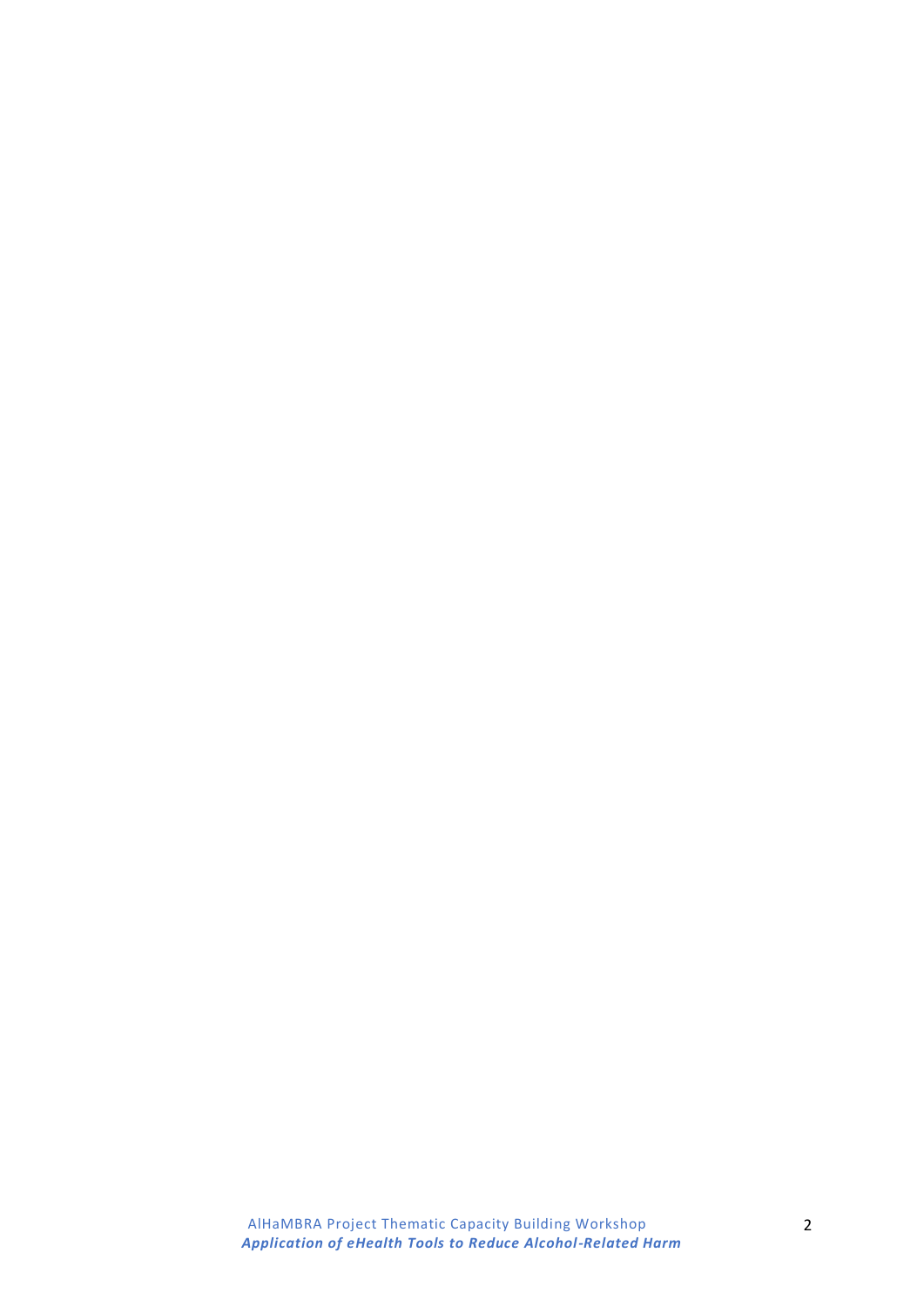# **Contents**

| Briefing document: Evidence to support the use of e-health technologies in the prevention and |  |
|-----------------------------------------------------------------------------------------------|--|
|                                                                                               |  |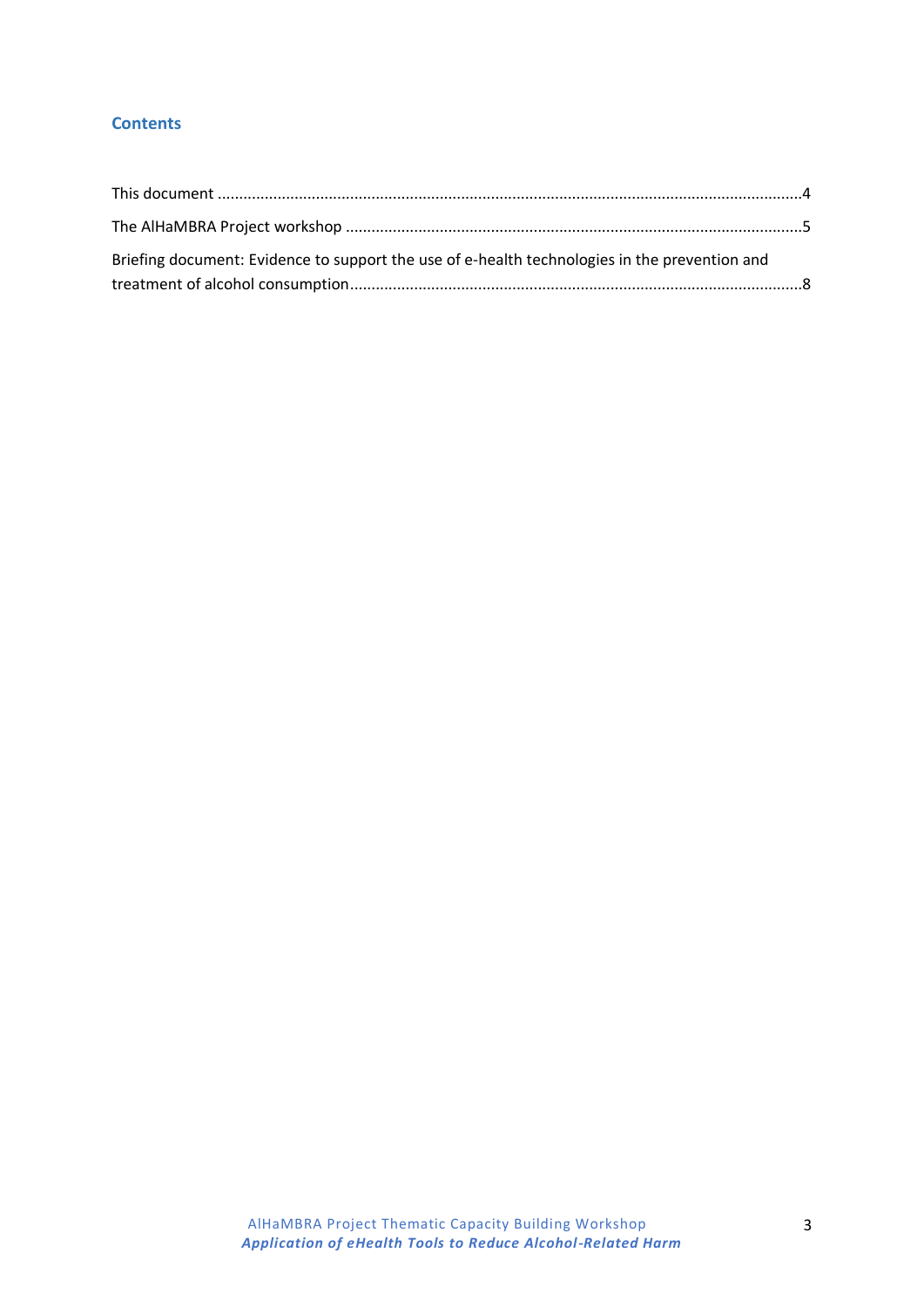## <span id="page-3-0"></span>This document

This background document has been prepared to provide relevant background information to the participants of the AlHaMBRA Project workshop - *Application of eHealth Tools to Reduce Alcohol-Related Harm.*

It includes two parts:

- 1. General information regarding the workshop
- 2. A briefing document introducing themes and issues for debate in the workshop and provide a literature review of DHTs and their applications for the prevention and treatment of harmful alcohol consumption.

The Briefing document is prepared in stages as per the technical specifications of the AlHaMBRA Project contract

- For the workshop, a draft is prepared which is revised following review by an external expert in the field (contained in this document).
- Following the workshop, the document is revised again to include learnings from the workshop outcomes. This is the final version of the document.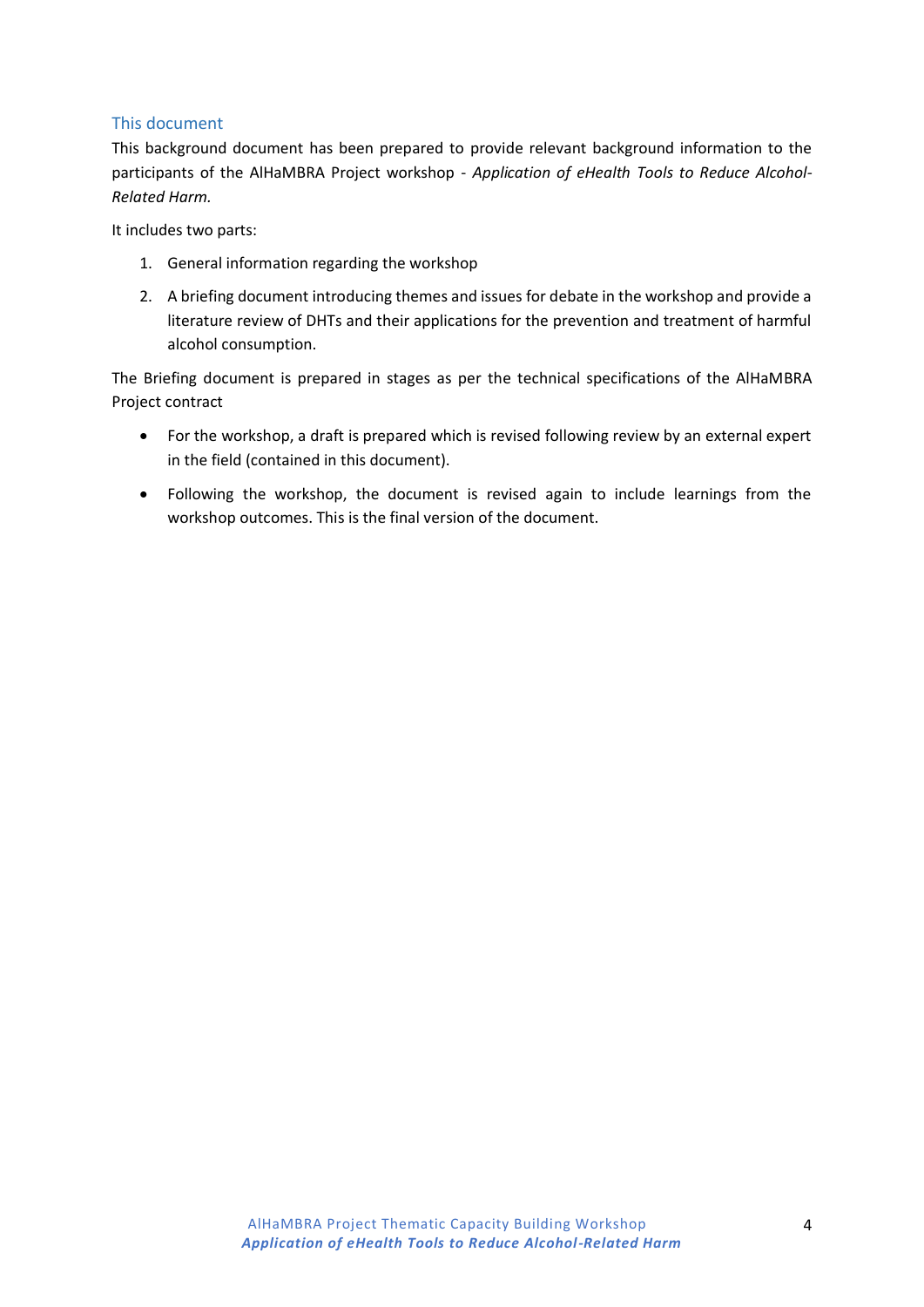# <span id="page-4-0"></span>The AlHaMBRA Project workshop, *Application of eHealth Tools to Reduce Alcohol-Related Harm*

This AlHaMBRA Project workshop takes place within the frame of the prevention strand of the  $EU$ [beating cancer plan,](https://ec.europa.eu/info/strategy/priorities-2019-2024/promoting-our-european-way-life/european-health-union/cancer-plan-europe_en) focusing on behavioural interventions on lifestyle related risk factors for cancer prevention. The two interlinked online sessions will explore the state of the art in digital approaches to alcohol prevention and treatment strategies, including critical issues in the design, evaluation, accreditation and deployment of digital alcohol tools and programmes in general populations and specific groups, and best practices for research and policy to boost large-scale and sustained uptake of digital alcohol interventions.

Outputs will include a peer-reviewed scientific summary; a set of short videos introducing the evidence and on-going European initiatives and experiences; and a workshop report, including recommendations for research and policy at the national and European levels.

| Workshop                                                                                                        | Co-host/s                                                                                                                                                                        |
|-----------------------------------------------------------------------------------------------------------------|----------------------------------------------------------------------------------------------------------------------------------------------------------------------------------|
| 1. Alcohol Advertising and Sponsorship in<br>Traditional and Digital Media, December 2020                       | Charles University Prague and the Government of<br>the Czech Republic                                                                                                            |
| 2. Alcohol and its relation to Cancer,<br>Socioeconomic Inequalities, and Nutrition &<br>obesity, March 2021    | General Directorate for Intervention on Addictive<br>Behaviours and Dependencies (SICAD), Portuguese<br>Ministry of Health                                                       |
| 3. Alcohol Taxation and Pricing Policies, including<br>Unrecorded Alcohol and Cross-Border Issues,<br>June 2021 | Lithuanian Drug, Tobacco and Alcohol Control<br>Department (NTAKD), Lithuanian University of<br>Health Sciences, and the Lithuanian Alcohol<br><b>Control Coalition (NTAKK).</b> |
| 4. Alcohol Agricultural Policy to Protect Health?,<br>November 2021                                             | National Institute of Public Health (NIJZ) Slovenia<br>and the Ministry of Health of the Republic of<br>Slovenia.                                                                |

The workshop is the fifth in a series of seven workshop. Previous workshops:

#### ACKNOWLEDGMENTS AND DISCLAIMER

This workshop is produced under the service contract for the **AlHaMBRA Project** (Alcohol Harm - Measuring and Building Capacity for Policy Response and Action, Contract No. 20197105). The information and views presented in the sessions are those of the speakers, and hence represent their sole responsibility. Accordingly, the information and views presented during sessions cannot be considered to reflect the views of the European Commission and/or the Health and Digital Executive Agency or any other body of the European Union. The European Commission and the Agency do not accept any responsibility for use that may be made of the information presented during the workshop sessions.



The workshop is co-hosted by the Spanish Ministry of Health, with support from the Program on Substance Abuse of the Public Health Agency of Catalonia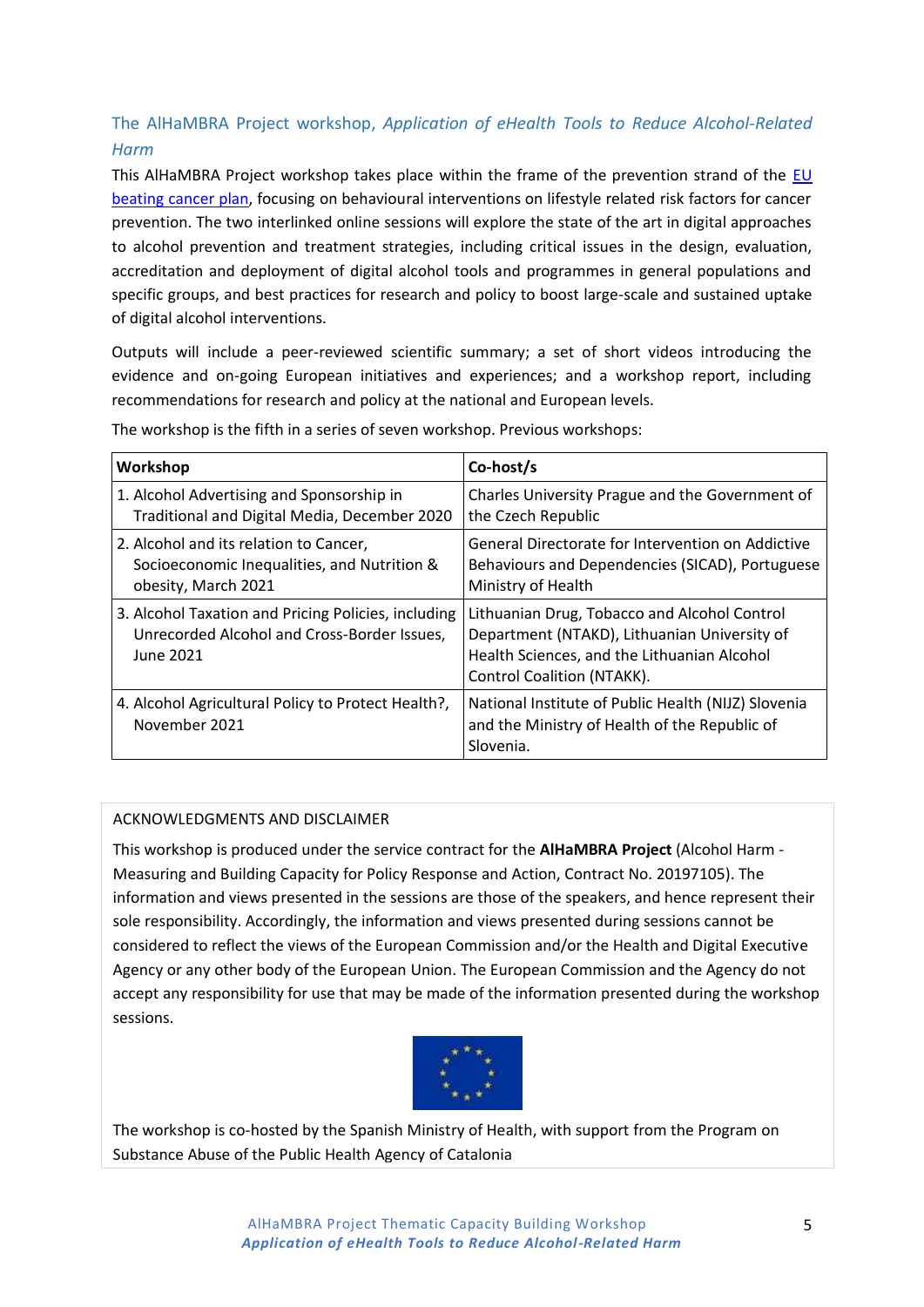# Workshop agenda

| Session $1$ – Tuesday $15th$ Feb 2022 – Digital approaches to identify and reduce alcohol consumption |
|-------------------------------------------------------------------------------------------------------|
| and harm: do they work and how are they best used?                                                    |

| <b>Time</b><br>(CET) | <b>Topic (and format)</b>                                                                                                                                                                                                                                                                                                                            | <b>Speakers</b>                                                                                                      |
|----------------------|------------------------------------------------------------------------------------------------------------------------------------------------------------------------------------------------------------------------------------------------------------------------------------------------------------------------------------------------------|----------------------------------------------------------------------------------------------------------------------|
| 13:25                | Participants admitted to the meeting                                                                                                                                                                                                                                                                                                                 |                                                                                                                      |
| 13:30                | <b>Introduction and briefing</b><br>Welcome from hosting Member State - Spain<br>Welcome from the EC hosts<br>Shaping Europe's Digital Future Strategy - the EU eHealth<br>Stakeholder Group experience                                                                                                                                              | Manuel Cardoso (chair)<br>- Joan Ramon Villalbí, (MoH, ES)<br>- Agnes Mathieu-Mendes (HaDEA)<br>- Filip Karan (EPHA) |
| 13:50                | Evidence update (+ Q&A)<br>An overview of digital behavioural health approaches to<br>tackle alcohol problems, obesity and sedentarism: Why,<br>What, For & By whom<br>Evidence and roadmap on digital approaches to lifestyle-<br>$\overline{\phantom{0}}$<br>related risk factors: efficacy, acceptability, uptake,<br>compliance, and feasibility | Toni Gual (chair)<br>Silvia Matrai (FCRB, ES)<br>Heleen Riper (VU, NL)                                               |
| 14:20                | Digital health: empowerment and equities (+ Q&A)<br>eHealth approaches as tools to empower patients and<br>citizens<br>How to choose what to use: validation and accreditation<br>of digital tools through the Catalan mHealth Observatory                                                                                                           | - Marcus Bendtsen (Linköping, SE)<br>- Imma Grau (mHealth<br>Observatory, ES)                                        |
| 14:50                | 10-minute break                                                                                                                                                                                                                                                                                                                                      |                                                                                                                      |
| 15:00                | Expert summary + introducing discussions (live)                                                                                                                                                                                                                                                                                                      | Fleur Braddick + Silvia Matrai/<br>Heleen Riper                                                                      |
| 15:10                | Breakout discussions - (small parallel groups of 8-10 people):<br>Discussion question (TBC) - How can Member States design<br>п<br>policy to promote more equitable and sustainable access to<br>digital health tools to tackle alcohol problems? (3 top<br>policy points)                                                                           | Moderators and rapporteurs pre-<br>assigned to each group                                                            |
| 16:00                | Feedback to whole group<br>- Brief summaries by rapporteurs/moderators + Round of<br>comments                                                                                                                                                                                                                                                        | Fleur Braddick (Chair)<br><b>Rapporteurs and Moderators</b>                                                          |
| 16:45                | Wrap up by hosts and sub-topic experts                                                                                                                                                                                                                                                                                                               | Fleur Braddick + Silvia Matrai/<br>Heleen Riper                                                                      |
| 17:00                | End of session 1                                                                                                                                                                                                                                                                                                                                     |                                                                                                                      |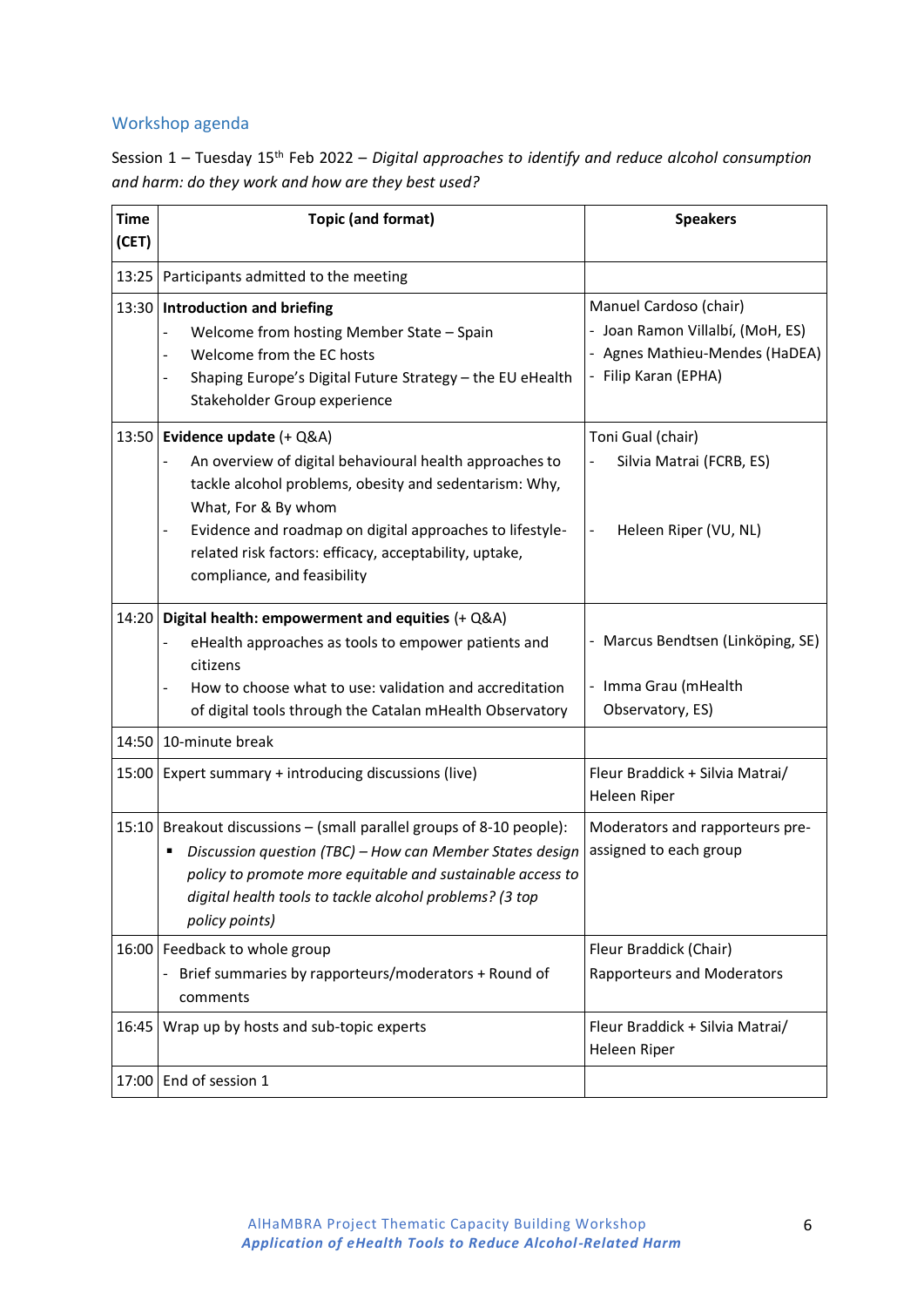|                          | <b>Session 2 –</b> Thursday 17 <sup>th</sup> February 2022 – Practical implications - tailoring approaches to specific |  |  |
|--------------------------|------------------------------------------------------------------------------------------------------------------------|--|--|
| contexts and populations |                                                                                                                        |  |  |

| <b>Time</b><br>(CET) | <b>Topic (and format)</b>                                                                                                                                                                                                                                                                                                                                          | <b>Speakers</b>                                                                                                                                           |
|----------------------|--------------------------------------------------------------------------------------------------------------------------------------------------------------------------------------------------------------------------------------------------------------------------------------------------------------------------------------------------------------------|-----------------------------------------------------------------------------------------------------------------------------------------------------------|
| 13:25                | Participants admitted to the meeting                                                                                                                                                                                                                                                                                                                               | Toni Gual (Chair)                                                                                                                                         |
| 13:30                | Intro to the session & Messages from the last session<br>Welcome from hosting Member State - Spain<br>Applying behavioural sciences to EU policy making                                                                                                                                                                                                            | - Pilar Aparicio, MoH, Spain<br>- Hannah Nohlen (JRC, EC)                                                                                                 |
| 13:50                | Boosting scale-up of digital alcohol approaches (+ Q&A)<br>Barriers and facilitators to using eHealth tools for patients<br>and practitioners<br>Reducing disruption and intrusion to the user: wearables<br>and Just in Time Adaptive Interventions (JITAI)<br>PAHO - Revolution in interaction: Scaling up human<br>avatars to motivate population level change? | Fleur Braddick (chair)<br>- Hugo Lopéz Pelayo (IDIBAPS, ES)<br>- Donna Spruijt-Metz, (Uni. of<br>Southern California, USA)<br>- Maristela Monteiro (PAHO) |
| 14:20                | Showcasing digital alcohol approaches - large scale<br>deployments (+ Q&A)<br>Results from the AlHaMBRA systematic review of school-<br>based m/eHealth interventions targeting children and<br>young people<br>General population approaches through primary care -<br>Beveu Menys/Drink Less - A regional programme from<br>Catalonia                            | - Silvia Matrai & Silvia Grothe<br>(FCRB, ES)<br>- Joan Colom & Lidia Segura<br>(ASPCAT, ES)                                                              |
| 14:50                | 10-minute break                                                                                                                                                                                                                                                                                                                                                    |                                                                                                                                                           |
| 15:00                | Expert summary + introducing discussions (live)                                                                                                                                                                                                                                                                                                                    | Fleur Braddick + Silvia Matrai                                                                                                                            |
| 15:10                | Breakout discussions - (small groups of 8-10 people):<br>Discussion question (TBC) - Which are the priority settings<br>for eHealth approaches to tackle alcohol consumption and<br>problems and how can policy promote engagement with<br>stakeholders in these areas? (3 priorities)                                                                             | Moderators and rapporteurs pre-<br>assigned to each group                                                                                                 |
| 16:00                | Feedback to whole group -<br>Brief summaries by rapporteurs/moderators + Round of<br>comments                                                                                                                                                                                                                                                                      | Toni Gual (Chair)<br>Rapporteurs and Moderators                                                                                                           |
| 16:50                | Wrap up by chair / organisers                                                                                                                                                                                                                                                                                                                                      | Manuel Cardoso / Toni Gual                                                                                                                                |
| 17:00                | End of session 2                                                                                                                                                                                                                                                                                                                                                   |                                                                                                                                                           |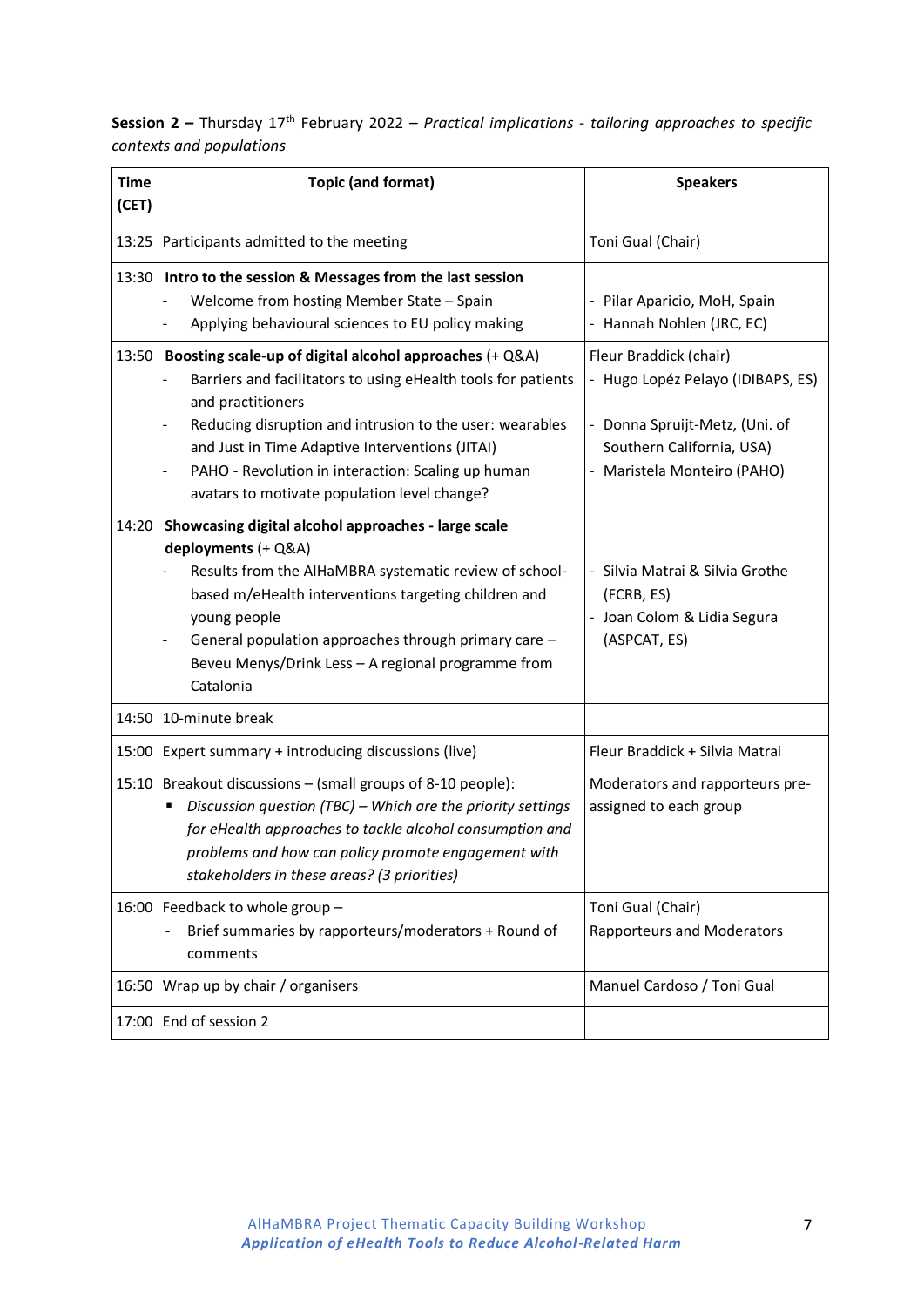# <span id="page-7-0"></span>Briefing document: Evidence to support the use of e-health technologies in the prevention and treatment of alcohol consumption

Sílvia Grothe i Riera and Silvia Matrai, Clínic Foundation for Biomedical Research, Barcelona, Spain

| Subtopic 1: Current state of play of digital health technologies for alcohol prevention and treatment |
|-------------------------------------------------------------------------------------------------------|
|                                                                                                       |
| Can digital approaches be useful to optimise the delivery of alcohol interventions?  14               |
| What is the evidence on the effectiveness of digital alcohol interventions in specific population     |
| What is needed for a large-scale implementation of digital alcohol approaches?  19                    |
| Subtopic 2: Improving the development, evaluation and use of digital health interventions  22         |
|                                                                                                       |
| Mapping of existing actions and issues in DHT development and implementation  22                      |
|                                                                                                       |
|                                                                                                       |
|                                                                                                       |
|                                                                                                       |
|                                                                                                       |
|                                                                                                       |
|                                                                                                       |
|                                                                                                       |
|                                                                                                       |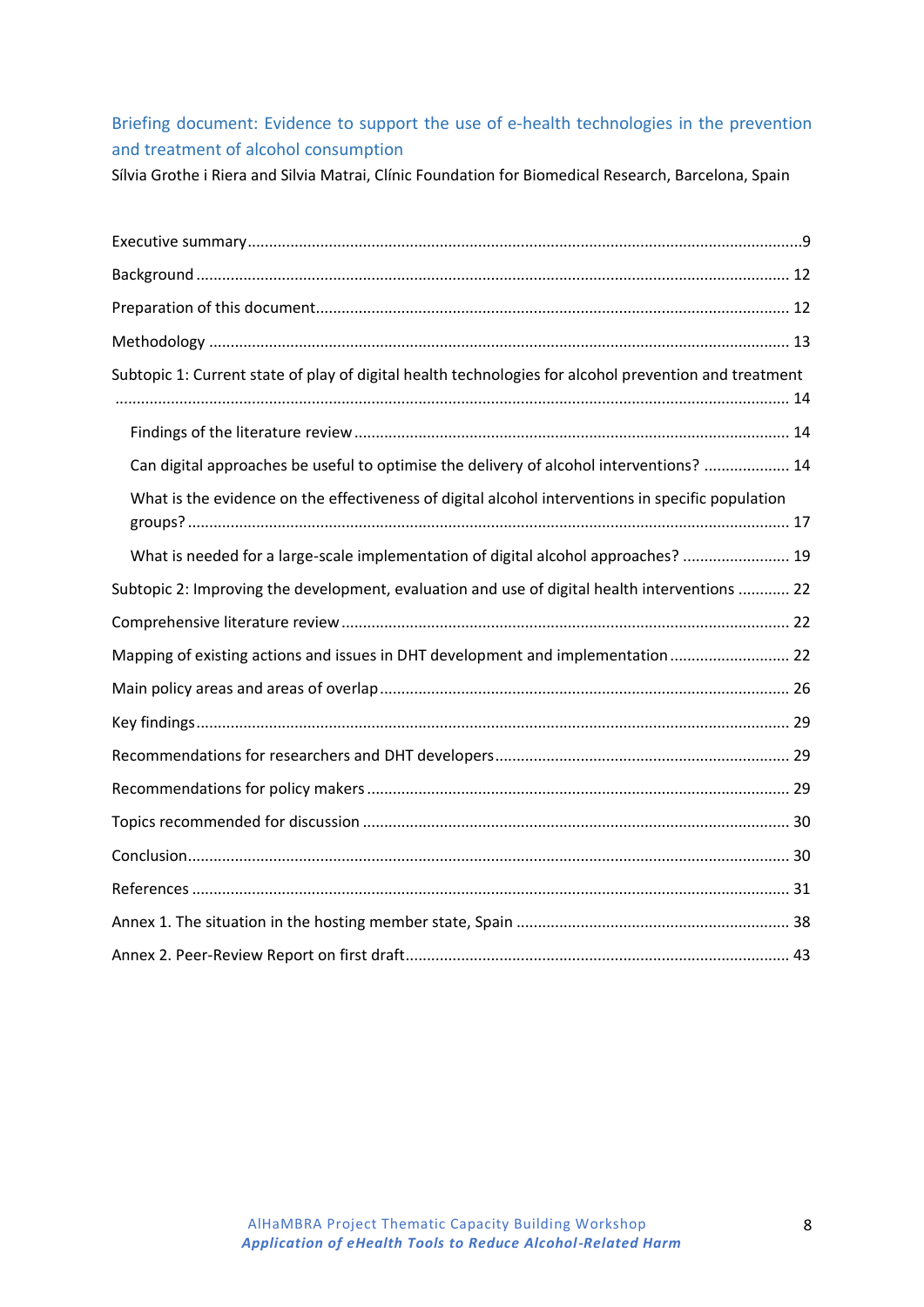#### <span id="page-8-0"></span>**Executive summary**

The Briefing document is prepared in stages as per the technical specifications of the AlHaMBRA Project contract

- For the workshop, a draft is prepared which is revised following review by an external expert in the field (this document).
- Following the workshop, the document is revised again to include learnings from the workshop outcomes. This is the final version of the document.

The AlHaMBRA Project's capacity building workshop *Application of eHealth tools reduce alcohol related harm* aims to support European Member States in knowledge gathering, sharing best practice and capacity building for evidence-based alcohol policy and harm-reduction across multiple sectors, adopting a health in all policies approach. This briefing document has been prepared to shed light on the potential of digital approaches to prevent harmful alcohol consumption, by addressing the following questions:

- Can digital approaches be useful to optimise the delivery of alcohol interventions in order to:
	- o increase effectiveness?
	- o increase tailorability, acceptability, accessibility and scalability?
	- $\circ$  reduce the delay between onset of problem alcohol use and help-seeking?
	- $\circ$  reduce health care costs related to the prevention and treatment of harmful alcohol use?
- What is the evidence on the effectiveness of digital alcohol interventions in specific population groups, namely socioeconomically vulnerable groups, school age populations, and young adults?
- Can digital alcohol interventions result in unintended negative and/or unexpected positive effects in terms of social and health inequalities?
- How have digital approaches impacted on traditional behaviour change theories, intervention evaluation methods, and behavioural and medical care approaches?
- Is it more effective to address lifestyle related health risk factors (alcohol use, smoking, addictive substance use, addictive behaviours, diet, physical exercise, sleep) separately or in combination?
- Are there any formally validated and accredited digital alcohol interventions that can be recommended for use in the general population and/or specific population groups
- What is needed for large-scale implementation of digital alcohol approaches?

# **Key findings**

- 1. The literature concerning the effectiveness of DHTs tools and interventions to prevent and treat alcohol consumption in the general and specific populations is diverse, and **no robust conclusions on effectiveness have been reached yet.** There is insufficient high-quality data collected over long periods, and pilot studies might not replicate the "real world" conditions being too optimistic with the findings.
- 2. Regulatory **guidance and oversight** and robust validation processes of the quality of available digital technologies is **not widespread**, compromising patient safety and confidence of users.
- 3. **Not all populations benefit equally** in terms of access to and use of digital health technologies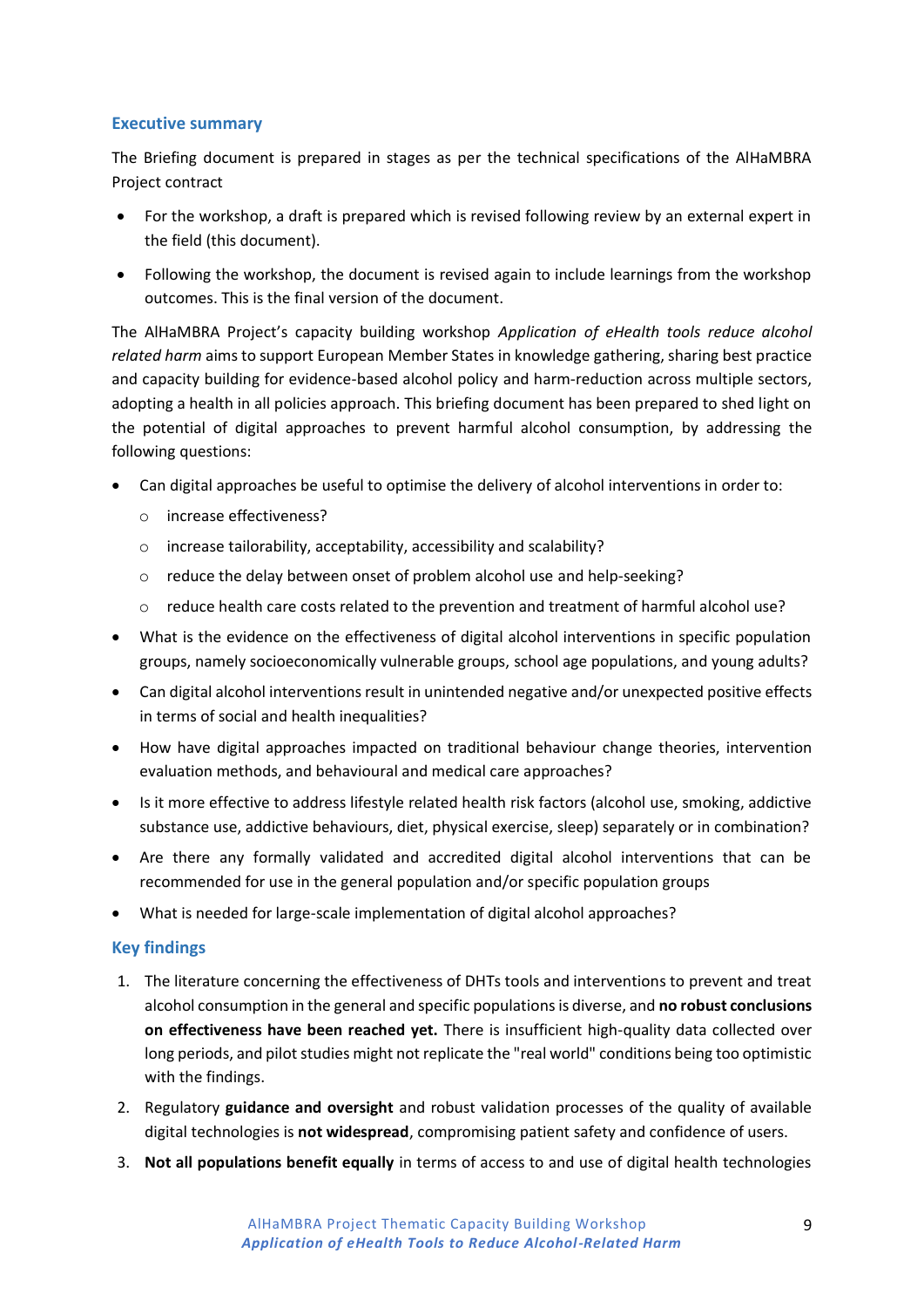related to alcohol consumption.

- 4. Scalability from pilots to large-scale implementation is limited.
- 5. **DHTs should not replace face-to-face interactions**; instead, they should enhance preventive activities and treatment. The human factor in healthcare is highly relevant in clinical practice.
- 6. The human factor in healthcare should not be substituted by DHTs. Instead, they should be applied to optimize care pathways that are not as effective or are obsolete.

#### **Recommendations for researchers and DHT developers**

- 1. Evidence for the application of DHTs for the prevention and treatment of alcohol consumption is not yet robust enough, as it is restricted to short- and medium-term interventions in adult or student populations. **Future studies should assess the effectiveness, acceptability, and utility via long-term studies and in different populations subgroups**.
- 2. The digital divide is an enormous and complicated issue heavily interwoven with issues of social inequality. **It is important to guarantee that interventions are designed considering inequality** and special effort made to ensure that those most in need of care can access interventions.
- 3. Concerning development of DHTs, interventions should be **developed together with the relevant stakeholders** and include elements that have been demonstrated to increase effectiveness, such as using theory or establishing multicomponent interventions over long periods.
- 4. **Develop and validate new theories and behaviour change models** that fit the demands of emerging technologies that interact more frequently with the individual and don't assume a static relationship between risk and protective factors.
- **5.** Conduct a **comprehensive review of DHTs develop by the alcohol industry.**
- 6. Develop evidence on how to **better safeguard and protect the privacy** of patients.

#### **Recommendations for policy makers**

- 1. There is a wide range of DHT solutions in the market; nationally and internationally. It is important to build a more robust regulatory framework to guarantee safety, effectiveness, and accessibility. Standards should cover:
	- a. Privacy and security
	- b. Minimum technical, clinical and integration system requirements to ensure the safety, effectiveness and usability of DHTs for patients
- 2. Establish **harmonised testing, reporting, classification and accreditation processes**. Nevertheless, this process should be mindful of not being too costly or lengthy.
- 3. Promote use of the EC Best Practice Portal to support exchange of digital best practices related to alcohol consumption and encourage researchers to enter their interventions and findings.
- 4. **DHTs should reach all the population regardless of socioeconomic level or place of residence.** Further developments in ICTs are key to advancing digitalized and equitable healthcare.
- 5. **Increase population technological literacy,** so users are aware of what they are consenting to when they agree to the terms and conditions of a digital application.
- 6. **Foster interoperability** between platforms to avoid duplicating data and optimise care pathways.
- 7. Further support Member States to launch national **strategies to boost health professionals'**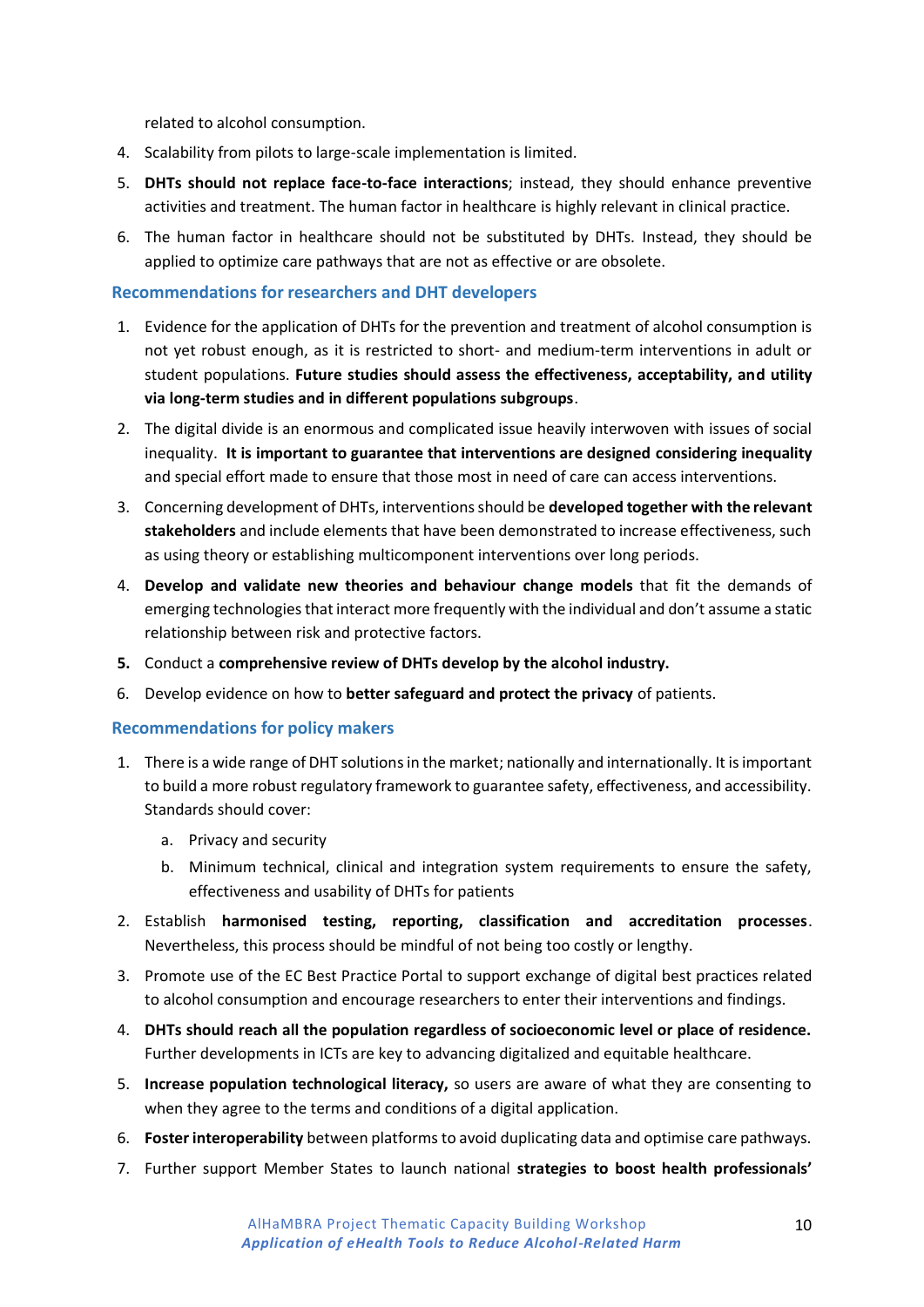**digital skills** and raise awareness of the benefits that DHTs can bring to clinic practice.

#### **Conclusion**

The potential of DHTs is enormous and the digital transformation of care and public health is already underway. The application of DHTs for alcohol prevention and treatment is an exciting and rapidly growing field. The ability to provide interventions in a flexible and tailored manner holds considerable promise; however, it poses many challenges that need to be overcome to exploit their full potential. It is vital to set a strong evidence base, from which we can explore the possibilities that DHTs offer.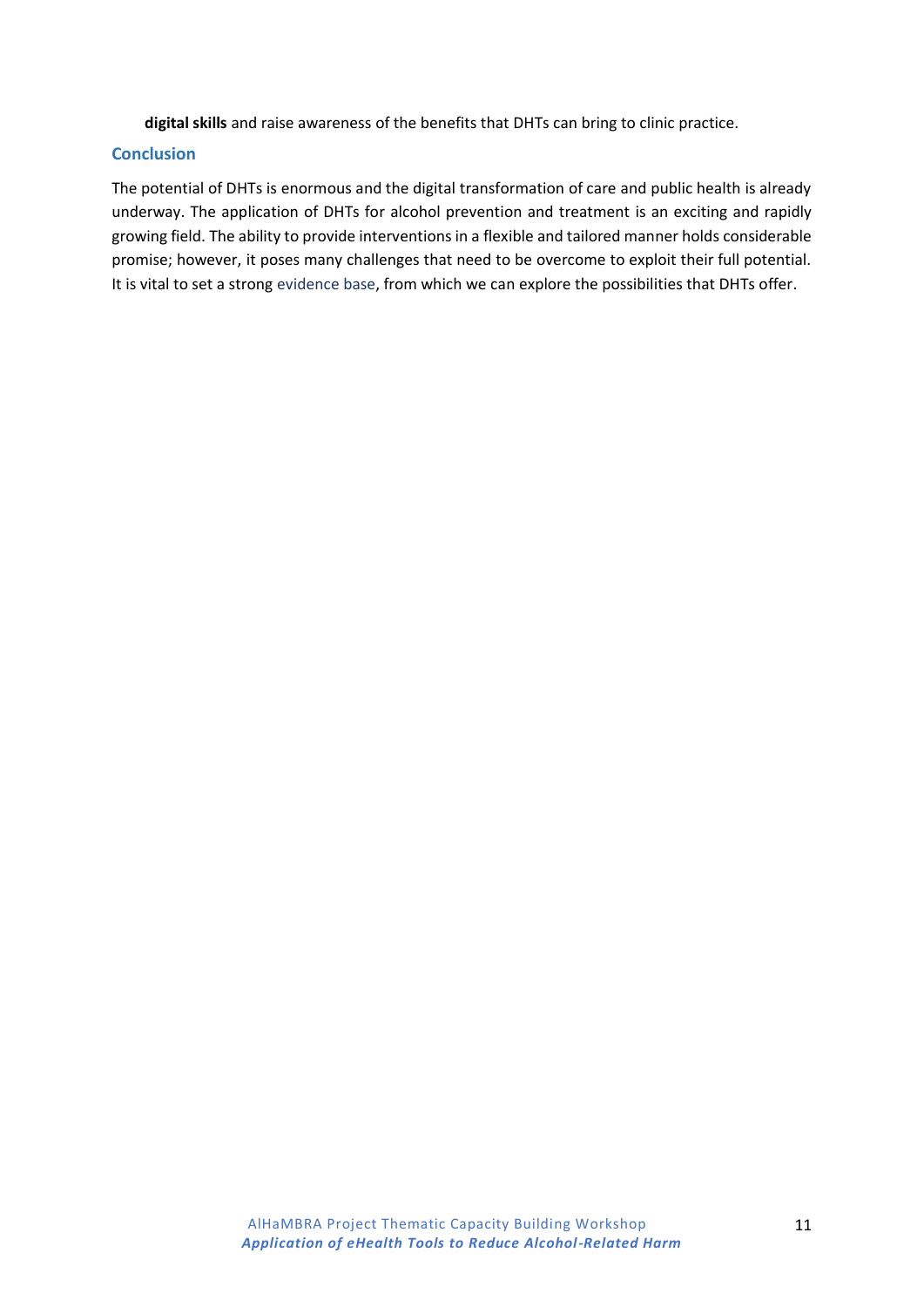# <span id="page-11-0"></span>**Background**

*objectives"*

Reducing the alcohol burden has been long recognised as a significant public health priority as Europe has one of the highest levels of alcohol consumption and alcohol-related harm globally (3, 4). Health professionals and experts agree that the use of digital technologies in health have great potential to enhance care delivery, as internet and computer usage worldwide is increasing year after year (5, 6).

The field of digital health is born from the intersection between healthcare and digital technologies. The World Health Organization (1) defines digital health as: *"The use of digital, mobile and wireless technologies to support the achievement of health* 

There is growing evidence supporting the idea that digital health technologies can improve health and care outcomes (7). The application of digital technologies in healthcare will probably expand in the next decade, redefining the status quo of health and social care delivery and unlocking new ways to address diseases and their risk factors (8). Digital health technologies (DHTs) allow for novel delivery channels and enable better targeted and personalised medicine (9). DHTs enable patients to selfmanage their treatment pathway and health status, freeing up time for healthcare providers and optimising resources (10, 11). For example, DHTs might facilitate the systematic collection of patientreported data on lifestyle risk factors like alcohol consumption and improve clinical management by providing tailored feedback, point-of-care reminders, tailored educational materials, and referral to online self-management programs (11). Moreover, digital interventions facilitate detection, disclosure and monitoring of alcohol problems due to anonymity and 24/7 accessibility (12, 13).

Digital health technologies are already transforming how health professionals assess, prevent, and treat patients and how patients monitor their health and medical conditions, change their lifestyle and health behaviour and self-manage their treatments (7). Hence, it is important to discuss the effectiveness of DHTs to prevent and treat alcohol consumption and examine their potential for their large-scale implementation.

DHTs to prevent and treat alcohol consumption started appearing at the end of the 2000s, hand in hand with the increased digitalization of medicine and increased use of digital devices in daily life. However, 20 years later and with an overwhelming body of evidence, there are mostly small-scale pilot studies that prove their effectiveness, and examples of large-scale implementation are scarce. Moreover, while the use of computers and smartphones is widespread, technologies such as wearables, virtual reality, artificial intelligence, motivational robots or digital human advisors are just emerging.

#### <span id="page-11-1"></span>**Preparation of this document**

The Briefing document is prepared in stages as per the technical specifications of the AlHaMBRA Project contract

- For the workshop, a draft is prepared which is revised following review by an external expert in the field (contained in this document).
- Following the workshop, the document is revised again to include learnings from the workshop outcomes. This is the final version of the document.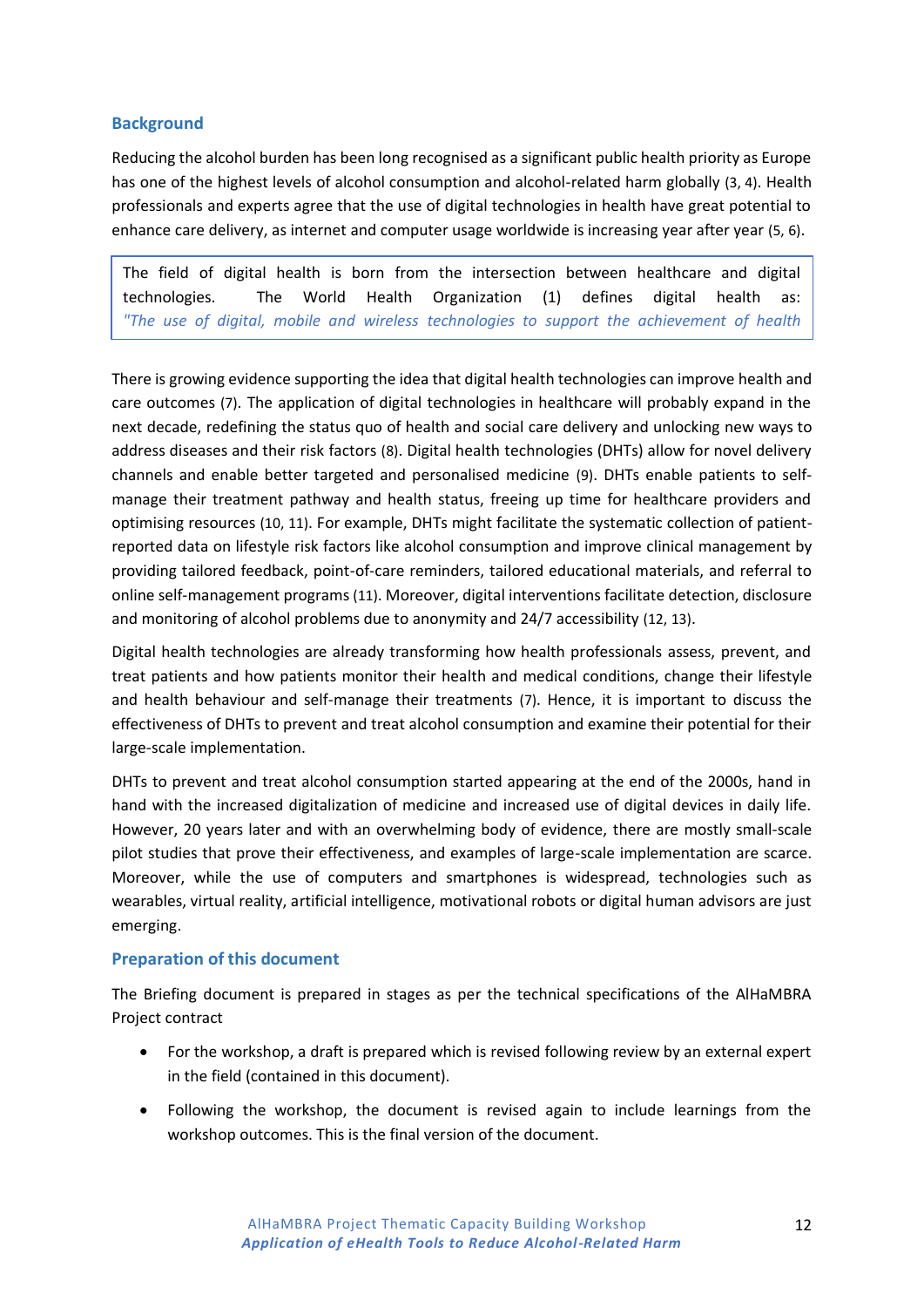#### <span id="page-12-0"></span>**Methodology**

The aim of this background document is to **introduce the key points and issues for debate in the capacity building workshop** and provide a literature review of DHTs and their applications for the prevention and treatment of harmful alcohol consumption. Responding to the Technical specifications of the AlHaMBRA project<sup>1</sup> the preparation of this scientific background document uses a coordinated triangulation methodology (i.e. combine more than one approach to researching the topic) (14).



#### **Figure 1. Methodological strategy**

Articles were screened using PubMed and Web of Science. Keyword searches related to two terms were undertaken: Digital Health (ehealth, telehealth, medical informatics applications, mobile applications, computer-based, web-based) and alcohol (binge drinking, drinking behaviour, problematic drinking). Then, relevant publications were retrieved and reviewed. The inclusion criteria included: 'peer-reviewed articles', 'full-text available', and 'English language'. The search leading to the current iteration of this background document was completed in May 2021 and will be updated following the workshop to include more recent evidence in the final version Given the emerging nature of the topic and the limited amount of critical evidence, this review includes commentaries and editorials for a more comprehensive coverage of the topic. Additionally, a grey literature search was performed by reviewing the websites of EU institutions (European Commission (EC) and EMCDDA), international organisations such as WHO, OECD and the International Drug Policy Consortium, the Public Health Best Practice Portal of the EC (15) (Ref) and RARHA Joint Action on Reducing Alcohol Related Harm (16).

Multiple stakeholder profiles with expertise in behaviour change; healthcare (both clinical practice and management), users (both patients and general population, in particular, young people), digital technology and design, education and health communication, public health (prevention), and policy have been identified for consultation and invited to participate in an online survey. Their input will be integrated into the next iterations and the final version of the background document.

The last section of this background document is a mapping exercise through the literature search and targeted stakeholder consultation in order to identify large scale interventions and promising pilot studies. At the end of the document, directions for future research and policy recommendations are provided based on the results.

<sup>1</sup> Call for Tenders Chafea/2019/Health/05 concerning support to Member States in studies and capacity building activities to reduce alcohol related harm. https://etendering.ted.europa.eu/cft/cft-display.html?cftId=5792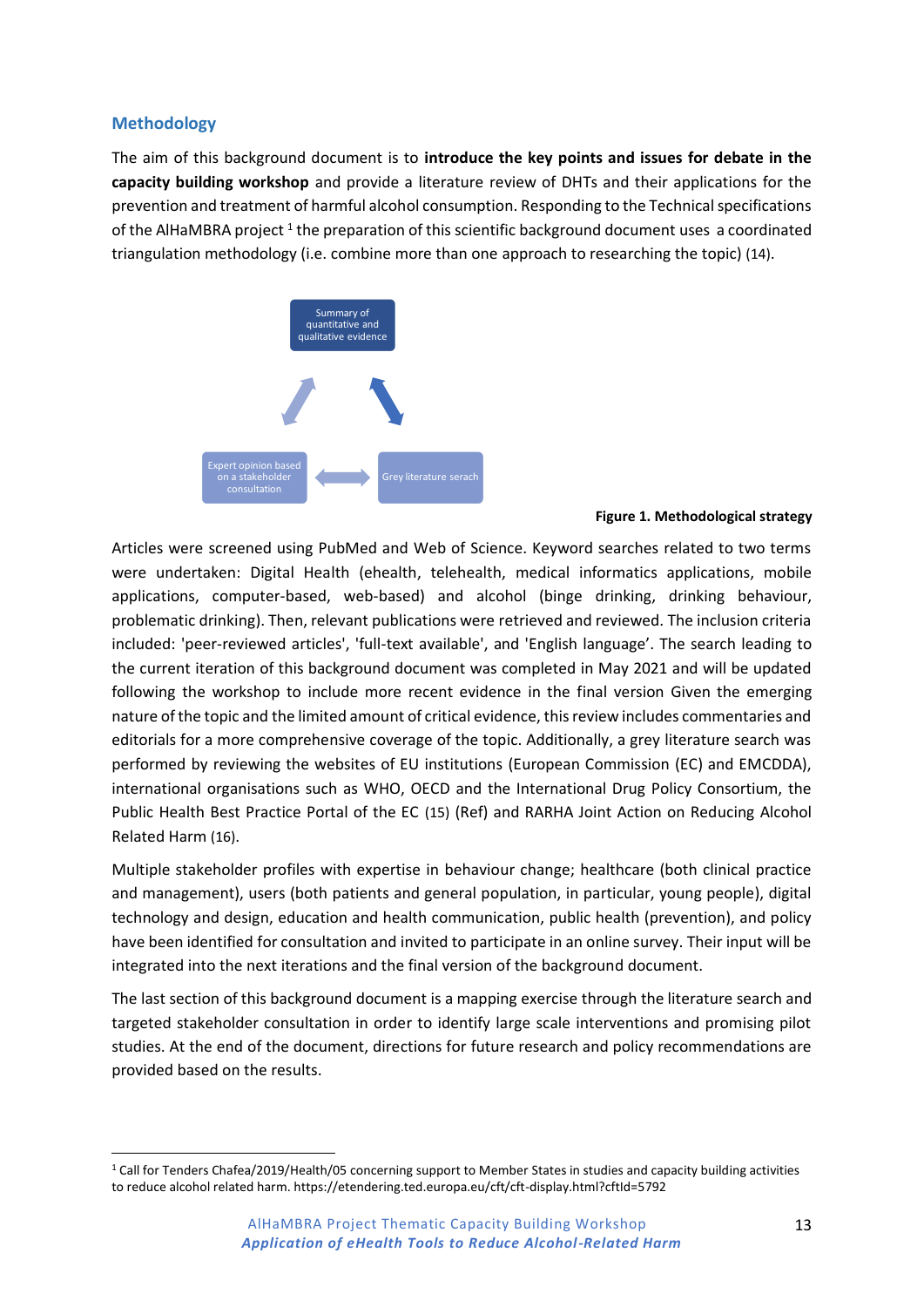# <span id="page-13-0"></span>**Subtopic 1: Current state of play of digital health technologies for alcohol prevention and treatment**

### <span id="page-13-1"></span>**Findings of the literature review**

#### *Purpose and setting of digital health technologies*

Digital health technologies (DHTs) are meant for users to gain control over their health by obtaining health and medical information beyond their interaction with a health professional to increase their health literacy; having access to clinical information about their health status and/ or condition(s); and self-screening, selfmonitoring and self-managing their health risk behaviours such as alcohol use.

| <b>Setting</b>          | Goal                                                                                                                                             | Example                                                                                                                                                                          |
|-------------------------|--------------------------------------------------------------------------------------------------------------------------------------------------|----------------------------------------------------------------------------------------------------------------------------------------------------------------------------------|
| Primary<br>prevention   | Increase people's knowledge of the harms of<br>alcohol consumption and increase awareness of<br>the impact in their health (17-19).              | Publicly available websites with information and<br>multimedia tools about alcohol consumption, games<br>aiming to expand alcohol literacy and daily digital<br>habits trackers. |
| Secondary<br>prevention | Focus on early detection, monitoring and<br>providing brief advice or interventions to mitigate<br>the impact of risky alcohol consumption (20). | Electronic screening and brief intervention (e-SBI),<br>blood alcohol content (BAC) trackers, mobile data<br>analytics, and machine learning programmes (21).                    |
| Tertiary<br>prevention  | Facilitating treatment initiation and adherence<br>and promote self-management and self-care (7).                                                | Games, virtual reality and text-message reminders<br>are associated with higher treatment adherence (22)                                                                         |

#### **Table 1. Settings and examples of DHTs**

#### <span id="page-13-2"></span>**Can digital approaches be useful to optimise the delivery of alcohol interventions?**

#### *Effectiveness*

Evidence shows that digital alcohol interventions may offer low-threshold (i.e. making minimal demands on the user), acceptable help options for problem drinkers, and are perceived as a less stigmatising context that facilitates disclosing drinking problems (23). These interventions are available in guided and fully automated formats and are typically based on the same therapeutic principles and components of alcohol brief interventions, the most frequently used being: feedback on behaviour, social comparison, information about social and environmental consequences, feedback on outcomes of behaviour, behaviour substitution (what to do instead of drinking), social support, and referral to credible sources of advice (24). Online alcohol screening has been shown to elicit reliable responses on alcohol use and digital alcohol interventions have been found to be as effective as conventional alcohol prevention techniques in various settings, including primary healthcare (20).

Screening, Brief Intervention, and Referral to Treatment (SBIRT) allows addressing alcohol use related problems even when the patient is not actively seeking an intervention, with proven effectiveness in reducing hazardous and harmful alcohol use. Despite the growing evidence on the effectiveness of alcohol SBI in primary health care (PHC) settings and the significant number of patients seen in PHC who drink at hazardous or harmful levels, the implementation of SBI in routine clinical practice is far from being generalised. Although there is evidence demonstrating that many PHC patients (≈50% in some studies) would like to receive information and advice on drinking, less than 10% of those who drink excessively report having received advice on their alcohol use, (25) and half of the patients receiving a brief intervention reported initiating the discussion of drinking themselves (26). Given the increasing levels of digital usage and literacy in the general population, electronic alcohol screening and brief intervention (e-SBI) delivered via multiple digital devices can be considered a promising option in PHC to increase the typically modest screening and intervention rates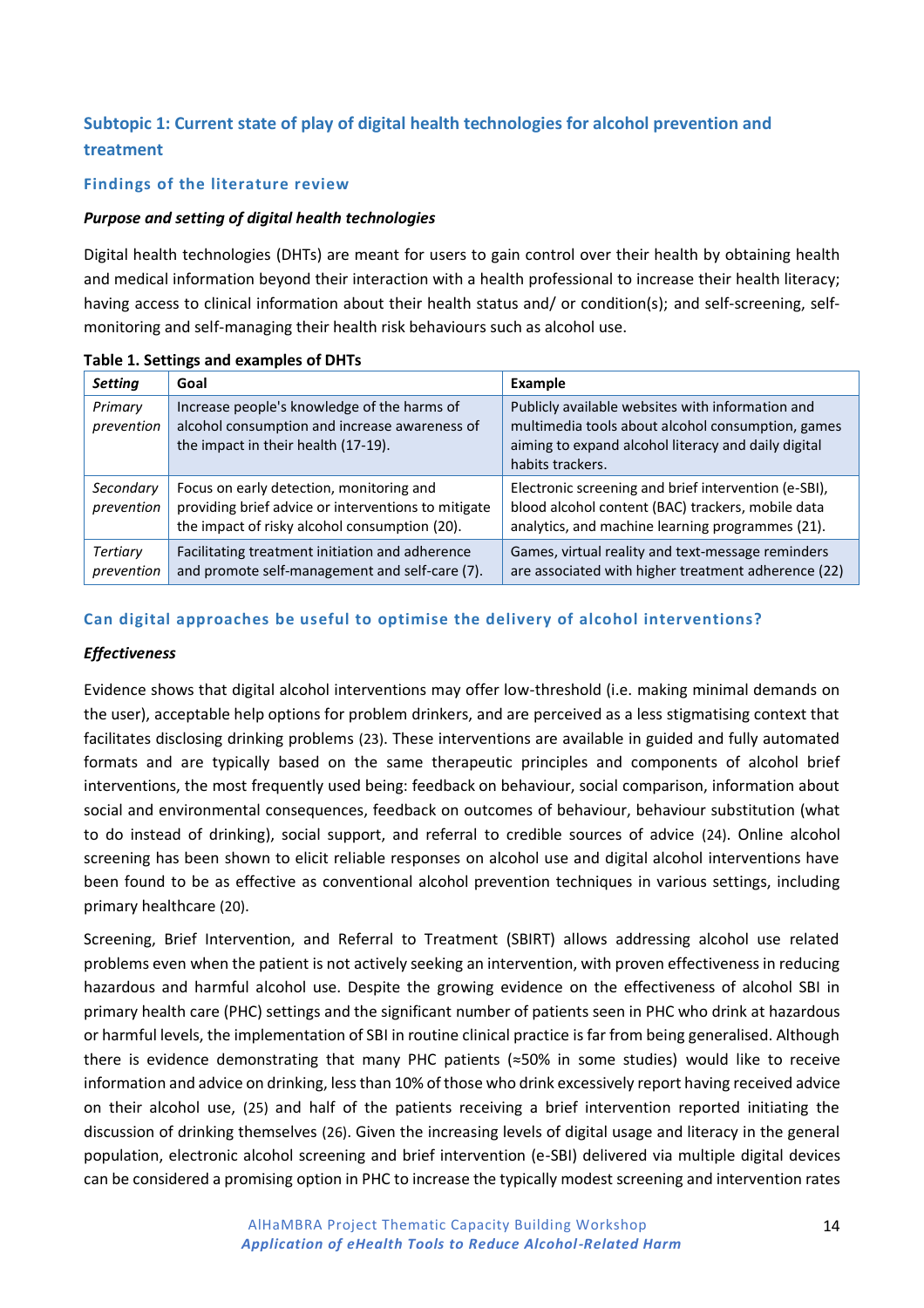at a reasonably low cost, (27, 28, 29) and reduce workload and time-pressure for PHC professionals, and facilitate referral for those who need specialised treatment (30). The efficacy of alcohol e-SBI does not seem to significantly differ depending on the type of technology used to deliver the intervention (computer, website, mobile, telephone, video), and most studies indicate that these interventions increase motivation to change drinking behaviours, reduce problem drinking or related harm, and appear to perform better than non-technology-based approaches, including treatment as usual. Regarding the context of delivery, combined patient-facing and provider-facilitated interventions were found more efficacious than each separately (31).

#### *Feasibility, scalability, time to seek care*

Facilitated access to e-SBI has proven non-inferior to face-to-face SBI and can be successfully implemented in primary care, with acceptable rates of patients who log on (near 50%) following their GP's advice, undertake screening, engage actively, download content and make multiple entries. It could bring more benefits at lower costs than face-to-face BI (70%+ chance), (32). However, most published studies on uptake and adherence of digital alcohol interventions are short and medium-term pilot studies (30), and there is a need to design and deploy studies to collect high-quality data over longer periods (28, 31). One reason it is hard to study longterm effects is because DHTs commonly show low levels of user engagement and high drop-out rates. Specifically, in randomized trials, participant dropout may result in attrition bias i.e. systematic differences between people who leave the study and those who continue, which hampers the generalizability and validity of results. Common reasons for dropping out include personal motives unrelated to the digital intervention, discomfort with the intervention protocol, and satisfaction with the positive results achieved (33).

Although *provider-facilitated referral to alcohol e-SBI in PHC has been found cost-effective and shown positive*  results, it has been repeatedly found not successful (34) or not sustainable over time, (20) mainly due to lack of motivation of the professionals to use the referral, related to low levels of perceived usefulness in terms of time-saving; concerns about applicability in vulnerable populations (elderly and lower socioeconomic status); (31) limited digital skills in the PHC workforce; (35) and the lack of involvement of healthcare professionals in the development of digital tools (36). Moreover, the lack of integration between digital alcohol interventions and routine care processes and electronic health record systems also hinders scale-up and sustainability.

Patient-initiated brief interventions on alcohol use in PHC have been associated with over twice the reduction in alcohol use on average than provider-initiated BIs (26). Self-initiators seem more likely to present with depressive symptomatology and alcohol withdrawal symptoms, thus providing opportunities for self-test and self-referral may facilitate treatment seeking in more severe cases of alcohol use (26). Anonymous alcohol e-SBI has been found both feasible and acceptable in PHC users (patients), and those with problem alcohol use seem significantly more likely to start using an alcohol digital tool through self-initiation (37). Automated brief interventions (e.g. via interactive voice response) prior to a PHC visit seem to promote discussion about unhealthy drinking and facilitate professional advice on changing drinking behaviour (38). Therefore, selfinitiated alcohol e-SBI may reduce time to seeking help and access treatment in particular in high-risk patients.

#### *Tailorability*

Overall, tailored interventions on lifestyle behaviours such as alcohol use have been found more effective than generic or waitlist control groups. Tailoring can be done in a variety of ways, such as based on physiological and psychological parameters, information on health status and medication use, health-related behaviours, user location, user health literacy, and user technological skills. These data for tailoring can be obtained in a number of manners such as digital questionnaires and user-entered data (e.g. diaries), wearables, monitoring of user's digital usage, retrieving data from electronic health records.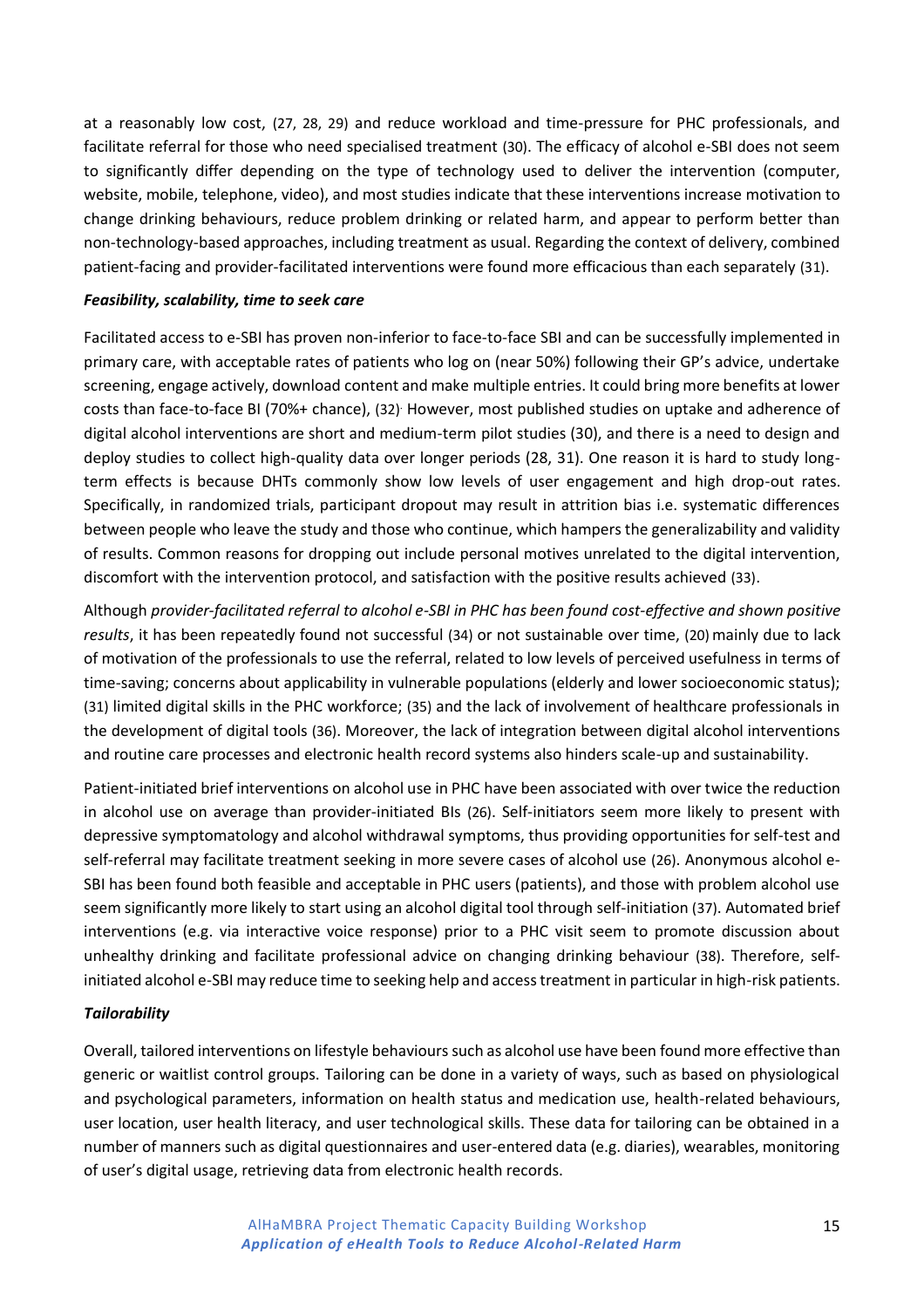Digital technology enables designing interventions to deliver real-time behaviour change support that is matched to when users most need or want support. A number of terms have been used for such interventions, such as ecological momentary interventions (EMI) and just-in-time adaptive interventions (JITAIs). These interventions are meant to address situations when people are likely to engage in an unhealthy behaviour, for instance when feeling anxious or being near or in a bar where people with problem alcohol use are likely to experience the urge to drink. Typical EMI/ JITAI interventions use sensors and built-in digital functions of the user's smartphone to monitor environmental data and physiological and psychological parameters related to mood and emotions. These data serve to interpret the user's current context and psychological state and deliver appropriate and timely behaviour change support (39).

Artificial Intelligence (AI) algorithms can be used to tailor motivational messages to increase people's willingness to change their health behaviour; in particular, machine learning can provide an intervention programme that learns over time and becomes responsive for the user to support their behaviour change in an individually meaningful and timely manner. AI-driven digital (virtual) human care providers take responsive digital health behaviour change interventions solutions even further by offering autonomous interactive human-like agents that initiate face-to-face conversation and respond to both verbal and non-verbal communication cues. User-facing digital human interventions have been found significantly more effective than other conversational agents like *chatbots* and smart speakers (40) to improve user engagement in health thus enhance health literacy, promote behaviour change and improve management of health conditions. AIdriven digital health solutions such as motivational social robots and digital humans are perceived by users to have no social judgement and provide objective feedback. Patients presenting with stigmatised health problems such as harmful alcohol use, who often feel shame, fear and embarrassment, can be expected to show a higher consultation scheduling intention with an AI-driven digital health care provider than with a human provider, thus can be more likely to take early screening and access advice and treatment (41, 42).

#### *Engagement with digital health solutions*

Engagement with digital health is a concern in multiple disorders, but especially in mental health disorders (43, 44). User involvement from design to implementation is key for ensuring engagement (45). Additionally, facilitated access and gamification are promising strategies for improving adherence to digital health tools.

#### *Facilitated access*

Facilitated access (FA) is defined as referring to online interventions by healthcare professionals (HCP, e.g. primary care nurse or medical doctor). HCP are in a privileged position of being able to offer evidence-based online interventions to their patients due to their established relationship and the possibility of receiving feedback and incorporating it into the regular treatment, among other reasons. Nonetheless, the HCP more engaged in FA are those who are already familiarised with digital tools (46).

FA to alcohol reduction websites showed positive results in at least two randomised controlled noninferiority trials (47, 48). Interestingly, it has also shown to be a cost-effective strategy (32). However, FA is not exempt to barriers such as the influence of professionals' perception of tool utility (31).

#### *Gamification*

The Cambridge dictionary defines gamification as "the practice of making activities more like games in order to make them more interesting or enjoyable". In other words, gamification consists of using elements from games to (re)design a non-game task to enhance the user experience through gamified applications. 'Serious games' are entire "games that do not have entertainment, enjoyment or fun as their primary purpose" (49) their primary purpose being education, training, or health care (50). Gamification and serious games are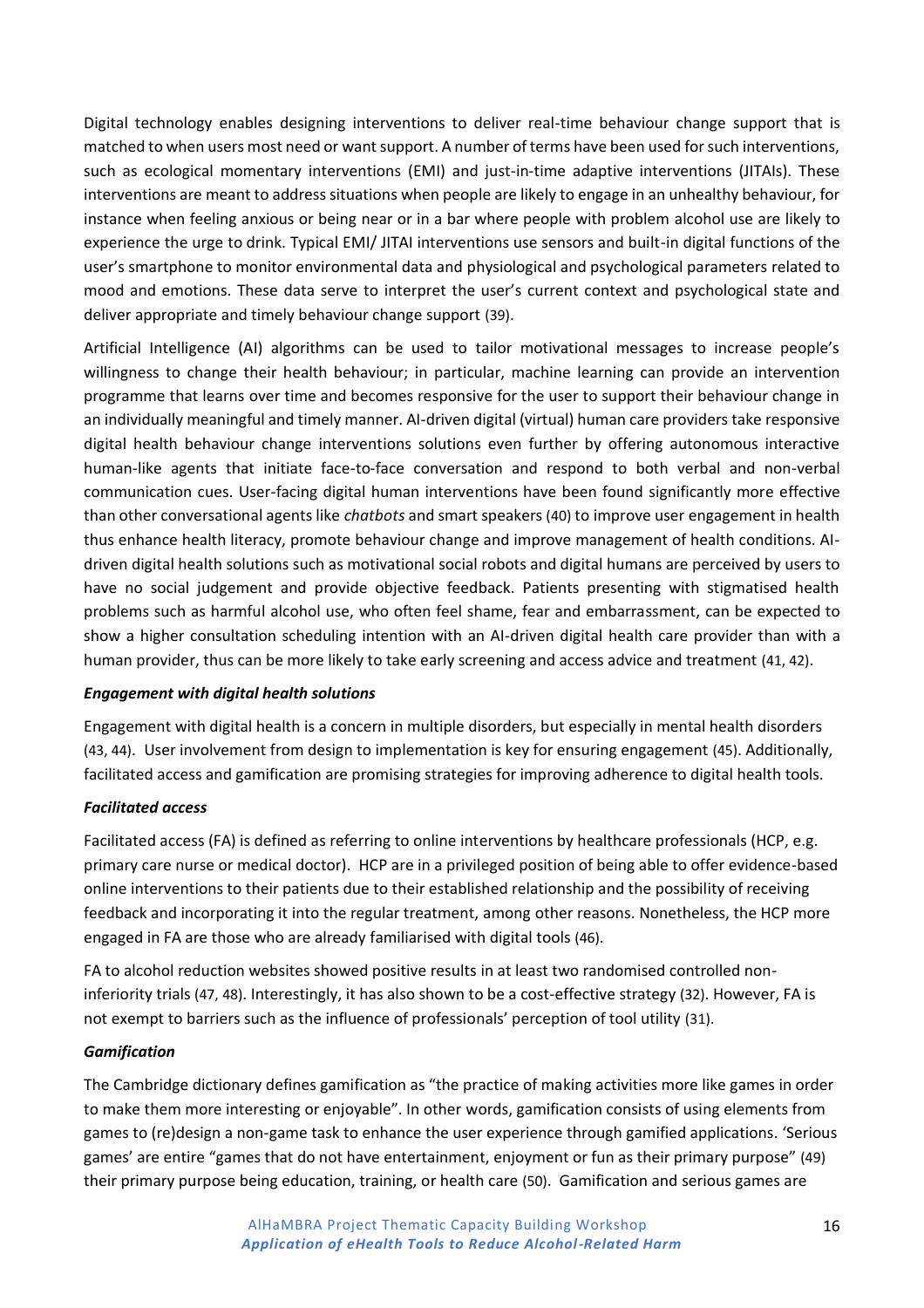usually based on well-stablished theoretical frameworks such as Self-Determination Theory, Transtheoretical Model of Behavior Change, Intrinsic and Extrinsic Motivation or User-Centered Design (50, 51). Game elements such as points, leaderboards, achievements/badges, levels and challenges, are used as motivational features (52).

With a large body of evidence in education (52-54), research into gamification and serious games for lifestyle changes (e.g., nutrition, physical activity, (55-57) and mental health disorders has been growing in recent years (50). Preliminary results suggest that gamification increases the efficacy of brief interventions (58, 59), and is promising in alcohol cognitive impairment (60-62). Several studies of digital gamified tools have been running in different vulnerable populations to prevent harmful alcohol use (63, 64) Examples of these include Alcohol Alert that integrates the self-reported amount of alcohol consumed into the game to address binge drinking and the Fling serious game to train behavioural control in adolescents (65, 66), and the CampusGANDR social game addressing peer norms about drinking in college students, (67). Consequently, the role of gamification in e-health for heavy drinking in terms of efficacy and improving adherence will be clarified in the following years.

# <span id="page-16-0"></span>**What is the evidence on the effectiveness of digital alcohol interven tions in specific population groups?**

Even though there is a steady evidence base for digital alcohol interventions in general populations, there is a lack of evidence in sectors of the population which might be expected to be excluded, such as people from low socioeconomic status and ethnic minority groups (68). While transition towards digital approaches and services in health promotion and care are becoming increasingly normative and accelerated by the ongoing COVID-19 pandemic, most digital health designs and research have been made in advantaged populations, with limited or no participation of population groups at risk of socioeconomic, health and digital inequalities. These populations might experience the greatest benefit from using digital technologies to prevent and treat alcohol consumption, as they are less likely to turn to and access usual alcohol-related services (6). The review of evidence in specific populations is presented below.

#### *Young people: interventions in young adults and schools*

The mental health of young people is greatly affected by social factors at personal, family, community, and national levels (69). In the European region, a high and increasing rate of mental health problems have been reported in adolescents, with depression and anxiety being leading causes, 10% being regular weekly drinkers by the age of 15 (70) and a prevalence rate of 35% of heavy episodic drinking (71). In young adults aged 18-24 years, research shows a tendency toward binge drinking in their late teens and early/mid-twenties, and that heavy drinking is present in this age group regardless of whether they are college students or not.

Young people aged 12-24 years are the generation that are growing up as "digital natives" and expect convenience and speed through digital interactions with the services they use, including health consultation and care. Thus, they are driving increasing demand for mental health related consultation, but they seem far more likely to turn to digital resources than to human health advisors and care providers for support, with social media being the most consulted resource and >70% preferring telemedicine to in-person appointments (72). As young people typically avoid traditional counselling and treatment services, less resource intensive, self-initiated and self-guided digital interventions may be a potential approach to preventing lifestyle related risk factors in this population.

**In young adults**, digital interventions to reduce drinking levels usually consist of: online single-session interventions providing personalized normative feedback that highlights discrepancies between perceived and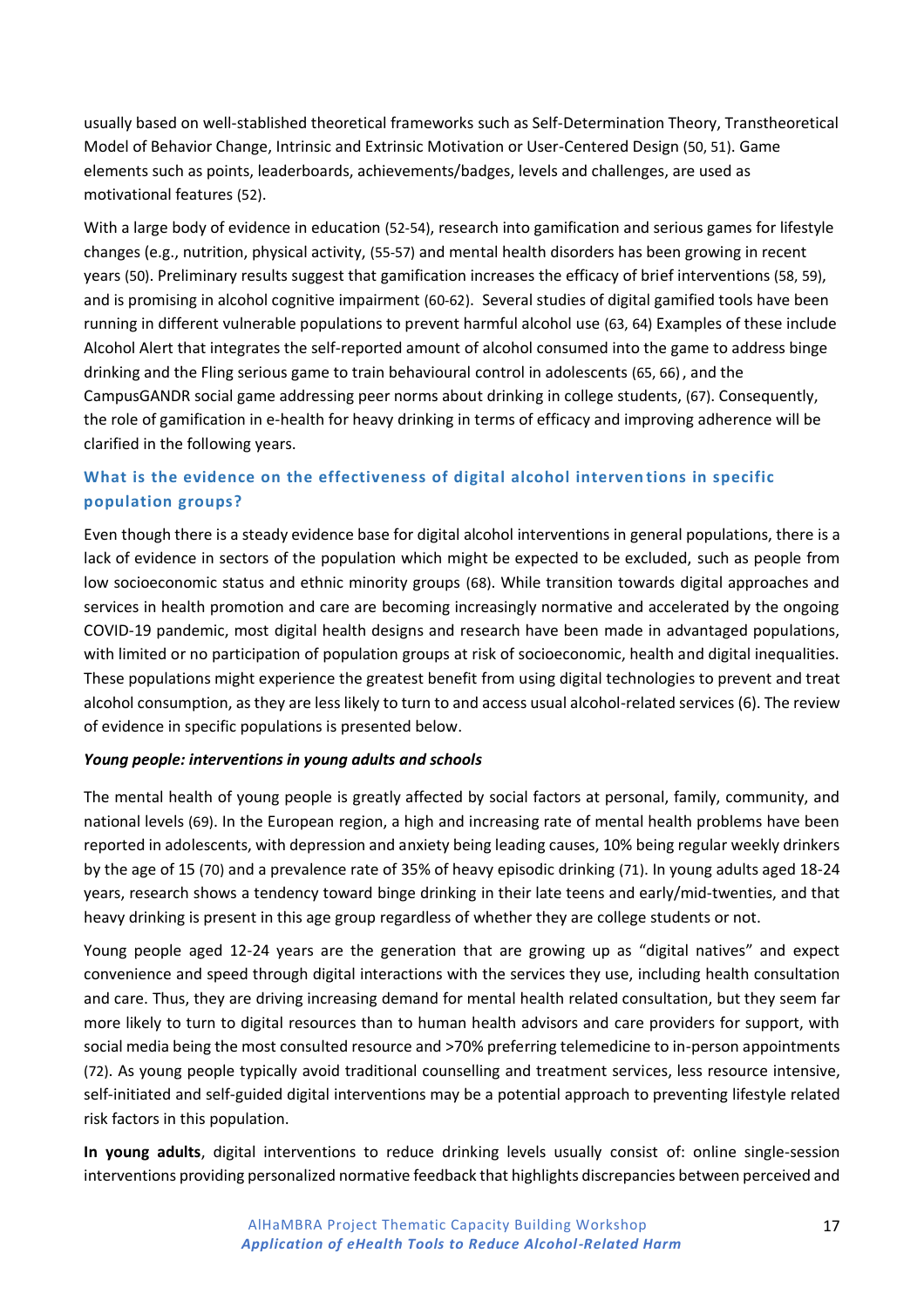actual peer norms to correct misperceptions of peer drinking levels; alcohol literacy modules as part of general academic curriculums; or screening and brief interventions to detect problematic alcohol use and motivate to change drinking behaviour. The available literature on standalone digital approaches overall show positive results in preventing excessive alcohol consumption, but the effect sizes of the interventions are relatively small compared to practice as usual/face-to-face interventions (29) and effects seem to disappear after a year (13). The majority of these digital interventions are delivered via a computer or web browser, but mobile apps are thought to be more suitable for young adults given the flexibility, interactivity, and their spontaneous nature [12]. However, a recent review assessed mobile apps developed with the purpose of managing alcohol consumption found that the evidence is promising but still inconclusive given the mixed results [13].

Also, the majority of research have been conducted in university settings mostly in the United States and America, thus caution should be exercised when interpreting the results for this population group characterised by their high levels of drinking and unlikeliness to access traditional health services, and generalising to other young adult population groups (6). Furthermore, reviews and meta-analyses that synthesise the available evidence are difficult to perform because of the heterogeneous nature of the digital interventions and the lack of completeness and objectivity when reporting the results of the studies (28).

Although there seems to be less of a stigma around mental health in general in younger generations, when it comes to problem alcohol use, recent findings in young people on stigmatising 'weak-not-sick' attitudes and preference to avoid alcohol misusing peers are consistent with the evidence in older generations (73). Therefore, increased focus on healthy lifestyle behaviours rather than alcohol use might be beneficial to create a less stigmatising and welcoming atmosphere and increase healthy behaviour overall, and increase and prolong the effect sizes regarding drinking outcomes (33-35). Common combinations are cannabis, tobacco, mental health and physical activity. Additionally, using theory and adding elements of personalisation in intervention design, for example provide tailored text messages, are reported as being beneficial in increasing their effectiveness (25).

Previous reviews on lifestyle-related DHT interventions **in school settings** or aimed at youth show that they can be effective, but effects are small and hard to sustain in the long-term (74-78). Champion, Newton (74) conducted a systematic review of school-based digitally driven alcohol and other drug prevention programs, which showed that computer and internet-based programs in schools are a potentially efficacious method of delivering drug and alcohol prevention to adolescents. Delivering universal and digital preventative programs at schools might be suitable because students spend most of their time in this space, where social ties with peer groups are formed (79, 80). Additionally, a large number of students can be reached (81). However, in relation to adherence in school-based digital alcohol interventions, some studies found that drop-out students differed from students who completed the intervention in terms of drinking a higher average number of glasses per week, being in lower levels of education and being older (18). A systematic review on school-based digital approaches to prevent alcohol misuse has been produced and will be annexed to the final version of this document.

#### *Alcohol exposed pregnancies*

Alcohol consumption during conception and pregnancy may result in a series of adverse effects to the fetus including congenital anomalies and behavioural, cognitive and adaptive deficits. Despite drinking during pregnancy being the leading cause of birth defects and child developmental disorders in the EU, many pregnant women continue drinking with consumption rates ranging from 25% in Spain to 79% in Ireland and the UK (82). The adverse health effects of prenatal exposure to ethyl alcohol have been grouped under the term of Fetal Alcohol Spectrum Disorders (FASD), which include Fetal Alcohol Syndrome (FAS), alcohol-related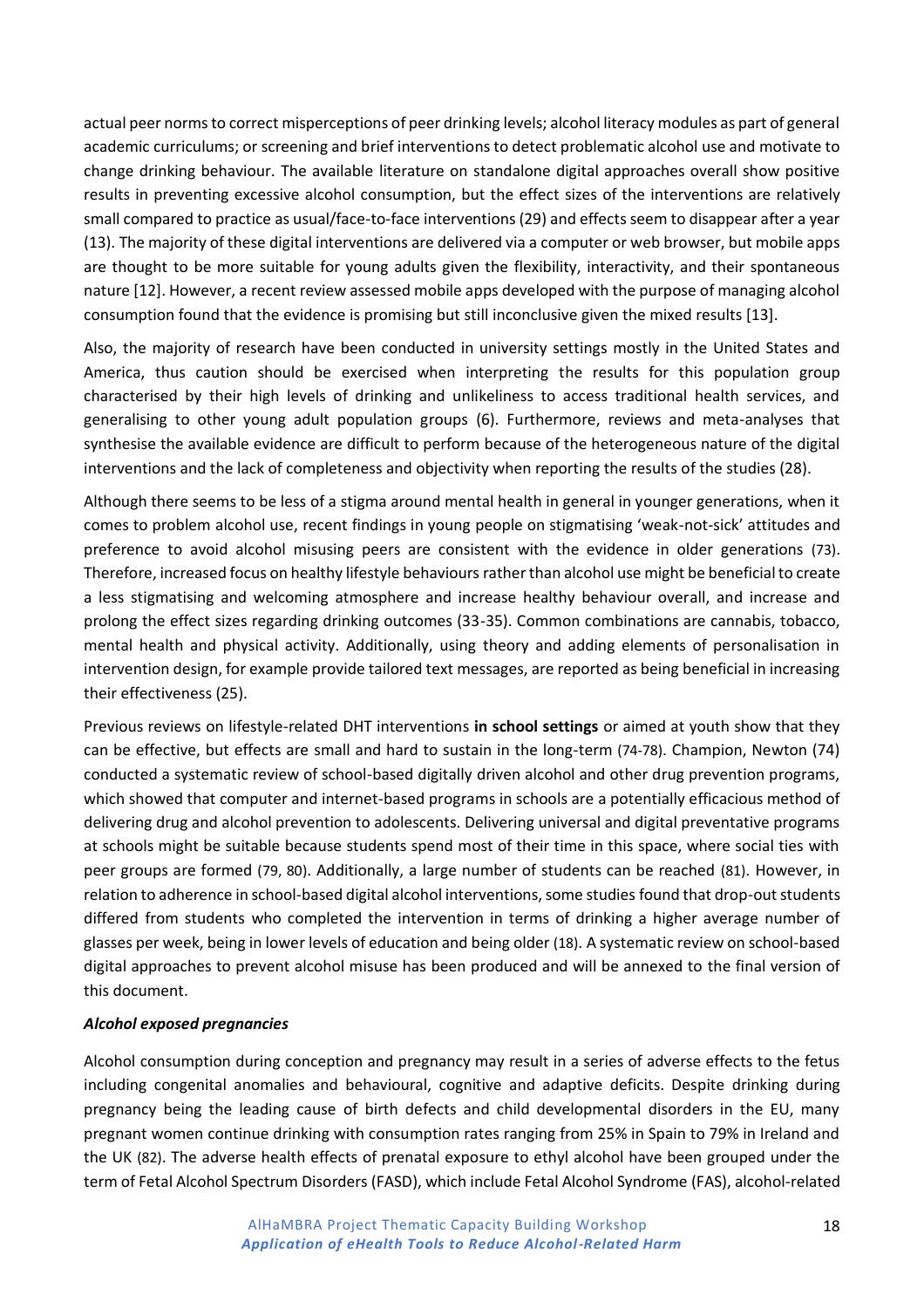neurodevelopmental disorder and birth defects. The European Region has the highest overall prevalence of FASD estimated at 19.8 per 1000 population (83). Research show that DHTs may be especially suitable for reducing alcohol use among women of childbearing age (84). DHTs might help these women feel less embarrassment and fear of judgement, making it easier to discuss their drinking-status and feelings (85).

#### *Workplace*

Significant numbers of heavy drinking at work have been reported in the working population in a number of European countries, especially in some sectors including construction, hotels and restaurants, transport, agriculture, and security services (86). DHTs can also be applied in the workplace, a setting where large part of the adult population spends a large portion of their time. Health programmes online and off-line at work have gained popularity over the last two decades. Howarth, Quesada (87) conducted a systematic review to assess the impact of pure digital health interventions in the workplace on health-related outcomes, including alcohol consumption and harm. The review found that purely digital interventions can be effective if they are firmly embedded into the workplace setting and are targeting health behaviours that are part of the workplace routine such as eating. In case of alcohol use that extends beyond the workplace environment, purely digital interventions may not be adequate to address risky and harmful drinking, and more interactive approaches with human support may perform better.

Long-term unemployed (i.e. for 12 months or more) comprise a specific vulnerable group with worse selfassessed health status that is strongly associated with a lower socioeconomic status, weak social networks, and health-related reasons for unemployment. Digital approaches to assess and address risky lifestyle behaviours have hardly been researched in this population group. An ongoing study is currently evaluating a digital tool in long-term unemployed to screen chronic disease risk factors and increase motivation to change unhealthy lifestyle behaviours including heavy alcohol use, in comparison with nurse-led health assessment and patient-reported health problems (88).

#### <span id="page-18-0"></span>**What is needed for a large-scale implementation of digital alcohol approaches?**

Despite the large pool of evidence on digital health interventions, there is growing concern regarding low scalability from pilots to large-scale implementation, this is known as the **telehealth paradox** (89). This also makes the evaluation of effectiveness in real-life circumstances difficult (9). Regardless of the policy-level talk triggering a digital revolution in service delivery and the advance of many small-scale proof-of-concept examples, DHT services are rarely mainstreamed or sustained (90). This phenomenon is attributed to several factors, represented in Figure 2. The first barrier is the lack of financial resources and incentives to implement and scale up digital initiatives, this is mostly because the initial investment needed to design and develop interventions is high compared to face-to-face treatments (91).

Another factor that hampers the large-scale uptake of DHTs is **data security and privacy.** Despite their great potential to improve health and care practices, DHTs have been confronted with a fair share of ethical and social scrutiny (21). Privacy in medical informatics is defined as an individual's right to control the acquisition, use, or disclosures of their identifiable health data and confidentiality (92). Security is the physical, technological, or administrative safe-guards or tools set in place to protect identifiable health data from unwanted access or disclosure (92). A high-security system protects the user's identity and secures the data they are providing so that if an unauthorised person were to access the tool, they would be incapable of linking the information with a particular person. Data security and privacy are especially relevant for digital technologies designed to prevent and treat a sensitive and highly stigmatised topic such as alcohol consumption (93). Additionally, the topic of data security and privacy is complex, as there is a need to strike a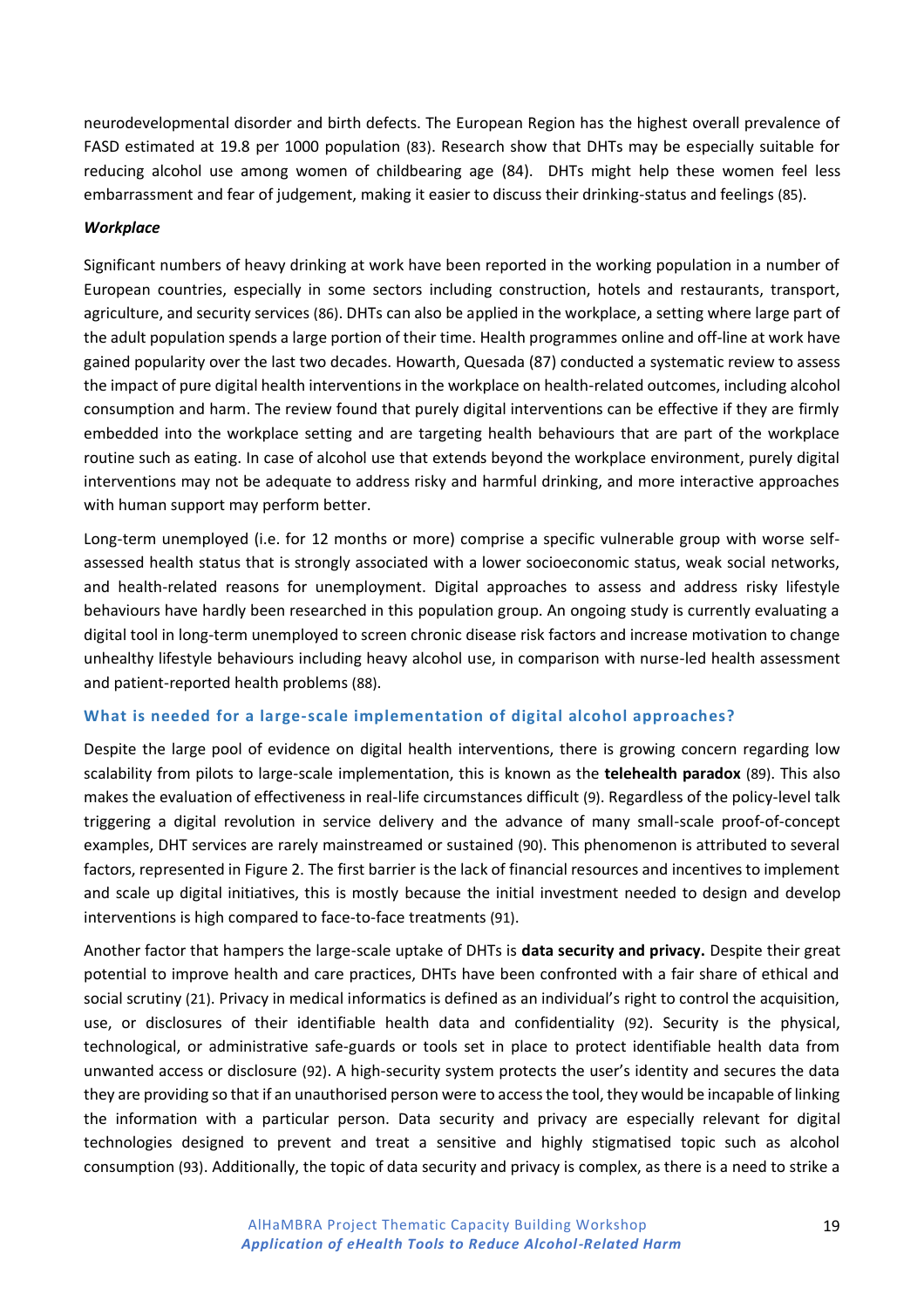balance between creating a fair and functioning digital market with opportunities for growth and innovation while also protecting the fundamental right to data protection and freedoms of individuals regarding the processing of personal data (21).

Safeguards to protect health information, and informed consent to share and receive health data are in place in most DHTs. Tools like *double-authentication* and *encryption* are applied to make interventions safer (92). However, security varies greatly between interventions and tools. A problem often reported in the literature is relatively low **technological literacy** among DHT users. This implies that users usually know how to use the devices but rarely understand the implications of accepting the terms and conditions, or technological concepts such as encryption (92). Therefore, the approach to ensure better data security and privacy in DHTs should be two-fold. On the one hand, it is essential to make systems more robust, functional and user-friendly. On the other hand, it is essential to improve users' education and their understanding of what they are agreeing to. This will help better protect individuals' rights and increase trust of digital technologies.



#### **Figure 2. Barriers to large-scale implementation**

Another pressing issue strongly related to data privacy in the framework of DHTs is **data ownership**. Although individuals may be classified as data subjects, information about them may be simultaneously "owned" by different individuals, organisations, governments, and society (94). There are unprecedented amounts of data being constantly collected. This begs the question: Who owns the data? It is essential to recognise that patients have ownership of the data, but at the same time, the analysis of such data could bring large benefits to public health (95). Consequently, it is important to ensure that legislation keeps pace with technological advances and to learn from other fields and adopt successful features. The introduction of the GDPR in 2018 had a significant impact on the development and commercialisation of eHealth tools, introducing several new compliance obligations and setting out the basis for better data protection (9). Moving forward, it is essential to build models of trust to provide an environment that facilitates the responsible use of health data with robust identity protection and collective and participatory ethical data sharing mechanisms (95).

Another issue is the **digitalization of the workforce**. Although healthcare professionals regularly use eHealth in their work, studies show that their eHealth competency is not developed to the optimal level (96). Implementing eHealth without simultaneously ensuring a competent workforce may have unfortunate consequences for the functioning of healthcare organizations, and thus patient health. Hence, it is important to train professionals in using these technologies in daily practice and motivate them to use them. Furthermore, health professional trust and acceptance is rather low (20, 31). The following SWOT analysis identifies barriers and opportunities for large-scale implementation.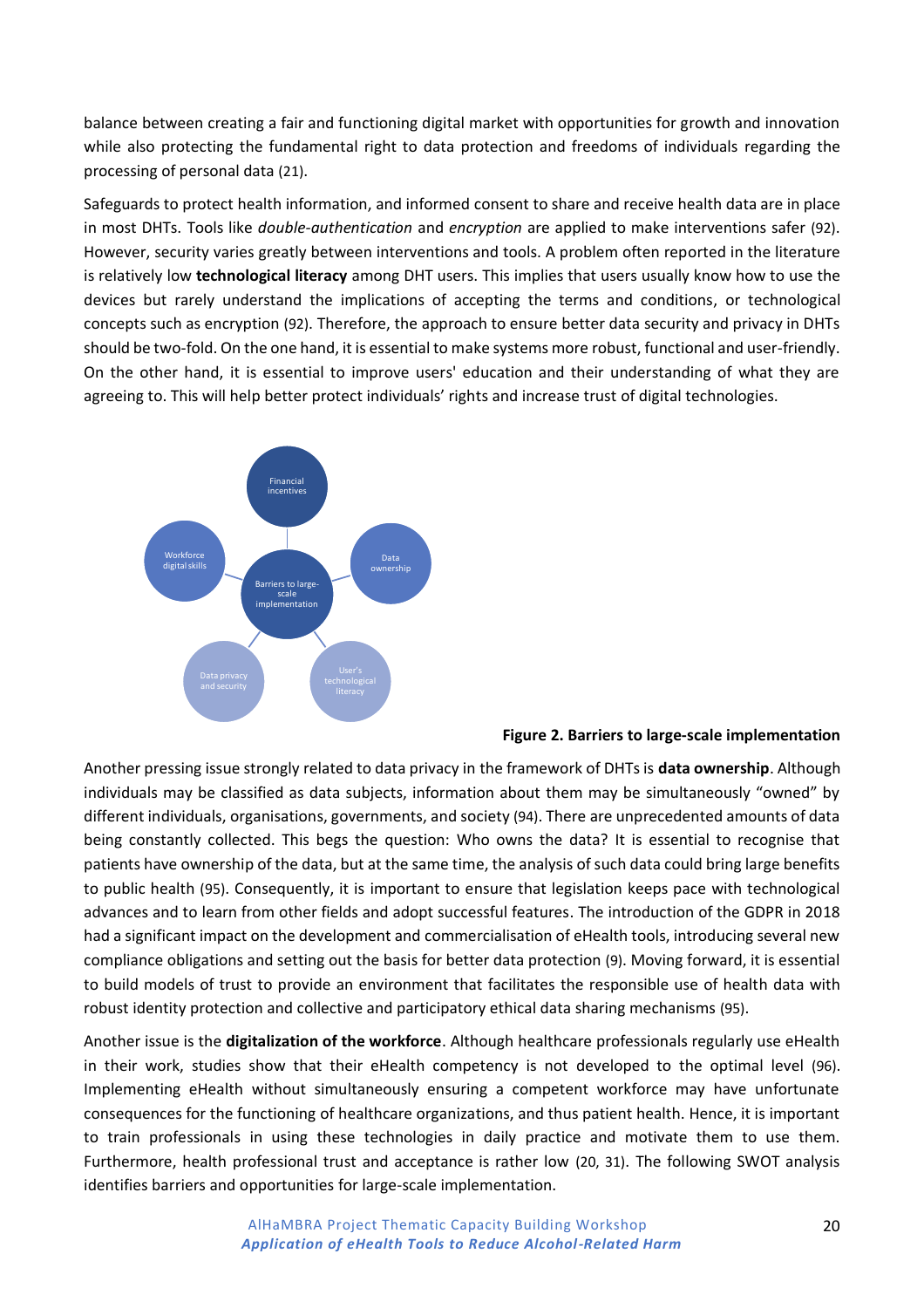#### *SWOT analysis*

Based on the literature review, a SWOT analysis has been applied to analyse the strengths, weaknesses, opportunities and threats of DHTs for prevention and treatment of risky and harmful alcohol use. Specific topics require a more comprehensive explanation; thus, they will be further developed in the following sections below.

#### **Table 2. SWOT analysis**

| <b>Strengths</b>                                                                                                                                                                                                                                                                                                                                                                                                                                                                                                                                                                                                                                                                                                                                                                                                                                                                                                    | <b>Weaknesses</b>                                                                                                                                                                                                                                                                                                                                                                                                                                                                                                                                                                                                                                                                                                                                                                               |
|---------------------------------------------------------------------------------------------------------------------------------------------------------------------------------------------------------------------------------------------------------------------------------------------------------------------------------------------------------------------------------------------------------------------------------------------------------------------------------------------------------------------------------------------------------------------------------------------------------------------------------------------------------------------------------------------------------------------------------------------------------------------------------------------------------------------------------------------------------------------------------------------------------------------|-------------------------------------------------------------------------------------------------------------------------------------------------------------------------------------------------------------------------------------------------------------------------------------------------------------------------------------------------------------------------------------------------------------------------------------------------------------------------------------------------------------------------------------------------------------------------------------------------------------------------------------------------------------------------------------------------------------------------------------------------------------------------------------------------|
| Potential for high population reachability (13)<br>$\bullet$<br>Relatively low costs (91)<br>٠<br>Standardisation of care processes (7)<br>٠<br>Potential for high personalisation opportunities (97)<br>٠<br>Low stigmatising context (93)<br>$\bullet$<br>Reduced workload and time-pressure for healthcare professionals (98)<br>٠<br>Reduction in the time between onset and help-seeking interventions (98)<br>٠<br>Potential for patient empowerment (10)<br>$\bullet$<br>Increased ability to access interventions autonomously (99)<br>$\bullet$<br>Potential to improve low help-seeking rate for alcohol problems (13)<br>$\bullet$<br>Do not necessarily rely on the skills, motivation, or time of the facilitator (100)<br>$\bullet$<br>Greater flexibility in when and where can be delivered (101)<br>$\bullet$<br>Systematic and standardised collection of patient-reported data (11)<br>$\bullet$ | Examples of large-scale implementations are limited (102)<br>$\bullet$<br>No conclusive scientific-based evidence for benefits and effectiveness (6, 29,<br>103, 104) primarily because of :<br>High heterogeneity of study design and evaluation (99, 103)<br>High participant drop-out rates (33)<br>Requires patient to develop a new set of skills and digital competencies (7)<br>Reduced access for poor, rural, elderly and handicapped populations with<br>$\bullet$<br>limited access to internet connection or to a computer(105)<br>Low technological literacy population (92)<br>$\bullet$<br>Non-adoption or early abandonment of DHTs, attrition bias (106)<br>$\bullet$<br>Health professionals resistance: Low engagement and low perception of<br>intervention usefulness (31) |
| <b>Opportunities</b>                                                                                                                                                                                                                                                                                                                                                                                                                                                                                                                                                                                                                                                                                                                                                                                                                                                                                                | <b>Threats</b>                                                                                                                                                                                                                                                                                                                                                                                                                                                                                                                                                                                                                                                                                                                                                                                  |
| Potential interconnectivity with other health platforms like electronic health<br>$\bullet$<br>records (102, 107)<br>Political interest and investment in technology and chronic disease prevention<br>$\bullet$<br>and management (4)<br>Widespread use of mobile devices and technologies to access digital health<br>$\bullet$<br>technologies (108)<br>COVID-19 pandemic has accelerated people's use of digital technologies in their<br>$\bullet$<br>care (109).                                                                                                                                                                                                                                                                                                                                                                                                                                              | Limited digital competencies in the workforce (96)<br>$\bullet$<br>Rapid obsolesce of digital technology and design features (77)<br>$\bullet$<br>Health platforms are yet not interoperable (7, 107)<br>٠<br>Cyber-attacks and data breaches (92)<br>$\bullet$<br>Development of counterproductive DHTs by the alcohol industry<br>$\bullet$<br>Outdated legal framework and lack of standards and guidelines (2, 21)<br>$\bullet$<br>Potential loss of doctor-patient relationship and social link (21)<br>٠<br>Adaptation of treatment routines (6)<br>$\bullet$<br>Currently limited available DHTs accreditation systems (2)                                                                                                                                                               |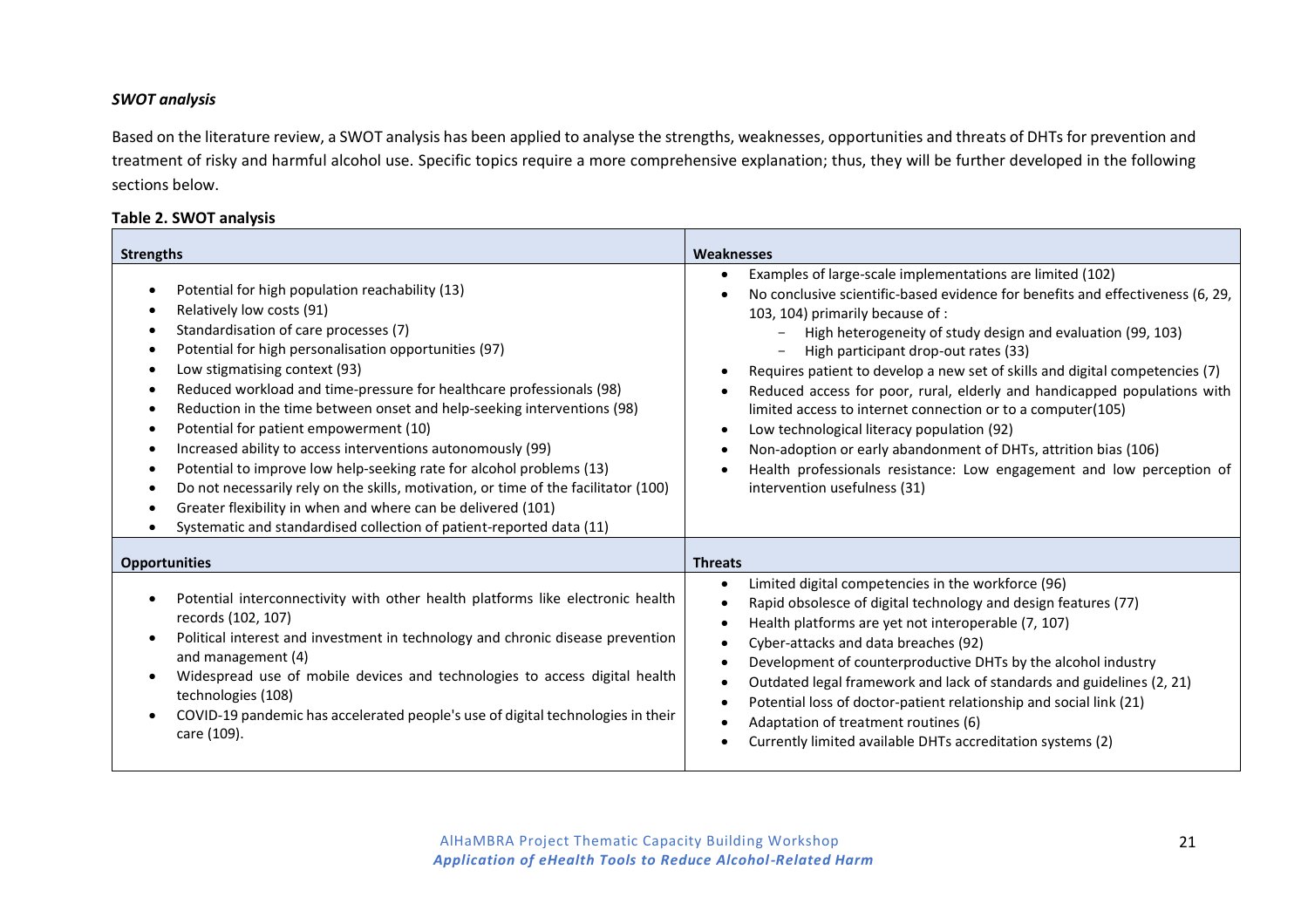#### <span id="page-21-0"></span>**Subtopic 2: Improving the development, evaluation and use of digital health interventions**

#### <span id="page-21-1"></span>**Comprehensive literature review**

#### <span id="page-21-2"></span>**Mapping of existing actions and issues in DHT development and implementation**

#### *Development of e-health technologies*

The literature suggests that several topics should be taken into consideration when developing and implementing DHTs. First, the **application of theory** has been identified as one of the most crucial factors to change people's behaviour, as they guide how to influence and change behaviour (100). The most common, but also more grounded theories, applied in the design of behaviour change techniques are Social Cognitive Theory (110), the Health Belief Model (111) and the Transtheoretical Model (112). Others models also applied in interventions are the A.S.E model and the I-change model. All these theories stress the importance of personal control and self-efficacy in promoting lifestyle modification (21). The theories also support explanations and predictions about average change in behavioural outcomes in groups and are based on **largely static generalisations** (113). Some digital health interventions have acquired these traditional behavioural theories to design their interventions (114, 115). Although the use of theory is identified as an essential element, their use is not as widespread. A systematic review by Tebb, Erenrich (100) found that roughly half of the digital interventions included in their review did not adopt any evidence-based behavioural change theory. Only some interventions included elements of theoretical constructs such as self-efficacy or an intervention technique like influencing social norms and personalised normative feedback. This is a common problem also in non-digital interventions.

Some emerging technologies are unable to benefit from behavioural change theories mentioned above. For instance, *just-in-time adaptive interventions* (JITAIs) adapt over time to an individual's behaviours and provide feedback adapted to the micro-scale, this implies that JITAIs provide the type of support precisely when needed (116). For example, when entering a bar, the patient is exposed to a "high risk" environment. Old behaviour theories are based on a static relationship between risk and protective factors, but digital innovations like JITAIS acknowledge that risk and protective factors change continuously and are being influenced constantly by mood, location and social interactions; hence, the use of old health behaviour change theories is unsuitable. In other words, JITAIS require a theory that can take into account variations in individual characteristics and context and recognise that the variations will change over time (113). In brief, old behaviour theories seem appropriate for use when processes that were traditionally face-to-face are being translated into the digital practice, for instance a computer-based intervention that provides tailored feedback on the risk of alcohol consumption. However, old behaviour change theories appear inadequate to inform more novel DHTs that interact with the individual at a much greater frequency, like mobile technologies, sensors, wearables or JITAIS. Therefore, digital health technologies that strive to provide a tailored intervention should develop and apply new theories and models that are more precise to the individual's contextual factors.

Second, it is essential that interventions are **developed through co-creation, i.e. together with those who are the ultimate recipients of the intervention** and shift away from the old conception of a single voice dominating the design process (117). A heterogeneous group of stakeholders such as citizens, customers, policymakers, researchers, educators, businesses, and universities increase the chances of ensuring that user solutions identified are feasible and appropriate for the population targeting (117).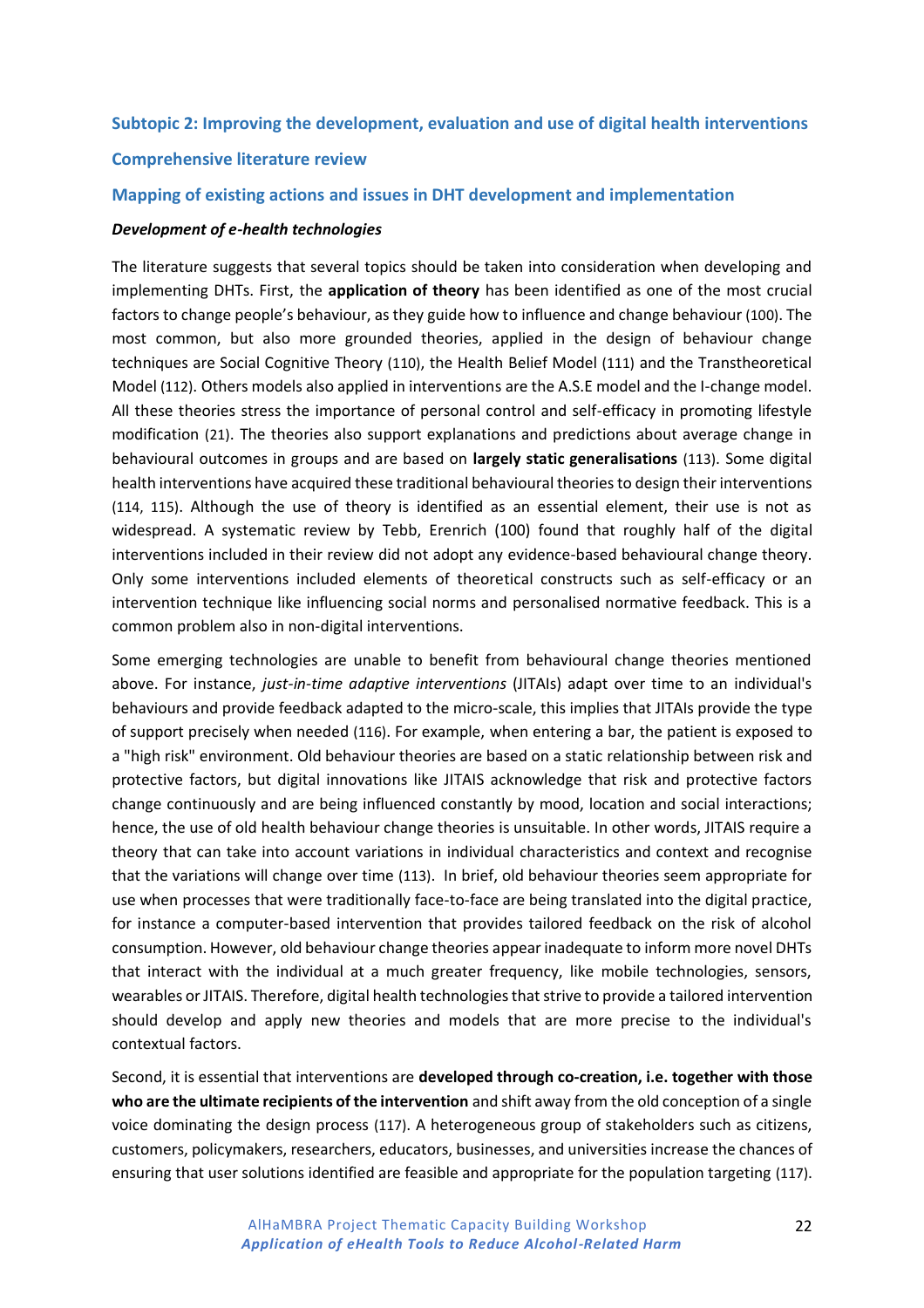Moreover, evidence shows that co-creation with users can lead to more innovative ideas and better address users' needs (118). Co-creation increases patient empowerment and further allows patients to take control over their treatment pathways (119). For the design of digital health interventions, relevant stakeholders such as patients, psychiatrists, and psychologists are necessary. A proper stakeholder mapping is crucial to identify those who should be part of the co-creation process *(see stakeholder consultation).*

#### *Evaluation, validation and accreditation of digital health alcohol tools*

Health professional trust towards the usefulness of DHTs is relatively low (20). This can be mitigated by building more objective, transparent, and standards-based evaluations of digital health products (2, 20). Regulatory guidance and oversight and robust validation processes of the quality of available digital technologies is not widespread, compromising patient safety and confidence; and can lead to discrepancies and misleading claims, as well as reduce the quality of interventions and tools, especially those developed by the alcohol industry which tend to downgrade the harms associated with alcohol consumption (2).

Validation should be considered at three different levels (2):

**Technical** How accurately does the solution measure what it claims?

**Clinical** Does the solution have any support for improving condition-specific outcomes?

**System** Does the solution integrate into patients' lives, provider workflows, and healthcare systems?

Independent local initiatives have developed mechanisms to validate and certify digital technologies, such as *TIC Salut* Foundation in Catalonia, Spain (120). *TIC Salut* Foundation offers an Accreditation Service for mobile applications and devices in the health and social welfare environment. They assess to a pre-established accreditation criterion, which outlines the essential requirements for creating a tool whose quality and reliability is guaranteed. The National Health Service (NHS) in the United Kingdom until recently hosted a Beta site for Digital Apps Library of "NHS approved" medical apps across an array of medical conditions (121). The aim of these two platforms is to reflect high-quality, safe, effective, accessible, credible and usable apps for which published medical evidence supports their use (2). The European Commission's Public Health Best Practice Portal also appears to provide some validated examples on the use of DHTs to prevent risky and harmful alcohol consumption.

The road to systematic validation of digital health technologies is complex and potentially very resource-intensive. Enforcement of certification is complicated as interventions can be made available online without a certification. Furthermore, rapid advances in DHTs make it harder to keep pace. The literature suggests that interventions should be designed and developed following the upfront requirements, based on safety, effectiveness and usability of DHTs for patients and health professionals *(2).* 

Evaluation, validation and accreditation is especially necessary in a context where multiple commercial enterprises including the alcohol industry develop their own alcohol information and promotion tools and make them publicly available online. Current trends suggest increasing involvement of the alcohol industry in areas that traditionally have been the dominated by public health, such as scientific research and alcohol education (122). The alcohol industry has developed alcohol-related apps and educational websites on the harms of alcohol consumption. Resources published by the alcohol industry explaining the implications of alcohol and health are plentiful. These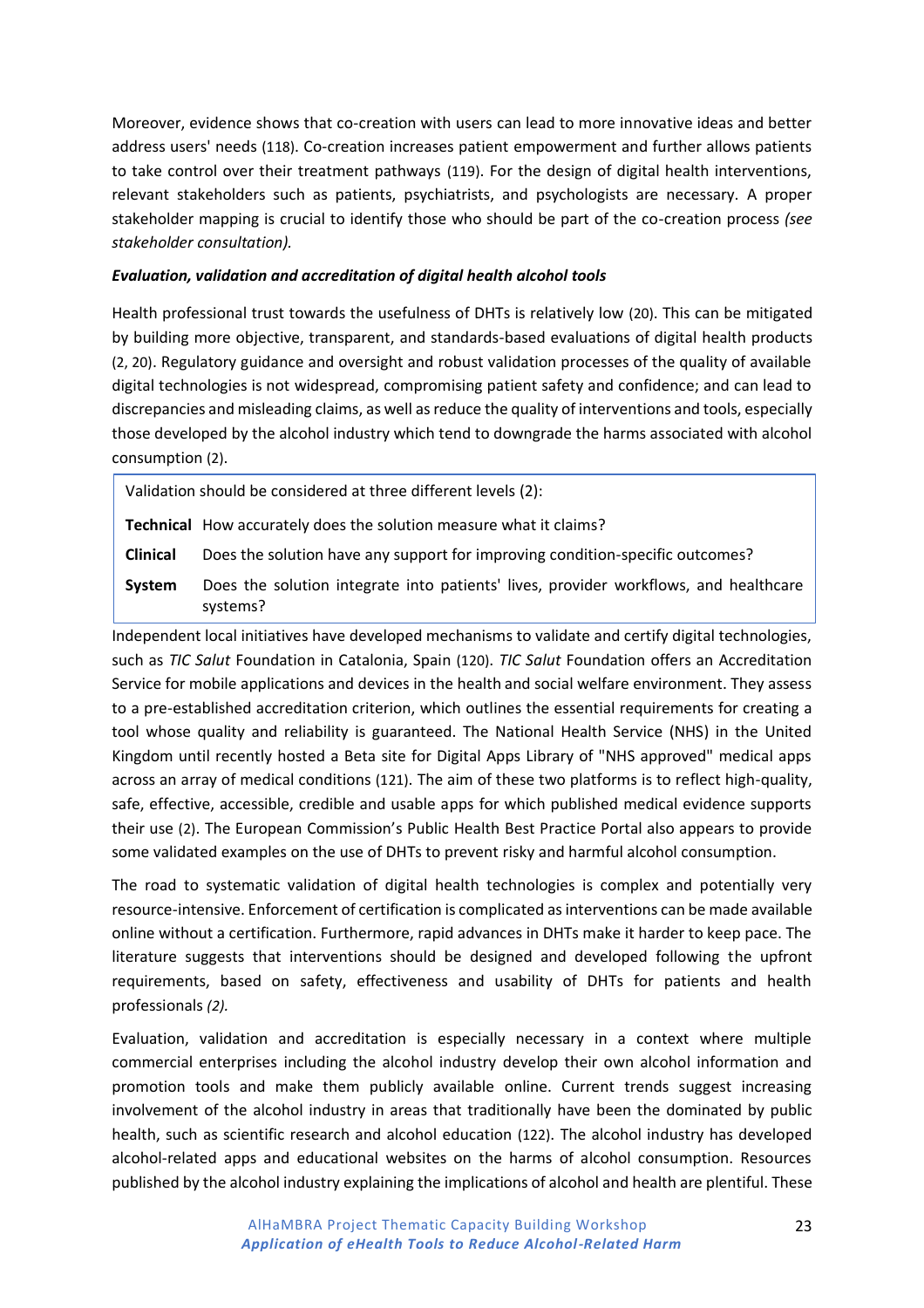may downgrade the harms associated with alcohol consumption and claim that alcohol consumed in moderation is not harmful to human health, claims that are not aligned with the most recent evidence.

The alcohol industry has also been involved in developing or sponsoring apps to boost alcohol consumption, such as Beer Buddy (see Figure 3). On the one hand, enormous public health efforts are being made to develop and implement large-scale digital interventions to prevent and treat harmful alcohol use, while on the other hand, there is a rise in apps developed by the alcohol industry to convert daily alcohol use into a social norm and drinking as a centre of social interactions. This means that there could be apps intended to increase alcohol literacy and prevent risky alcohol use and apps promoting the consumption of alcohol in the same device, which can have considerable implications for the overall effectiveness and credibility of interventions.



**Figure 3. App that promotes alcohol consumption** *Source*[: https://apps.apple.com/us/app/beer-buddy-drink-with-me/id1487915470](https://apps.apple.com/us/app/beer-buddy-drink-with-me/id1487915470)

#### *Use of digital health technologies*

**Digital reach:** The use of digital technologies has greatly increased in the last 20 years. The ability to access ICT technologies has become increasingly important in society. However, access to ICT is unequal across and within countries. The term *digital divide* has traditionally been understood as the growing gap between less privileged members of society, like poor, elderly and handicapped populations, concerning both their opportunities to access ICTs and their use of the Internet for a wide variety of activities (105). However, in the most recent years, understanding the digital divide has broadened to include other concerns related to digital and technological literacy, health literacy, and other socioeconomic and cultural factors. Carey, Noble (11) suggests that greater risks for disparities can happen outside the clinic than inside the healthcare facility. While in a hospital the engagement and acceptability of technologies provided does not seem to be determined by socioeconomic level, for instance a touchscreen in the waiting room, outside the clinic outcomes appear to be different among less privileged populations. A systematic review identifying the sociodemographic factors of the use of DHTs in people with chronic diseases found that older persons and persons with lower income and lower education are less likely to use DHTs (123). Furthermore, people with chronic diseases living alone are less inclined to use DHTs because family members often help with difficulties experienced while using DHTs. An important factor influencing the use of DHTs is the place of residence. People living in rural areas have structurally less access to DHTs. This is worrying as these are the people most in need of care assisted by digital technologies to overcome scarcity in health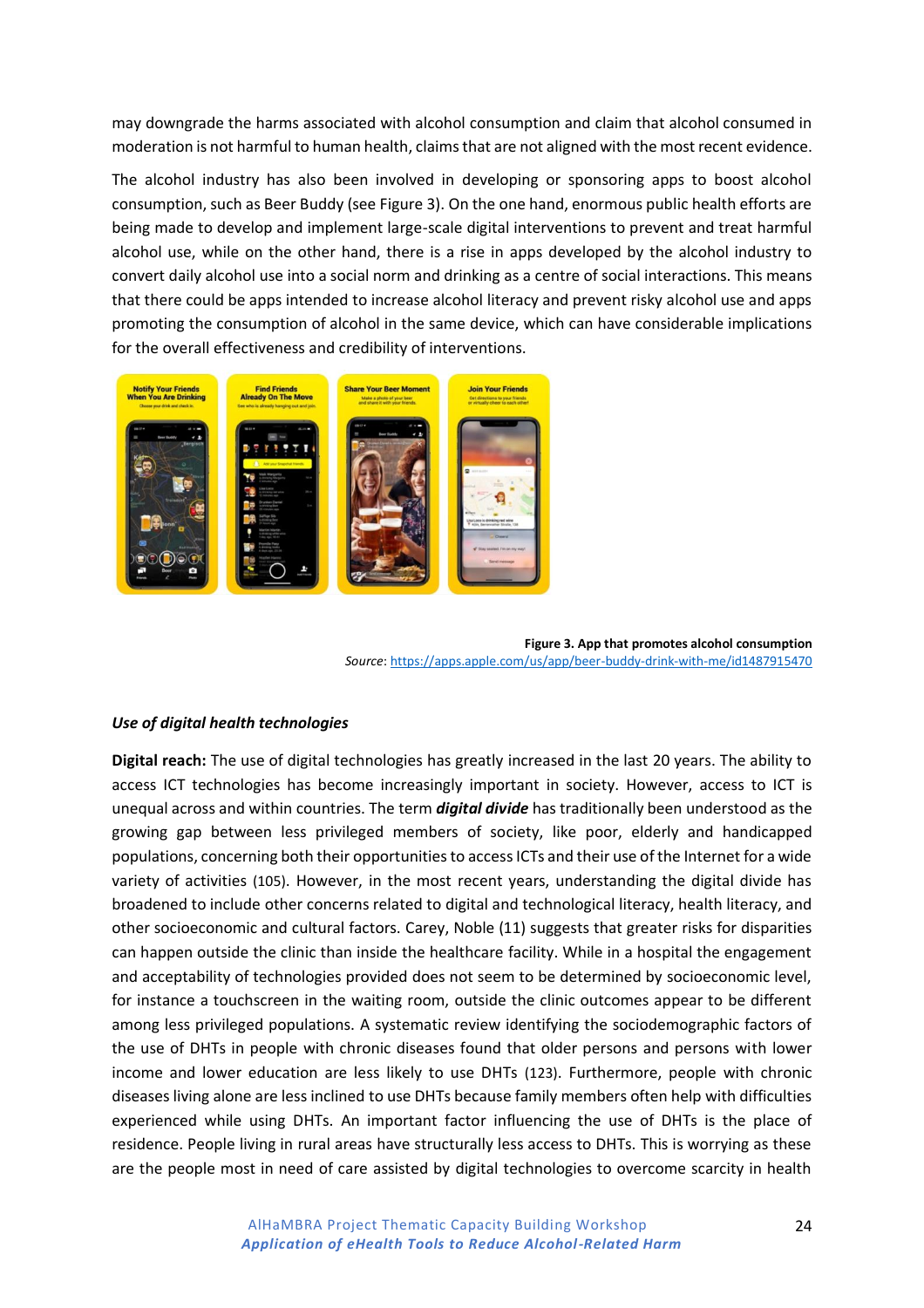care provisions in these distant areas (123).

The **COVID-19 pandemic** has exposed the digital divide even further (124). For example, those who owned a computer or had an available computer at home had the opportunity to continue their alcohol use disorder treatments online, whereas those who did not experienced a greater level of difficulty. Nonetheless, the pandemic has also been an unprecedented event that has led to boosted uptake of digital devices for the population and increased digital skills for the entire population which could be of great advantage for improving the scalability and large-scale implementation of DHTs.

The digital divide remains an enormous and complicated issue heavily interwoven with the fight against social inequalities. It is important to guarantee that interventions are designed conscious of this social gap. Moreover, it is crucial that during the implementation steps are taken to ensure that those most in need of care have the proper access to digital devices to access interventions. Many features can be built into DHT programs such as language, layout, and graphics, to reduce the **health literacy gap** (11).

#### *Current programmes*

This section provides a list of current programmes of digital intervention which address the issues referred to above and will be further complemented by the stakeholder consultation towards the full version of the background document.

- 1. Programmes in school aged population
	- Results from the AlHaMBRA Project's systematic review
	- Experiences in the classroom from Switzerland
	- Ongoing digital alcohol pilot study in adolescents in the Netherlands
	- Applying behavioural sciences to EU policy making lifestyle prevention in preadolescents
- 2. General population approaches
	- 'Drink Less Better Health' in UK's NHS
	- Piloting self-initiated digital alcohol self-screening, brief interventions tailored by alcohol risk, and referral to treatment appointment scheduling in the Catalan primary health care system
- 3. Improving uptake and compliance
	- Integrating tools in the most widely used digital contexts: mobile apps and social media based approaches
	- Reducing disruption and intrusion to the user: wearables and Just in Time Adaptive Interventions (JITAI)
	- Motivating the user through Serious Games for Health
	- Revolution in motivational interviewing: from social robots to human avatars
	- Learning to control alcohol use in safe environments: Virtual Reality solutions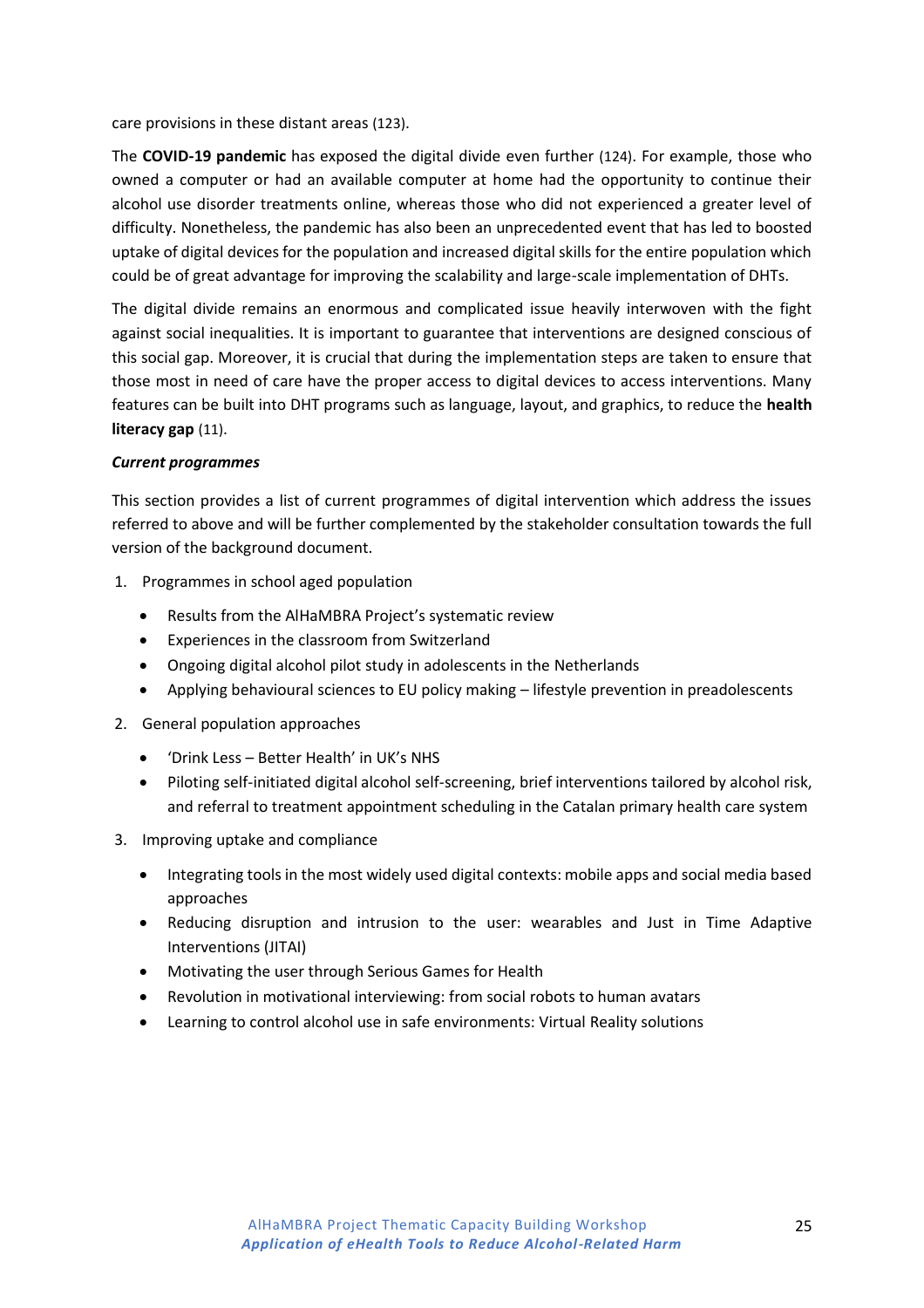#### <span id="page-25-0"></span>**Main policy areas and areas of overlap**

Numerous policy areas are related to the topic of DHTs for alcohol consumption. There are key overlaps in policy that should be considered to reduce alcohol consumption though DHTs. These range from health and consumer protection agencies to internal market and regulatory affairs.

#### *EC departments and agencies, stakeholders*

Current initiatives at the EU and international level are taking place to boost the use of digital technologies. In 2005, WHO urged Member States to consider drawing up long-term strategic plans for developing and implementing e-health services (80). In 2020, the WHO launched the Global strategy on digital health, which aimed to strengthen health systems by applying digital health technologies for consumers, health professionals, health care providers, and industry to empower patients to achieve a Health in All Policies (HiAP) approach (81). Furthermore, numerous EU initiatives focus on developing the digital landscape. The 2015 Digital Single Market Strategy for Europe (DSM) did not focus specifically on digital health and care, but there were several references to e-health (82).

Further, the e-Health Action Plan 2012-2020 provides a roadmap to deliver smarter, safer and patientcentred health services in the European Union (83). Finally, the uptake of e-health technologies contributes to the European Commission to build a more digitalised future in the European Digital Strategy: A Europe fit for the digital age. Moreover, the Commission Communication on Enabling the digital transformation of health and care in the Digital Single Market sets out several objectives, one of which refers to the digitalisation of health and care though the integration of eHealth technologies and practices with the goal of creating a "European-wide ecosystem for data-driven healthcare" (82).

The EU has a policy framework to support the advancements of digital health technologies; however, what it is still lacking is a regulatory framework that sets out technical, clinical and integration system standards to ensure the safety, effectiveness, accessibility of DTHs. The following list of European Commission departments and agencies are key actors to ensure that DHTs reach their full potential. An overview of overlapping policy issues and multi-sectoral priorities is provided in Table 3, which lays out possible alliances and inter-related interest across directorates generals of the European Commission.

#### **Table 3. Areas of policy overlap**

*DG SANTE – Directorate General for Health and Food Safety DG CONNECT - Directorate-General for Communications Networks, Content and Technology DG GROW - Directorate-General for Internal Market, Industry, Entrepreneurship and SMEs DG JUST - Directorate-General for Justice and Consumers DG EMPL - Directorate-General for employment, social affairs and inclusion DG RTD - Directorate-General for research and innovation HADEA – European Health and Digital Executive Agency JRC – Joint-Research centre - European Commission's science and knowledge service Data Protection Officer (DPO) – Service Department EU-OSHA - European Union information agency for occupational safety and health (health and wellbeing of employees)*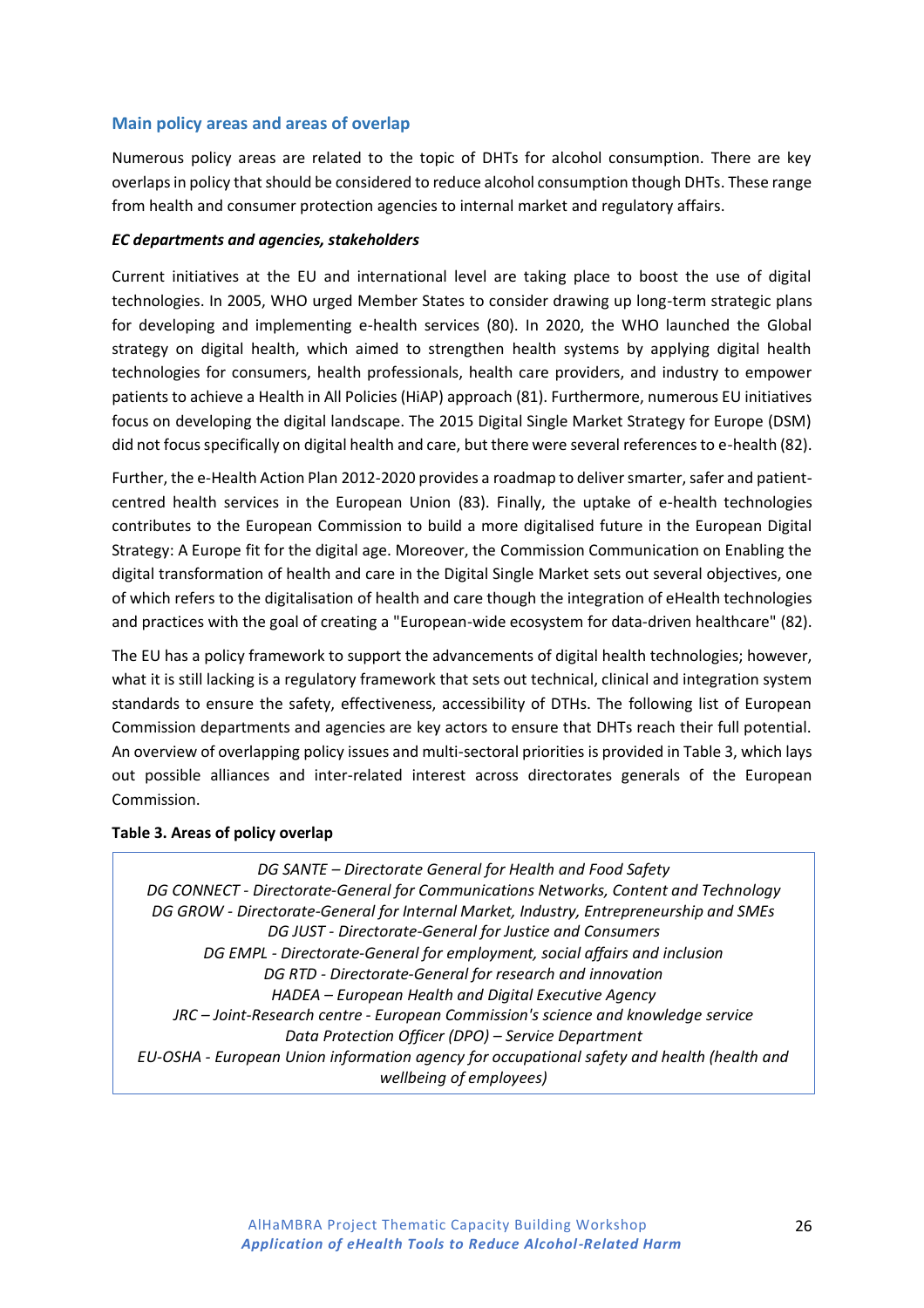| <b>Policy area</b>                                                                                                            | Sectors with stakeholders (non-exclusive list) and interest related to the policy                                             |
|-------------------------------------------------------------------------------------------------------------------------------|-------------------------------------------------------------------------------------------------------------------------------|
| Data privacy and security                                                                                                     | DG CONNECT - Safeguarding the interests of digital technologies consumers and ensuring that                                   |
| There are unprecedented amounts of data                                                                                       | networks and services are secure and resilient.                                                                               |
| being collected constantly when using                                                                                         | DPO - Guarantee that the data-sharing processes when using DHTs comply with the relevant data                                 |
| DHTs. Stakeholder collaboration is needed                                                                                     | protection rules. Moreover, it is essential to identify and address any unnecessary hurdles hindering                         |
| to ensure that legislation keeps pace with                                                                                    | data sharing and the use of privately-held data by companies.                                                                 |
| technological advances and that a balance<br>is found between data ownership and<br>privacy and mass sharing of data to bring | DG JUST - Provide a legal framework that ensures that research data is shared equitable, ethical,<br>and efficient.           |
| enormous benefits to public health.                                                                                           | DG SANTE - it is a priority of the public sector to ensure that data sharing brings additional                                |
|                                                                                                                               | epidemiological benefits and helps develop better technologies to prevent, screen and treat<br>excessive alcohol consumption. |
|                                                                                                                               | JRC - Cybersecurity research at the JRC provides support to the EU to respond to cyber-attacks and                            |
|                                                                                                                               | reinforce rules on personal data protection and ensure that critical networked systems are                                    |
|                                                                                                                               | sufficiently secure and resilient.                                                                                            |
| <b>Innovation in DHTs</b>                                                                                                     | DG RTD - Create a space for research that fosters innovation by sharing data and results between                              |
| Innovations can accelerate product design,                                                                                    | research groups. Additionally, place Europe as a global leader in using DHTs to improve human                                 |
| prototyping and testing and find new ways                                                                                     | health and healthcare systems.                                                                                                |
| to optimize the prevention, detection and                                                                                     | HaDEA - Provide financial incentives for innovation in digital health technologies in alcohol                                 |
| treatment of risky alcohol consumption.                                                                                       | prevention and treatment through different programs funded by the European Commission, such                                   |
|                                                                                                                               | as the EU4Health programme (€4,7 billion) and Digital Europe Programme (€0,8 billion)                                         |
|                                                                                                                               | DG GROW - Advanced health technologies present enormous growth potential for Europe. It is                                    |
|                                                                                                                               | crucial to monitor the development of advanced technologies in the healthcare industry or provide                             |
|                                                                                                                               | financial and political support to small and medium enterprises (SMEs) to innovate in this field.                             |
|                                                                                                                               | DG SANTE - Ensure that innovations are appropriate and adequate to improve healthcare pathways                                |
| <b>Accreditation</b>                                                                                                          | for patients.<br>DG SANTE- Provide a legal framework that sets out minimum requirements and standards for                     |
| Regulatory guidance and oversight of the                                                                                      | DHTs, like those set out by the COUNCIL DIRECTIVE 93/42/EEC concerning medical devices.                                       |
| available DHTS is an enormous challenge.                                                                                      | Additionally, it should provide safety monitoring of the available products.                                                  |
| The lack of an accreditation system                                                                                           | JRC - The JRC actively supports and provides independent scientific advice on implementing EU                                 |
| compromises patient's safety and                                                                                              | legislation on medical devices.                                                                                               |
| confidence, and can lead to discrepancies                                                                                     |                                                                                                                               |
| and misleading claims.                                                                                                        |                                                                                                                               |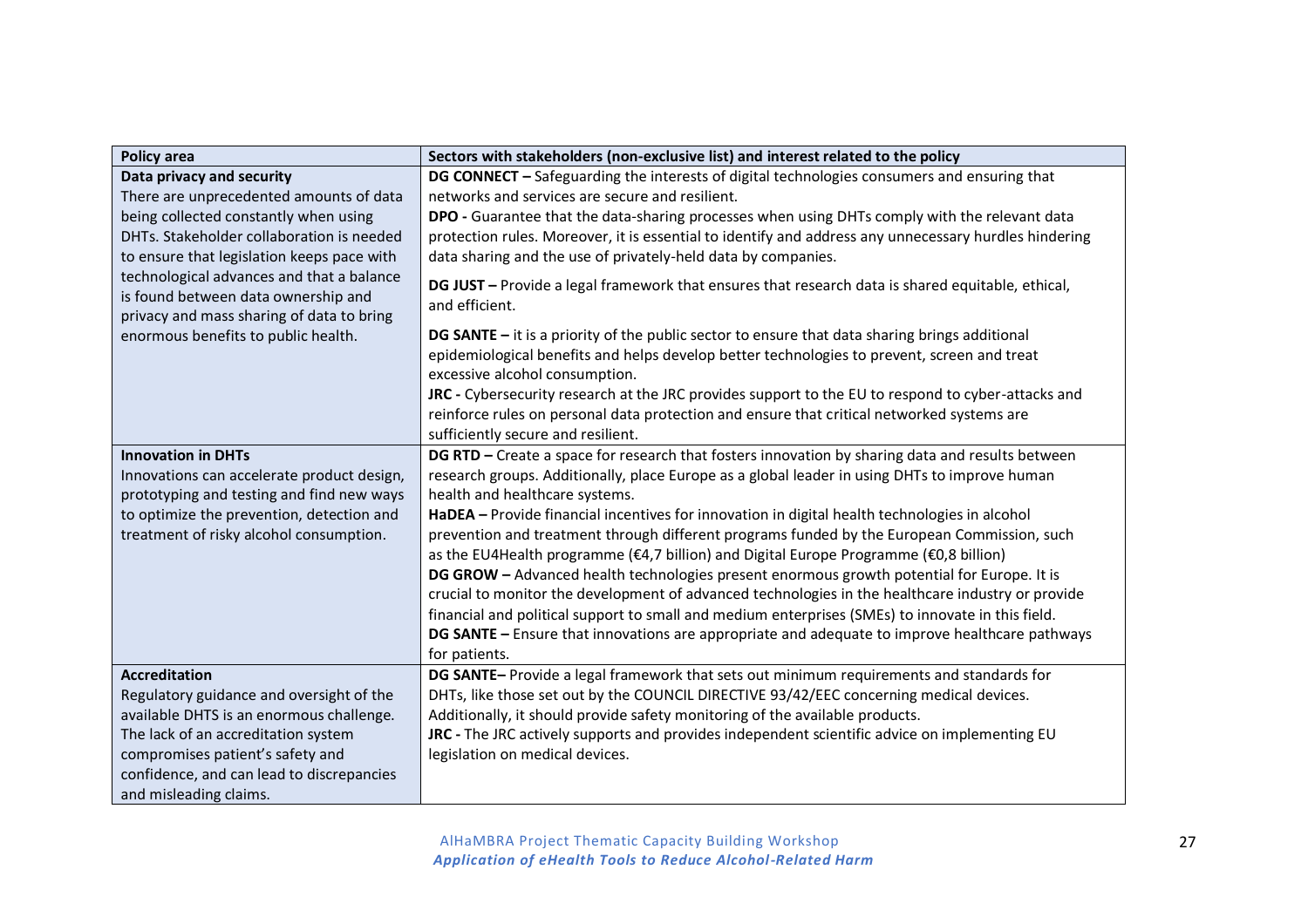| <b>System interoperability</b><br>The success of DHTs will significantly | DG CONNECT - The digital health infrastructure across the European Union is unequal within and<br>between countries. This makes large-scale interoperable data processing a very complex challenge. |
|--------------------------------------------------------------------------|-----------------------------------------------------------------------------------------------------------------------------------------------------------------------------------------------------|
| depend on the system interoperability.                                   | National and international interoperability of DHTs will a more harmonized European Digital                                                                                                         |
| Nowadays, medical data is not                                            | Market.                                                                                                                                                                                             |
| interoperable as it is isolated in                                       | DG RTD - Using interoperable formats to collect and store data opens up various opportunities for                                                                                                   |
| independent databases, incompatible                                      | researchers to perform large-scale observational studies at regional, national or global levels of the                                                                                              |
| systems and proprietary software that                                    | usefulness of digital technologies and collect tremendous amounts of epidemiological data on other                                                                                                  |
| make data challenging to exchange,                                       | diseases. Furthermore, system interoperability would allow the improvement of artificial                                                                                                            |
| analyse, and interpret (107).                                            | intelligence and machine learning methods.                                                                                                                                                          |
|                                                                          | DG SANTE - Critical parts of health data are lost as patients move through the healthcare system.                                                                                                   |
|                                                                          | This leads to inefficiencies in care and sometimes poses severe risks for patients. Integrating the                                                                                                 |
|                                                                          | health information generated in the different digital health devices, such as smartwatches and                                                                                                      |
|                                                                          | electronic health records (EHRs), will make it easier for physicians and other healthcare                                                                                                           |
|                                                                          | professionals to care for the patients, thus improving treatment pathways. Additionally,                                                                                                            |
|                                                                          | interoperable DHTs can also help patients to manage their health more actively. Data                                                                                                                |
|                                                                          | interoperability is also crucial to improve cross-border care and allow patients to move freely across                                                                                              |
|                                                                          | the Union.                                                                                                                                                                                          |
|                                                                          | $JRC - A$ unit at the JRC is involved in developing and running software tools and methods to                                                                                                       |
|                                                                          | organize, store, retrieve and analyse large volumes of biological data is what bioinformatics is all                                                                                                |
|                                                                          | about.                                                                                                                                                                                              |
| <b>Workforce digitalization</b>                                          | DG EMPL - Provide support to national strategies that provide lifelong learning and digital skills to                                                                                               |
| Implementing DHTs without simultaneously                                 | the workforce. The DG provides support on the update of the Digital Education Action Plan, to                                                                                                       |
| ensuring a competent workforce may have                                  | ensure that digital skills are adequately addressed at all levels of education and training and the                                                                                                 |
| unfortunate consequences for the                                         | implementation of the Digital Europe programme, with a focus on high-level digital skills;                                                                                                          |
| functioning of healthcare organizations,                                 | EU-OSHA - An EU-OSHA foresight project looks at the impact on the work of rapid developments in                                                                                                     |
| and thus patient health. It is vital to train                            | digital technologies, including artificial intelligence and robotics, and the potential resulting impact                                                                                            |
| professionals on how to use these                                        | on occupational safety and health.                                                                                                                                                                  |
| technologies in daily practice.                                          |                                                                                                                                                                                                     |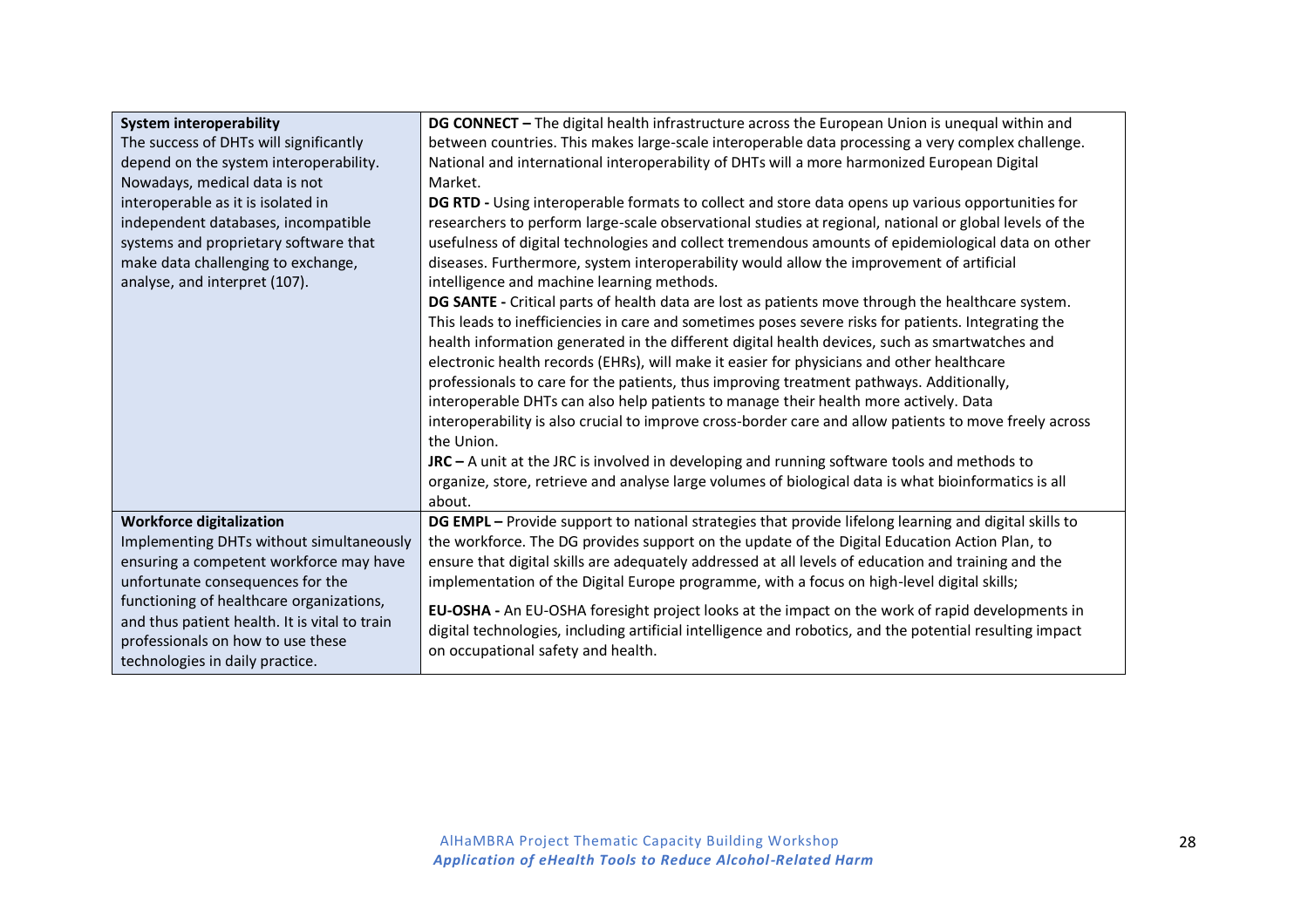# <span id="page-28-0"></span>**Key findings**

- 1. The literature concerning the effectiveness of DHTs tools and interventions to prevent and treat alcohol consumption in the general and specific populations is diverse, and **no robust conclusions on effectiveness have been reached yet.** There is insufficient high-quality data collected over long periods, and pilot studies might not replicate the "real world" conditions being too optimistic with the findings.
- 2. Regulatory **guidance and oversight** and robust validation processes of the quality of available digital technologies is **not widespread**, compromising patient safety and confidence of users.
- 3. **Not all populations benefit equally** in terms of access to and use of digital health technologies related to alcohol consumption.
- 4. Scalability from pilots to large-scale implementation is limited.
- 5. **DHTs should not replace face-to-face interactions**; instead, they should enhance preventive activities and treatment. The human factor in healthcare is highly relevant in clinical practice.
- 6. The human factor in healthcare should not be substituted by DHTs. Instead, they should be applied to optimize care pathways that are not as effective or are obsolete.

#### <span id="page-28-1"></span>**Recommendations for researchers and DHT developers**

- 1. Evidence for the application of DHTs for the prevention and treatment of alcohol consumption is not yet robust enough, as it is restricted to short- and medium-term interventions in adult or student populations. **Future studies should assess the effectiveness, acceptability, and utility via long-term studies and in different populations subgroups**.
- 2. The digital divide is an enormous and complicated issue heavily interwoven with issues of social inequality. **It is important to guarantee that interventions are designed considering inequality** and special effort made to ensure that those most in need of care can access interventions.
- 3. Concerning development of DHTs, interventions should be **developed together with the relevant stakeholders** and include elements that have been demonstrated to increase effectiveness, such as using theory or establishing multicomponent interventions over long periods.
- 4. **Develop and validate new theories and behaviour change models** that fit the demands of emerging technologies that interact more frequently with the individual and don't assume a static relationship between risk and protective factors.
- **5.** Conduct a **comprehensive review of DHTs develop by the alcohol industry.**
- 6. Develop evidence on how to **better safeguard and protect the privacy** of patients.

#### <span id="page-28-2"></span>**Recommendations for policy makers**

- 1. There is a wide range of DHT solutions in the market; nationally and internationally. It is important to build a more robust regulatory framework to guarantee safety, effectiveness, and accessibility. Standards should cover:
	- a. Privacy and security
	- b. Minimum technical, clinical and integration system requirements to ensure the safety, effectiveness and usability of DHTs for patients
- 2. Establish **harmonised testing, reporting, classification and accreditation processes**. Nevertheless, this process should be mindful of not being too costly or lengthy.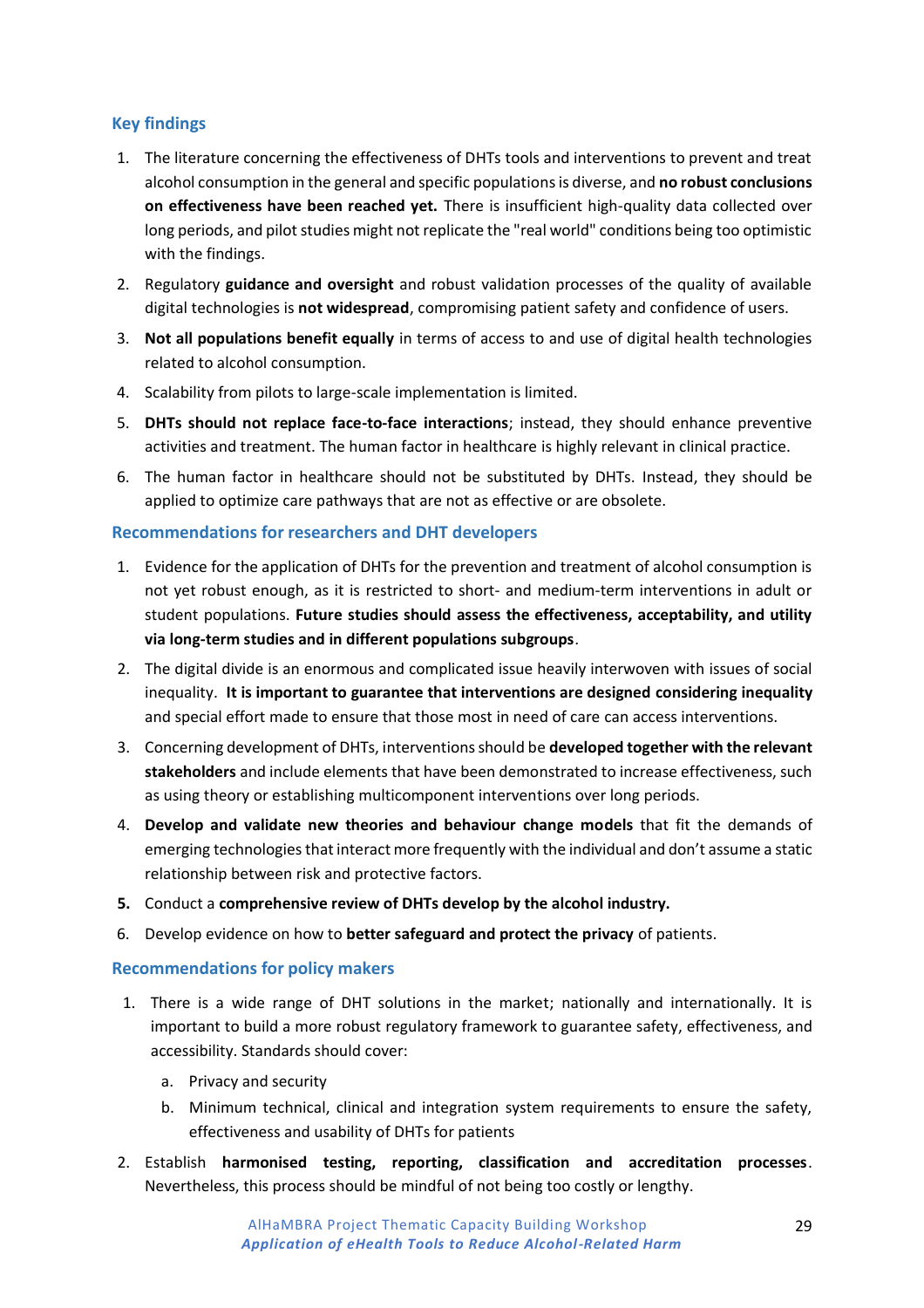- 3. Promote use of the EC Best Practice Portal to support exchange of digital best practices related to alcohol consumption and encourage researchers to enter their interventions and findings.
- 4. **DHTs should reach all the population regardless of socioeconomic level or place of residence.** Further developments in ICTs are key to advancing digitalized and equitable healthcare.
- 5. **Increase population technological literacy,** so users are aware of what they are consenting to when they agree to the terms and conditions of a digital application.
- 6. **Foster interoperability** between platforms to avoid duplicating data and optimise care pathways.
- 7. Further support Member States to launch national **strategies to boost health professionals' digital skills** and raise awareness of the benefits that DHTs can bring to clinic practice.

#### <span id="page-29-0"></span>**Topics recommended for discussion**

- 1. How can Member States design policy to promote more equitable and sustainable access to digital health tools to tackle alcohol problems?
- 2. Which are the priority settings for eHealth approaches to tackle alcohol consumption and problems and how can policy promote engagement with stakeholders in these areas?
- 3. What are the key areas that that future studies of DHTs should focus on? e.g. effectiveness, scalability and implementation?
- **4.** Should public health practitioners and policy makers be concerned about the involvement of the alcohol industry in the development of DHTs for alcohol use? Should, and how can, this be regulated?

#### <span id="page-29-1"></span>**Conclusion**

The potential of DHTs is enormous and the digital transformation of care and public health is already underway. The application of DHTs for alcohol prevention and treatment is an exciting and rapidly growing field. The ability to provide interventions in a flexible and tailored manner holds considerable promise; however, it poses many challenges that need to be overcome to exploit their full potential. It is vital to set a strong evidence base, from which we can explore the possibilities that DHTs offer.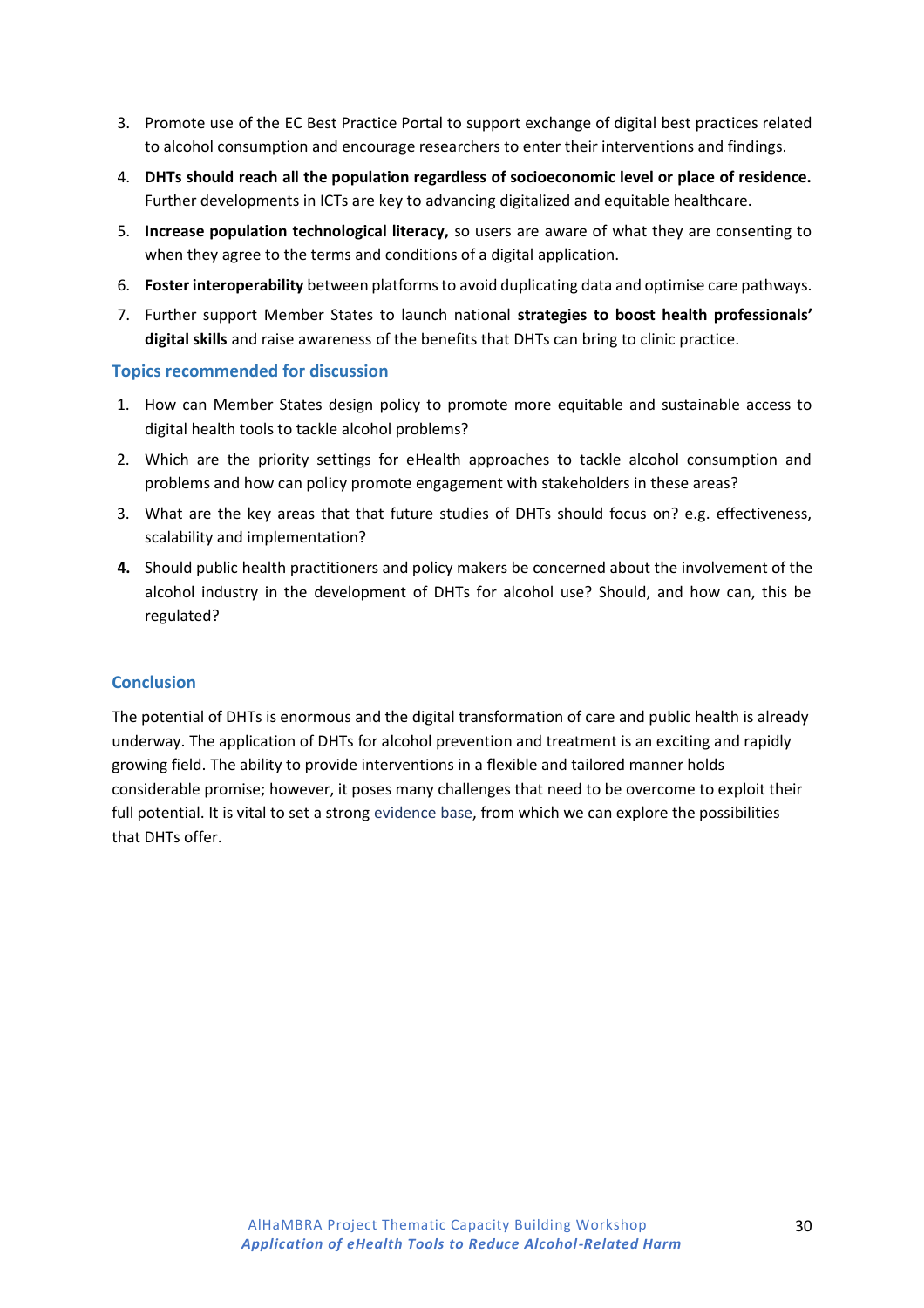# <span id="page-30-0"></span>**References**

- 1. World Health Organization. Monitoring and evaluating digital health interventions: a practical guide to conducting research and assessment. 2016. Available from: https://apps.who.int/iris/bitstream/handle/10665/252183/9789241511766-eng.pdf
- 2. Mathews SC, McShea MJ, Hanley CL, Ravitz A, Labrique AB, Cohen AB. Digital health: a path to validation. NPJ digital medicine. 2019;2(1):1-9.
- 3. Rumgay H, Shield K, Charvat H, Ferrari P, Sornpaisarn B, Obot I, et al. Global burden of cancer in 2020 attributable to alcohol consumption: a population-based study. The Lancet Oncology. 2021.
- 4. Smit F, Lokkerbol J, Riper H, Majo C, Boon B, Blankers M. Modeling the cost-effectiveness of health care systems for alcohol use disorders: how implementation of eHealth interventions improves costeffectiveness. Journal of Medical Internet Research. 2011;13(3):e56.
- 5. Derges J, Kidger J, Fox F, Campbell R, Kaner E, Hickman M. Alcohol screening and brief interventions for adults and young people in health and community-based settings: a qualitative systematic literature review. BMC public health. 2017;17(1):1-12.
- 6. White A, Kavanagh D, Stallman H, Klein B, Kay-Lambkin F, Proudfoot J, et al. Online alcohol interventions: a systematic review. Journal of medical Internet research. 2010;12(5):e62.
- 7. Muench F. The promises and pitfalls of digital technology in its application to alcohol treatment. Alcohol Research: Current Reviews. 2014;36(1):131.
- 8. Senbekov M, Saliev T, Bukeyeva Z, Almabayeva A, Zhanaliyeva M, Aitenova N, et al. The recent progress and applications of digital technologies in healthcare: a review. International journal of telemedicine and applications. 2020;2020.
- 9. Communication From The Commission to the European Parliament, the Council, the European Economic and Social Committee and the Committee of the Regions on enabling the digital transformation of health and care in the Digital Single Market; empowering citizens and building a healthier society, (2018).
- 10. Alpay L, van der Boog P, Dumaij A. An empowerment-based approach to developing innovative ehealth tools for self-management. Health informatics journal. 2011;17(4):247-55.
- 11. Carey M, Noble N, Mansfield E, Waller A, Henskens F, Sanson-Fisher R. The role of eHealth in optimizing preventive care in the primary care setting. Journal of medical Internet research. 2015;17(5):e3817.
- 12. Resko SM, Brown S, Lister JJ, Ondersma SJ, Cunningham RM, Walton MA. Technology-based interventions and trainings to reduce the escalation and impact of alcohol problems. Journal of social work practice in the addictions. 2017;17(1-2):114-34.
- 13. Sundström C, Blankers M, Khadjesari Z. Computer-based interventions for problematic alcohol use: a review of systematic reviews. International journal of behavioral medicine. 2017;24(5):646-58.
- 14. Noble H, Heale R. Triangulation in research, with examples. Evid Based Nurs. 2019;22(3):67-8.
- 15. Directorate General for Health and Food Safety. Best Practice Portal [web site]. European Commission.
- 16. RARHA. Joint Action on Reducing Alcohol Related Harm [EC funded project].
- 17. Malmberg M, Kleinjan M, Overbeek G, Vermulst A, Monshouwer K, Lammers J, et al. Effectiveness of the 'H ealthy S chool and D rugs' prevention programme on adolescents' substance use: a randomized clustered trial. Addiction. 2014;109(6):1031-40.
- 18. Koning IM, Vollebergh WAM, Smit F, Verdurmen JEE, R VDE, Ter Bogt TFM, et al. Preventing heavy alcohol use in adolescents: cluster randomized trial of three school-based interventions. Alcoholism: clinical and experimental research. 2009;33:42A‐. Available from: https://www.cochranelibrary.com/central/doi/10.1002/central/CN-01764514/full
- 19. Voogt C, Kleinjan M, Poelen EA, Lemmers LA, Engels RC. The effectiveness of a web-based brief alcohol intervention in reducing heavy drinking among adolescents aged 15-20 years with a low educational background: a two-arm parallel group cluster randomized controlled trial. BMC Public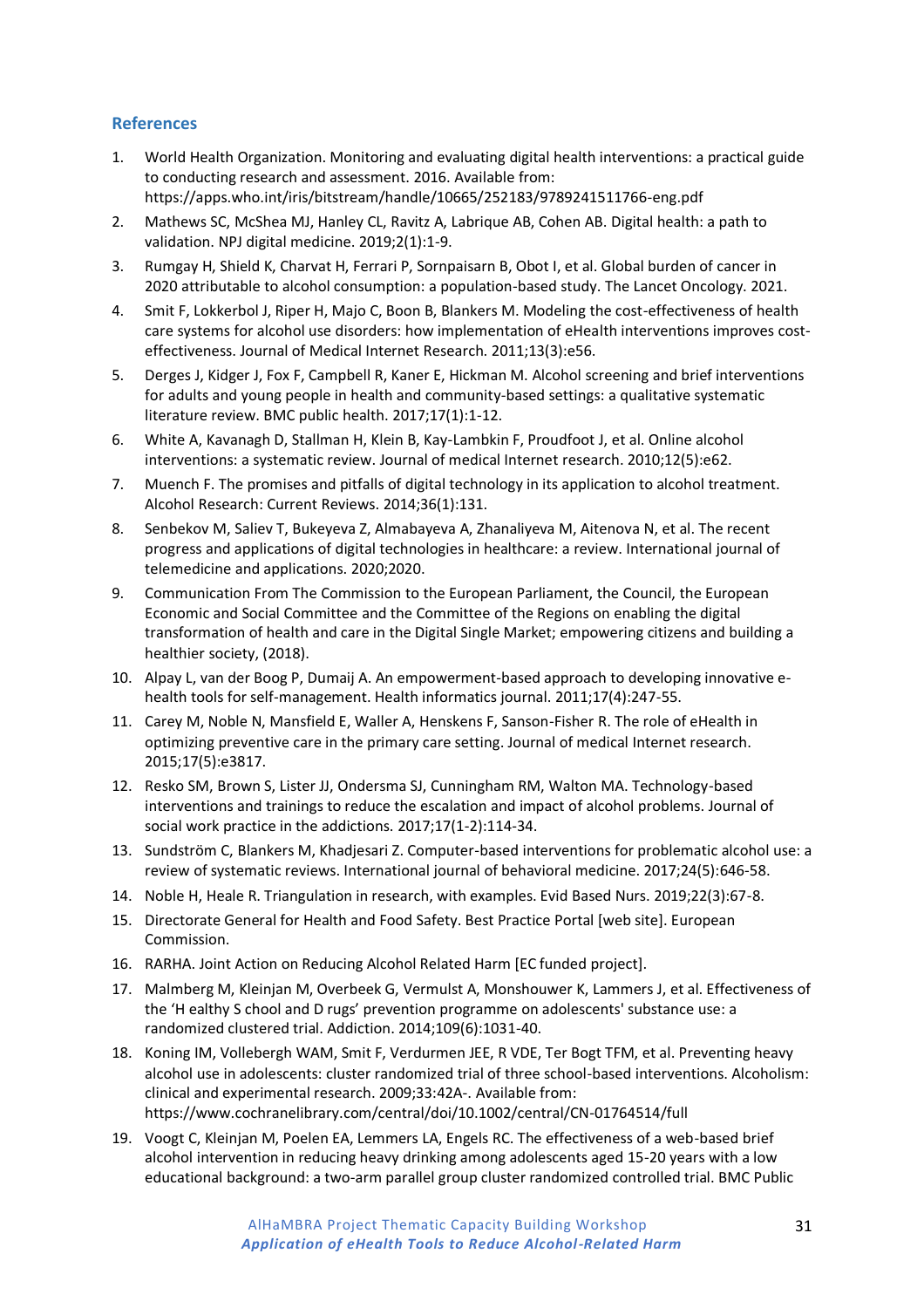Health. 2013;13:694.

- 20. Wallace P, Bendtsen P. Internet applications for screening and brief interventions for alcohol in primary care settings–implementation and sustainability. Frontiers in psychiatry. 2014;5:151.
- 21. Monzani D, Pizzoli SFM. The Prevention of Chronic Diseases Through eHealth: A Practical Overview. P5 eHealth: An Agenda for the Health Technologies of the Future. 2020:33-51.
- 22. Gustafson DH, Boyle MG, Shaw BR, Isham A, McTavish F, Richards S, et al. An e-health solution for people with alcohol problems. Alcohol Research & Health. 2011;33(4):327.
- 23. McCambridge J, Saitz R. Rethinking brief interventions for alcohol in general practice. Bmj. 2017;356:j116.
- 24. Anderson P, O'Donnell A, Kaner E. Managing Alcohol Use Disorder in Primary Health Care. Curr Psychiatry Rep. 2017;19(11):79.
- 25. Brown J, West R, Angus C, Beard E, Brennan A, Drummond C, et al. Comparison of brief interventions in primary care on smoking and excessive alcohol consumption: a population survey in England. Br J Gen Pract. 2016;66(642):e1-9.
- 26. Rose GL, Guth SE, Badger GJ, Plante DA, Fazzino TL, Helzer JE. Brief Intervention for Heavy Drinking in Primary Care: Role of Patient Initiation. J Addict Med. 2015;9(5):368-75.
- 27. Nair NK, Newton NC, Shakeshaft A, Wallace P, Teesson M. A Systematic Review of Digital and Computer-Based Alcohol Intervention Programs in Primary Care. Curr Drug Abuse Rev. 2015;8(2):111-8.
- 28. Saunders JB, Latt NC. Screening, Early Detection, and Brief Intervention of Alcohol Use Disorders. Textbook of Addiction Treatment Springer; 2021. p. 569-84.
- 29. Ramsey AT, Satterfield JM, Gerke DR, Proctor EK. Technology-based alcohol interventions in primary care: systematic review. Journal of medical Internet research. 2019;21(4):e10859.
- 30. McCambridge J, Rollnick S. Should brief interventions in primary care address alcohol problems more strongly? Addiction. 2014;109(7):1054-8.
- 31. López-Pelayo H, Caballeria E, Díaz E, Sánchez A, Segura L, Colom J, et al. Digital brief interventions for risky drinkers are not the panacea: A pilot study exploring barriers for its implementation according to professionals' perceptions. Health informatics journal. 2020;26(2):925-33.
- 32. Hunter R, Wallace P, Struzzo P, Vedova R, Scafuri F, Tersar C, et al. Randomised controlled noninferiority trial of primary care-based facilitated access to an alcohol reduction website: costeffectiveness analysis. BMJ Open. 2017;7(11):e014577.
- 33. Postel MG, de Haan HA, Ter Huurne ED, Becker ES, de Jong CA. Effectiveness of a web-based intervention for problem drinkers and reasons for dropout: randomized controlled trial. Journal of medical Internet research. 2010;12(4):e68.
- 34. Bendtsen P, Müssener U, Karlsson N, López-Pelayo H, Palacio-Vieira J, Colom J, et al. Implementing referral to an electronic alcohol brief advice website in primary healthcare: results from the ODHIN implementation trial. BMJ Open. 2016;6(6):e010271.
- 35. Dzenowagis J. Digital technologies: shaping the future of primary health care. World Health Organization.; 2018.
- 36. Socha-Dietrich K. Engaging and transforming the health workforce. OECD (2019). Health in the 21st Century. Putting Data to Work for Stronger Health Systems. Organisation for Economic Co-operation and Development (OECD); 2019.
- 37. Bertholet N, Cunningham JA, Adam A, McNeely J, Daeppen JB. Electronic screening and brief intervention for unhealthy alcohol use in primary care waiting rooms - A pilot project. Subst Abus. 2020;41(3):347-55.
- 38. Rose GL, Badger GJ, Skelly JM, Ferraro TA, MacLean CD, Helzer JE. A Randomized Controlled Trial of IVR-Based Alcohol Brief Intervention to Promote Patient-Provider Communication in Primary Care. J Gen Intern Med. 2016;31(9):996-1003.
- 39. Perski O, Hébert ET, Naughton F, Hekler EB, Brown J, Businelle MS. Technology-mediated just-in-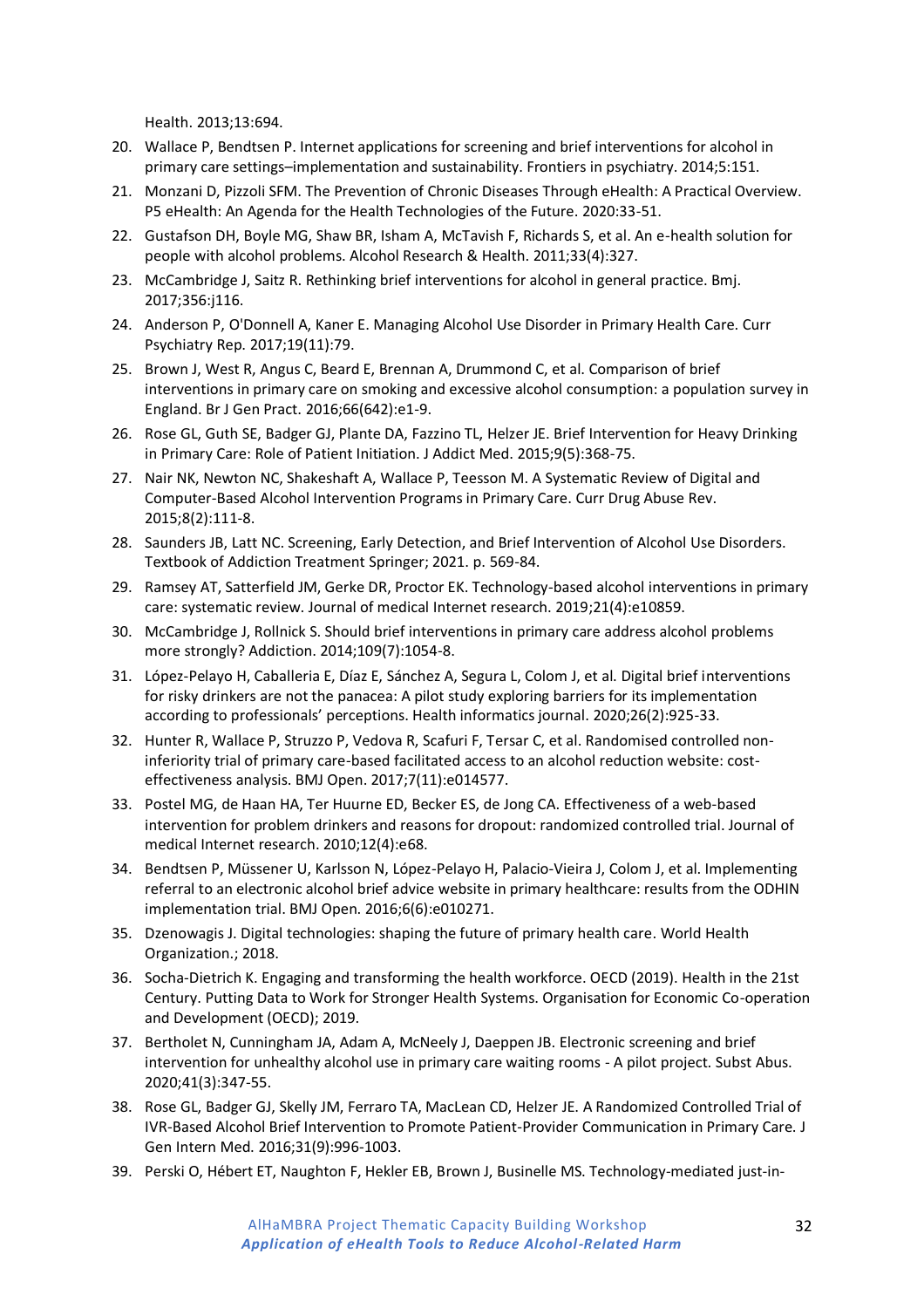time adaptive interventions (JITAIs) to reduce harmful substance use: a systematic review. Addiction. 2021.

- 40. Chattopadhyay D, Ma T, Sharifi H, Martyn-Nemeth P. Computer-Controlled Virtual Humans in Patient-Facing Systems: Systematic Review and Meta-Analysis. J Med Internet Res. 2020;22(7):e18839.
- 41. Chamorro-Premuzic T, Ahmetoglu G. The pros and cons of robot managers. Harvard Business Review. 2016;12.
- 42. An L, Boman L. The Robot Won't Judge Me: How AI Healthcare Benefits the Stigmatized. 2021AMS (2021 Academy of Marketing Science Virtual Conference)2021.
- 43. Chien I, Enrique A, Palacios J, Regan T, Keegan D, Carter D, et al. A Machine Learning Approach to Understanding Patterns of Engagement With Internet-Delivered Mental Health Interventions. JAMA Netw Open. 2020;3(7):e2010791.
- 44. Ng MM, Firth J, Minen M, Torous J. User Engagement in Mental Health Apps: A Review of Measurement, Reporting, and Validity. Psychiatr Serv. 2019;70(7):538-44.
- 45. Birnbaum F, Lewis D, Rosen RK, Ranney ML. Patient engagement and the design of digital health. Acad Emerg Med. 2015;22(6):754-6.
- 46. López-Pelayo H, Wallace P, Miquel L, Segura L, Baena B, Barrio P, et al. Factors affecting engagement of primary health care professionals and their patients in facilitated access to online alcohol screening and brief intervention. Int J Med Inform. 2019;127:95-101.
- 47. Caballeria E, López-Pelayo H, Segura L, Wallace P, Oliveras C, Díaz E, et al. A randomized controlled non-inferiority trial of primary care-based facilitated access to an alcohol reduction website (EFAR Spain). Internet Interv. 2021;26:100446.
- 48. Wallace P, Struzzo P, Della Vedova R, Scafuri F, Tersar C, Lygidakis C, et al. Randomised controlled non-inferiority trial of primary care-based facilitated access to an alcohol reduction website. BMJ Open. 2017;7(11):e014576.
- 49. Michael DR, Chen SL. Serious Games: Games That Educate, Train, and Inform: Muska & Lipman/Premier-Trade; 2005.
- 50. Lau HM, Smit JH, Fleming TM, Riper H. Serious Games for Mental Health: Are They Accessible, Feasible, and Effective? A Systematic Review and Meta-analysis. Front Psychiatry. 2016;7:209.
- 51. Seaborn K, Fels DI. Gamification in theory and action: A survey. International Journal of Human-Computer Studies. 2015;74:14-31. Available from: https://www.sciencedirect.com/science/article/pii/S1071581914001256
- 52. Chen Y. Exploring Design Guidelines of Using User-Centered Design in Gamification Development: A Delphi Study. International Journal of Human–Computer Interaction. 2019;35(13):1170-81. Available from: https://doi.org/10.1080/10447318.2018.1514823
- 53. Kim J, Castelli DM. Effects of Gamification on Behavioral Change in Education: A Meta-Analysis. Int J Environ Res Public Health. 2021;18(7).
- 54. Xu J, Lio A, Dhaliwal H, Andrei S, Balakrishnan S, Nagani U, et al. Psychological interventions of virtual gamification within academic intrinsic motivation: A systematic review. J Affect Disord. 2021;293:444-65.
- 55. Mazeas A, Duclos M, Pereira B, Chalabaev A. Evaluating the Effectiveness of Gamification on Physical Activity: Systematic Review and Meta-analysis of Randomized Controlled Trials. J Med Internet Res. 2022;24(1):e26779.
- 56. Suleiman-Martos N, García-Lara RA, Martos-Cabrera MB, Albendín-García L, Romero-Béjar JL, Cañadas-De la Fuente GA, et al. Gamification for the Improvement of Diet, Nutritional Habits, and Body Composition in Children and Adolescents: A Systematic Review and Meta-Analysis. Nutrients. 2021;13(7).
- 57. Yoshida-Montezuma Y, Ahmed M, Ezezika O. Does gamification improve fruit and vegetable intake in adolescents? a systematic review. Nutr Health. 2020;26(4):347-66.
- 58. Boyle SC, Earle AM, LaBrie JW, Smith DJ. PNF 2.0? Initial evidence that gamification can increase the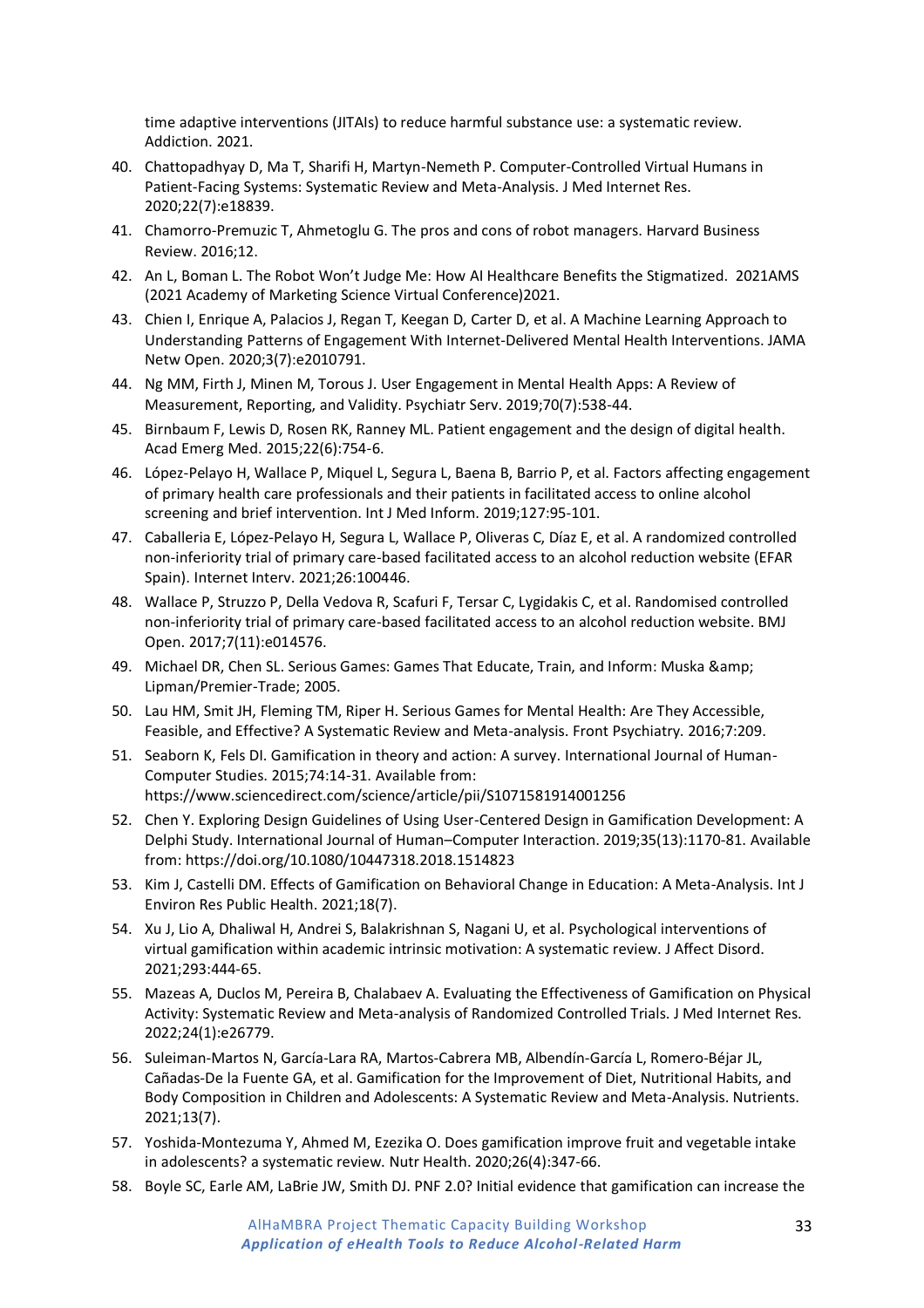efficacy of brief, web-based personalized normative feedback alcohol interventions. Addict Behav. 2017;67:8-17.

- 59. Kazemi DM, Borsari B, Levine MJ, Li S, Lamberson KA, Matta LA. A systematic review of the mHealth interventions to prevent alcohol and substance abuse. Journal of health communication. 2017;22(5):413-32.
- 60. Bell MD, Vissicchio NA, Weinstein AJ. Cognitive Training and Work Therapy for the Treatment of Verbal Learning and Memory Deficits in Veterans With Alcohol Use Disorders. J Dual Diagn. 2016;12(1):83-9.
- 61. Caballeria E, Maier M, Balcells-Oliveró M, López-Pelayo H, Oliveras C, Rubio Ballester B, et al. Rehabilitation Gaming System for Alcohol-Related Cognitive Impairment: A Pilot Usability Study. Alcohol Alcohol. 2021.
- 62. Gamito P, Oliveira J, Lopes P, Brito R, Morais D, Caçoete C, et al. Cognitive Training through mHealth for Individuals with Substance Use Disorder. Methods Inf Med. 2017;56(2):156-61.
- 63. van der Lubbe LM, Gerritsen C, Klein MCA, Hindriks KV. Empowering vulnerable target groups with serious games and gamification. Entertainment Computing. 2021;38:100402. Available from: https://www.sciencedirect.com/science/article/pii/S1875952120301105
- 64. Boyle SC, LaBrie JW. A Gamified, Social Media-Inspired, Web-Based Personalized Normative Feedback Alcohol Intervention for Lesbian, Bisexual, and Queer-Identified Women: Protocol for a Hybrid Trial. JMIR Res Protoc. 2021;10(4):e24647.
- 65. Jander A, Crutzen R, Mercken L, Candel M, de Vries H. Effects of a Web-Based Computer-Tailored Game to Reduce Binge Drinking Among Dutch Adolescents: A Cluster Randomized Controlled Trial. J Med Internet Res. 2016;18(2):e29.
- 66. Boendermaker WJ, Veltkamp RC, Peeters M. Training Behavioral Control in Adolescents Using a Serious Game. Games Health J. 2017;6(6):351-7.
- 67. Earle AM, LaBrie JW, Boyle SC, Smith D. In pursuit of a self-sustaining college alcohol intervention: Deploying gamified PNF in the real world. Addict Behav. 2018;80:71-81.
- 68. Riper H, Hoogendoorn A, Cuijpers P, Karyotaki E, Boumparis N, Mira A, et al. Effectiveness and treatment moderators of internet interventions for adult problem drinking: an individual patient data meta-analysis of 19 randomised controlled trials. PLoS medicine. 2018;15(12):e1002714.
- 69. Viner RM, Ozer EM, Denny S, Marmot M, Resnick M, Fatusi A, et al. Adolescence and the social determinants of health. Lancet. 2012;379(9826):1641-52.
- 70. World Health Organization, Regional Office for Europe. Factsheet: Adolescent mental health in the European Region. 2018.
- 71. ESPAD Group. ESPAD Report 2019: Results from the European School Survey Project on
- Alcohol and Other Drugs. Luxembourg: EMCDDA Joint Publications, Publications Office of the European Union; 2020.
- 72. Singh S, Hansen B, Im C. avia Insights: The rise of digital natives: How millennials and Gen Z are transforming healthcare. 2021.
- 73. Cheetham A, Sandral E, Lubman DI. Outcomes of reducing stigma towards alcohol misuse during adolescence: results of a randomized controlled trial of the MAKINGtheLINK intervention. Child Adolesc Psychiatry Ment Health. 2020;14:11.
- 74. Champion KE, Newton NC, Barrett EL, Teesson M. A systematic review of school-based alcohol and other drug prevention programs facilitated by computers or the internet. Drug Alcohol Rev. 2013;32(2):115-23.
- 75. Champion KE, Parmenter B, McGowan C, Spring B, Wafford QE, Gardner LA, et al. Effectiveness of school-based eHealth interventions to prevent multiple lifestyle risk behaviours among adolescents: a systematic review and meta-analysis. Lancet Digit Health. 2019;1(5):e206-e21.
- 76. Haug S, Sannemann J, Meyer C, John U. Internet and mobile phone interventions to decrease alcohol consumption and to support smoking cessation in adolescents: a review. Gesundheitswesen. 2012;74(3):160-77.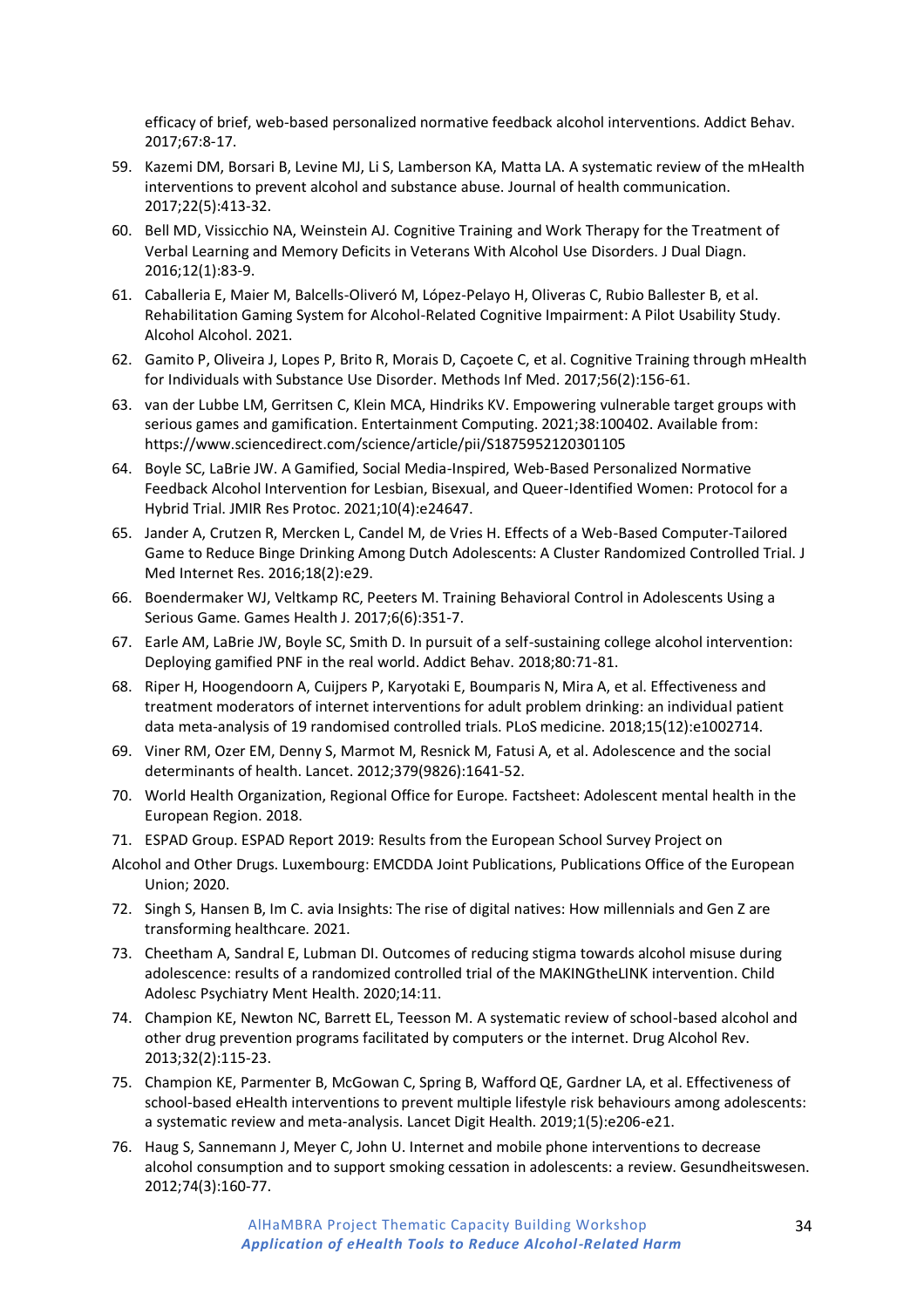- 77. Schinke S, Schwinn TM. Computer-based prevention and intervention to reduce substance use in youth. Current addiction reports. 2017;4(4):410-21.
- 78. Hutton A, Prichard I, Whitehead D, Thomas S, Rubin M, Sloand E, et al. mHealth interventions to reduce alcohol use in young people: a systematic review of the literature. Comprehensive child and adolescent nursing. 2020;43(3):171-202.
- 79. Champion KE, Newton NC, Spring B, Wafford QE, Parmenter BJ, Teesson M. A systematic review of school-based eHealth interventions targeting alcohol use, smoking, physical inactivity, diet, sedentary behaviour and sleep among adolescents: a review protocol. Systematic reviews. 2017;6(1):1-7.
- 80. Doumas DM. Web-based personalized feedback: Is this an appropriate approach for reducing drinking among high school students? Journal of Substance Abuse Treatment. 2015;50:76-80
- 81. Champion KE, Gardner LA, McGowan C, Chapman C, Thornton L, Parmenter B, et al. A Web-Based Intervention to Prevent Multiple Chronic Disease Risk Factors Among Adolescents: Co-Design and User Testing of the Health4Life School-Based Program. JMIR Formative Research. 2020;4(7):e19485.
- 82. European Institute of Women's Health. Policy Brief. Women and Alcohol in the EU. Available from: https://eurohealth.ie/women-and-alcohol-in-the-eu/.
- 83. Lange S, Probst C, Gmel G, Rehm J, Burd L, Popova S. Global Prevalence of Fetal Alcohol Spectrum Disorder Among Children and Youth: A Systematic Review and Meta-analysis. JAMA Pediatr. 2017;171(10):948-56.
- 84. Hai AH, Hammock K, Velasquez MM. The efficacy of technology-based interventions for alcohol and illicit drug use among women of childbearing age: a systematic review and meta-analysis. Alcoholism: Clinical and Experimental Research. 2019;43(12):2464-79.
- 85. van der Wulp NY, Hoving C, Eijmael K, Candel MJ, van Dalen W, De Vries H. Reducing alcohol use during pregnancy via health counseling by midwives and internet-based computer-tailored feedback: a cluster randomized trial. Journal of medical Internet research. 2014;16(12):e3493.
- 86. European Foundation for the Improvement of Living and Working Conditions. Use of alcohol and drugs at the Workplace. 2012.
- 87. Howarth A, Quesada J, Silva J, Judycki S, Mills PR. The impact of digital health interventions on health-related outcomes in the workplace: a systematic review. Digital health. 2018;4:2055207618770861.
- 88. Kuhlberg H, Kujala S, Hörhammer I, Koskela T. STAR Duodecim eHealth Tool to Recognize Chronic Disease Risk Factors and Change Unhealthy Lifestyle Choices Among the Long-Term Unemployed: Protocol for a Mixed Methods Validation Study. JMIR Res Protoc. 2021;10(6):e27668.
- 89. Craig Standing SS, Marie-Louise McDermott, Raj Gururajan, Reza Kiani Mavi,. The Paradoxes of Telehealth: a Review of the Literature 2000–2015. Systems Research and Behavioral Science. 2018;35(1):90-101. Available from: https://onlinelibrary.wiley.com/doi/abs/10.1002/sres.2442
- 90. Greenhalgh T, Wherton J, Papoutsi C, Lynch J, Hughes G, Hinder S, et al. Beyond adoption: a new framework for theorizing and evaluating nonadoption, abandonment, and challenges to the scaleup, spread, and sustainability of health and care technologies. Journal of medical Internet research. 2017;19(11):e367.
- 91. European Commission. Market study on telemedicine. 2018 Available from: https://ec.europa.eu/health/sites/default/files/ehealth/docs/2018\_provision\_marketstudy\_teleme dicine\_en.pdf.
- 92. Arora S, Yttri J, Nilsen W. Privacy and security in mobile health (mHealth) research. Alcohol research: current reviews. 2014;36(1):143.
- 93. Kilian C, Manthey J, Carr S, Hanschmidt F, Rehm J, Speerforck S, et al. Stigmatization of people with alcohol use disorders: An updated systematic review of population studies. Alcoholism: Clinical and Experimental Research. 2021;45(5):899-911.
- 94. Mirchev M. Patient information ownership in the age of digital health and big data. European Journal of Public Health. 2019;29(Supplement\_4). Available from: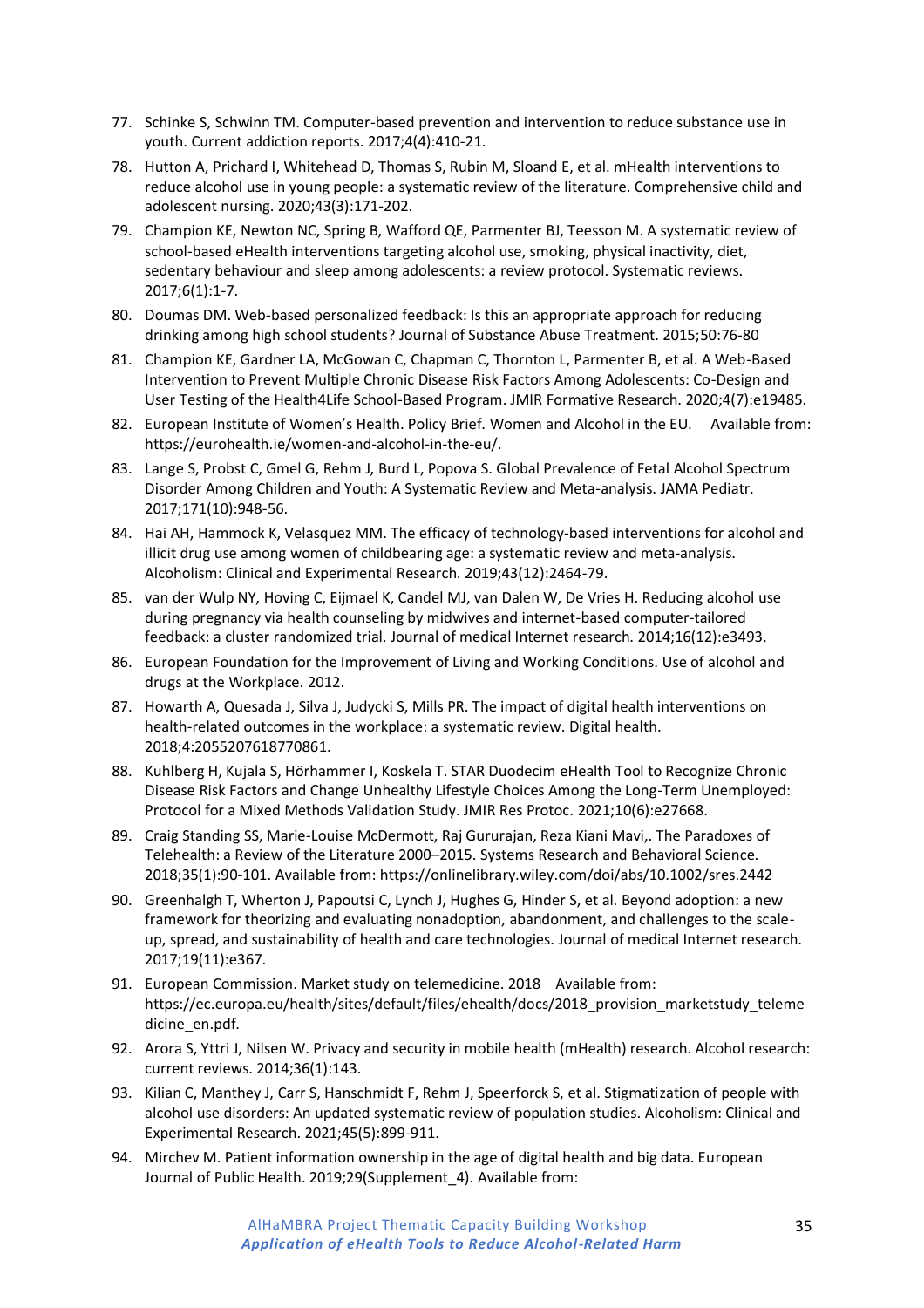https://doi.org/10.1093/eurpub/ckz186.078

- 95. Bourke A, Bourke G. Who owns patient data? The answer is not that simple. The BMJ opinion. 2020. Available from: https://blogs.bmj.com/bmj/2020/08/06/who-owns-patient-data-the-answer-is-notthat-simple/
- 96. Virtanen L, Kaihlanen A-M, Laukka E, Gluschkoff K, Heponiemi T. Behavior change techniques to promote healthcare professionals' eHealth competency: A systematic review of interventions. International Journal of Medical Informatics. 2021:104432.
- 97. Drost RM, Paulus AT, Jander AF, Mercken L, de Vries H, Ruwaard D, et al. A web-based computertailored alcohol prevention program for adolescents: cost-effectiveness and intersectoral costs and benefits. Journal of Medical Internet Research. 2016;18(4):e93.
- 98. De Wilt T, Versluis A, Goedhart A, Talboom-Kamp E, Van Delft S. General practitioners attitude towards the use of eHealth and online testing in primary care. Clinical eHealth. 2020;3:16-22.
- 99. Khadjesari Z, Murray E, Hewitt C, Hartley S, Godfrey C. Can stand-alone computer-based interventions reduce alcohol consumption? A systematic review. Addiction. 2011;106(2):267-82.
- 100. Tebb KP, Erenrich RK, Jasik CB, Berna MS, Lester JC, Ozer EM. Use of theory in computer-based interventions to reduce alcohol use among adolescents and young adults: a systematic review. BMC Public Health. 2016;16:517.
- 101. Arief M, Hai NTT, Saranto K. Barriers to and advantages of e‐health from the perspective of elderly people: A literature review. Finnish Journal of eHealth and eWelfare. 2013;5(2-3):50-6.
- 102. Standing C, Standing S, McDermott M-L, Gururajan R, Kiani Mavi R. The Paradoxes of Telehealth: a Review of the Literature 2000–2015. Systems Research and Behavioral Science. 2018;35(1):90-101. Available from: https://onlinelibrary.wiley.com/doi/abs/10.1002/sres.2442
- 103. K Nair N, C Newton N, Shakeshaft A, Wallace P, Teesson M. A systematic review of digital and computer-based alcohol intervention programs in primary care. Current drug abuse reviews. 2015;8(2):111-8.
- 104. Oosterveen E, Tzelepis F, Ashton L, Hutchesson MJ. A systematic review of eHealth behavioral interventions targeting smoking, nutrition, alcohol, physical activity and/or obesity for young adults. Preventive medicine. 2017;99:197-206.
- 105. Pursel B. The digital divide: The Pennsylvania State University Open Resource Publishing.; 2020 [cited 2020 Date Accessed [cited Date Accessed]. Available from: https://psu.pb.unizin.org/ist110/chapter/9-3-the-digital-divide/.
- 106. James HM, Papoutsi C, Wherton J, Greenhalgh T, Shaw SE. Spread, Scale-up, and Sustainability of Video Consulting in Health Care: Systematic Review and Synthesis Guided by the NASSS Framework. J Med Internet Res. 2021;23(1):e23775.
- 107. Lehne M, Sass J, Essenwanger A, Schepers J, Thun S. Why digital medicine depends on interoperability. NPJ digital medicine. 2019;2(1):1-5.
- 108. Bhavnani SP, Narula J, Sengupta PP. Mobile technology and the digitization of healthcare. European heart journal. 2016;37(18):1428-38.
- 109. Budd J, Miller BS, Manning EM, Lampos V, Zhuang M, Edelstein M, et al. Digital technologies in the public-health response to COVID-19. Nature medicine. 2020;26(8):1183-92.
- 110. Bandura A. Self-efficacy: toward a unifying theory of behavioral change. Psychol Rev. 1977;84(2):191-215.
- 111. Rosenstock IM. Historical origins of the health belief model. Health education monographs. 1974;2(4):328-35.
- 112. Prochaska JO, DiClemente CC. Stages and processes of self-change of smoking: toward an integrative model of change. J Consult Clin Psychol. 1983;51(3):390-5.
- 113. Hekler EB, Michie S, Pavel M, Rivera DE, Collins LM, Jimison HB, et al. Advancing models and theories for digital behavior change interventions. American journal of preventive medicine. 2016;51(5):825- 32.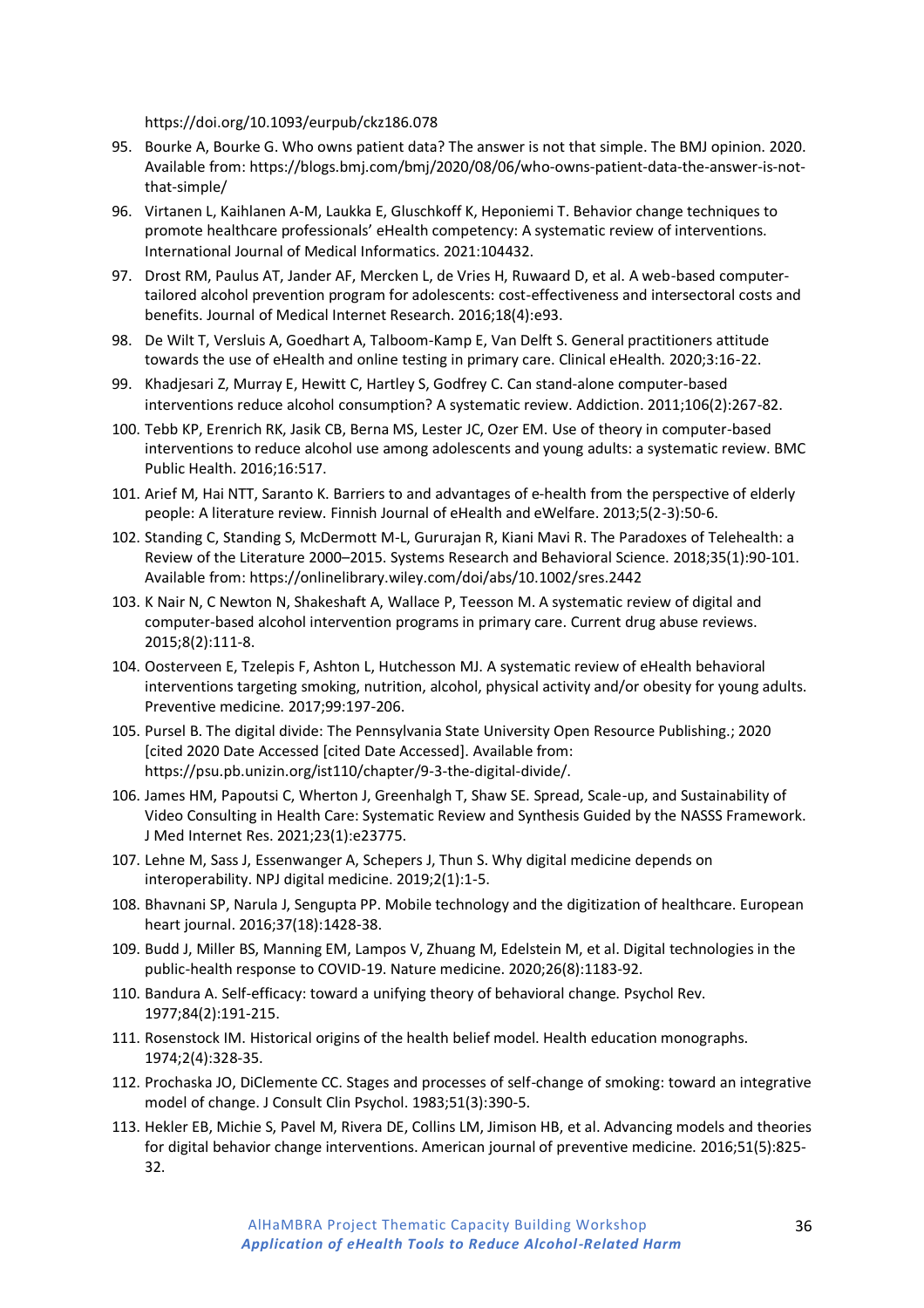- 114. Evers KE, Paiva AL, Johnson JL, Cummins CO, Prochaska JO, Prochaska JM, et al. Results of a transtheoretical model-based alcohol, tobacco and other drug intervention in middle schools. Addict Behav. 2012;37(9):1009-18.
- 115. Velicer WF, Redding CA, Paiva AL, Mauriello LM, Blissmer B, Oatley K, et al. Multiple behavior interventions to prevent substance abuse and increase energy balance behaviors in middle school students. Translational behavioral medicine. 2013;3(1):82-93.
- 116. Nahum-Shani I, Smith SN, Spring BJ, Collins LM, Witkiewitz K, Tewari A, et al. Just-in-time adaptive interventions (JITAIs) in mobile health: key components and design principles for ongoing health behavior support. Annals of Behavioral Medicine. 2018;52(6):446-62.
- 117. Vallentin-Holbech L, Dalgaard Guldager J, Dietrich T, Rundle-Thiele S, Majgaard G, Lyk P, et al. Cocreating a virtual alcohol prevention simulation with young people. International journal of environmental research and public health. 2020;17(3):1097.
- 118. Trischler J, Dietrich T, Rundle-Thiele S. Co-design: from expert-to user-driven ideas in public service design. Public Management Review. 2019;21(11):1595-619.
- 119. Dietrich T, Guldager JD, Lyk P, Vallentin-Holbech L, Rundle-Thiele S, Majgaard G, et al. Co-creating Virtual Reality Interventions for Alcohol Prevention: Living Lab vs. Co-design. Frontiers in Public Health. 2021;9:185.
- 120. TIC. Accreditation Service and TICSS guarantee certification 2021 [cited 2021 Date Accessed [cited Date Accessed]. Available from: https://ticsalutsocial.cat/en/serveis/mhealth-en/accreditationservice-and-ticss-guarantee-certification/.
- 121. NHS. NHS Apps Library 2021 [cited 2021 Date Accessed [cited Date Accessed]. Available from: https://www.nhs.uk/apps-library/.
- 122. Hussey D, Gearhart M, Flynn KC. Evaluating the Utility and Impact of the Addiction Comprehensive Health Enhancement Support System (ACHESS) on. 2017.
- 123. Reiners F, Sturm J, Bouw LJ, Wouters EJ. Sociodemographic factors influencing the use of eHealth in people with chronic diseases. International Journal of Environmental Research and Public Health. 2019;16(4):645.
- 124. Giansanti D, Velcro G, editors. The Digital Divide in the Era of COVID-19: An Investigation into an Important Obstacle to the Access to the mHealth by the Citizen. Healthcare; 2021: Multidisciplinary Digital Publishing Institute.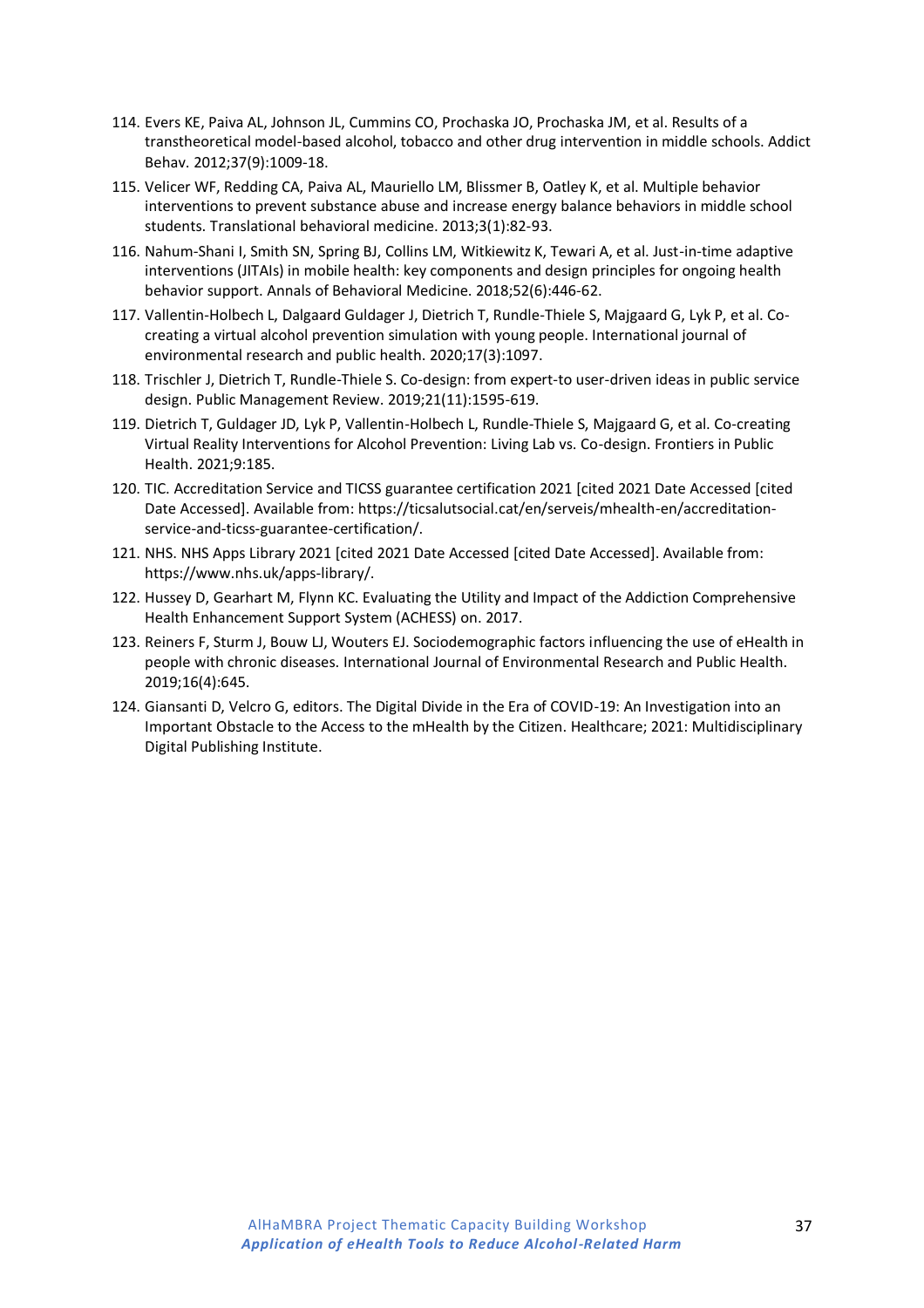## <span id="page-37-0"></span>**Annex 1. The situation in the hosting member state, Spain**

#### **Consumption in Spain**

Approximately 9% of the Spanish population consume alcohol on a daily basis (1) and five percent of the population aged 15-64 show a pattern of risky alcohol use (6.7% men; 3.7% women) (2). Addressing alcohol related harm is one of the largest public health challenges in Spain with alcohol causing significant health and social harm affecting individuals, communities, families, and the economy. As is frequently seen in other countries there is a social gradient when it comes to alcoholrelated harm in Spain with the most disadvantaged groups suffering the most harm (2).

Current official advice in Spain states that there is no risk-free level of alcohol use, however, below 10g/day for women and 20g/day for men is considered "low-risk" (3). An estimated 18.6% of those aged 15-64 drink at above these levels (2) putting them at greater risk of non-communicable diseases including cancer, being involved in an accident, and needing treatment for an alcoholrelated cause.

There is a visible gender difference in drinking among people aged 15-64 years in Spain, with men consuming more alcohol than women overall, except in the 14 to 17 years age group where girls consume more than boys (1, 4).

#### **Alcohol and young people**

The average age for first trying alcohol in Spain is 14 years according the Survey on Use of Drugs in Secondary Education (ESTUDES), for both sexes. In the same study, 47% of boys and 52% of girls between 14 and 17 reported having been drunk at least once (2).

Among this age group rates of alcohol consumption are higher for girls than boys both for binge drinking and for alcohol consumption overall (4).

Binge drinking is rising in Spain, particularly among young people, with 32% of 14-18 year-olds having practiced binge drinking during the previous month. Among young people early initiation to drinking, binge-drinking and drinking to drunkenness are a target area for prevention efforts (2) within broader action such as pricing policies, restrictions on availability and restrictions on advertising, sponsorship and promotion of alcohol (5)

#### **Health impact of alcohol use in Spain**

Between 2010 and 2017 there were over 15 000 alcohol-attributable deaths in Spain, with over half of these being in people under the age of 75 (6). In 2019 over 27 000 people were admitted to treatment for alcohol abuse or dependence, and alcohol use was the legal drug present in 40% of emergency admissions related to drug use<sup>2</sup> (2).

Despite alcohol use being the leading disease risk factor among 15 to 49 year olds in Spain (3) perception of risk associated with alcohol use is low in Spain and there are strong cultural issues when it comes to alcohol consumption. Concerningly, only half the Spanish population consider binge drinking (more than 5 or 6 alcoholic beverages in one session) on the weekend to be a health risk (1).

<sup>&</sup>lt;sup>2</sup> In Spain emergency admissions related to drugs only record alcohol use when in conjunction with another substance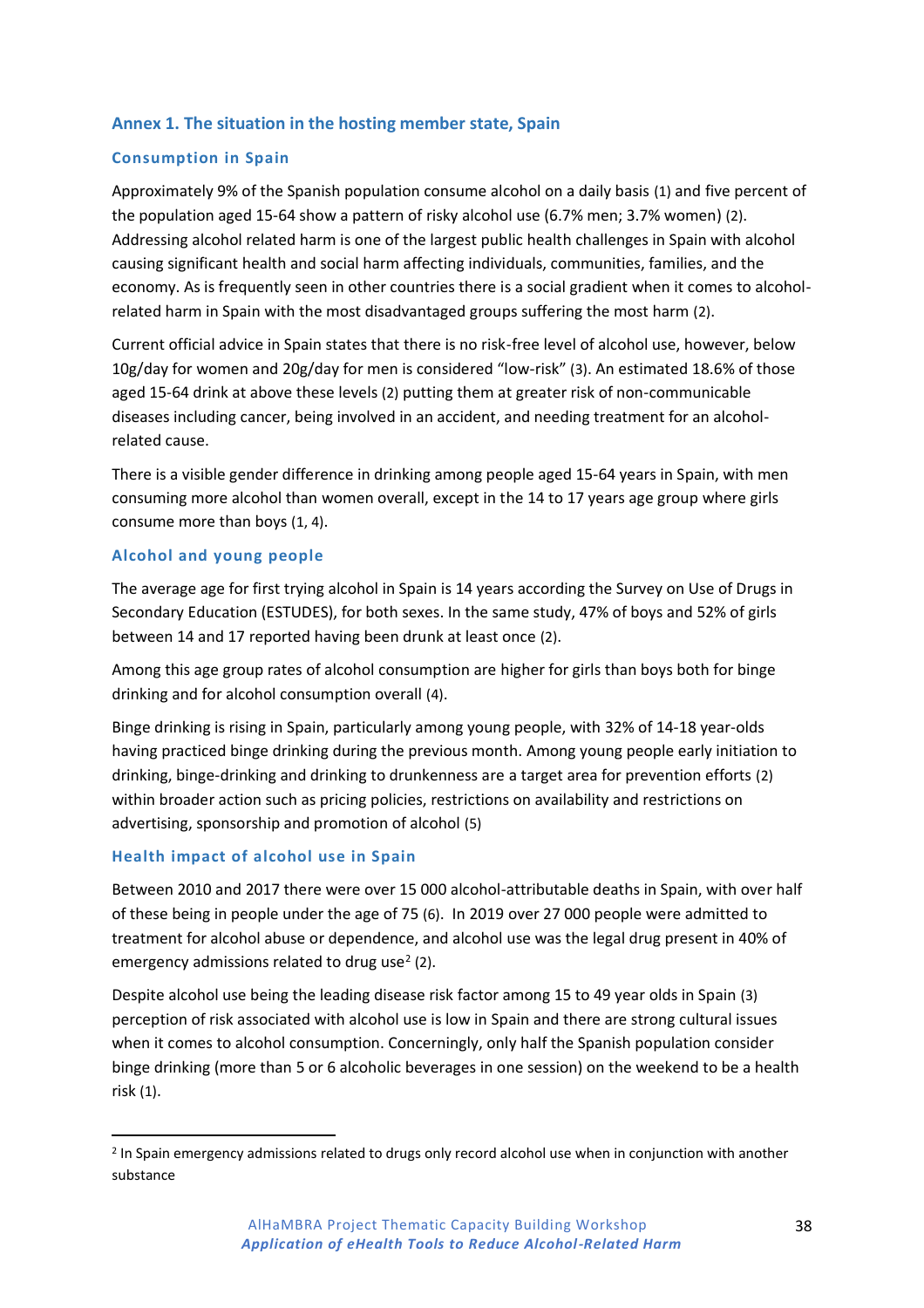#### **Policy actions to address alcohol related harm in Spain**

Alcohol use is considered both within the context of drugs and addictions, and of health promotion and prevention. National surveys, research studies and other information systems as well as EU level strategies and strategies from other countries inform policy and actions in these areas.

**The Spanish National Strategy on Addictions 2017-2024,** developed in collaboration with public administrations, NGOs, research centres and other stakeholders, builds on two previous strategies (National Drugs Strategy 2009-2016 and National Drugs Strategy 2000-2008) and the three Action Plans developed under these (the National Action Plan on Drugs 2005-2008,

and the Action Plans on Drugs covering 2009-2012 and 2013-2016). The 2017-2024 Strategy also draws on the EU Drugs Strategy (2013-2020), on the European Monitoring Centre for Drugs and Drug Addiction (EMCDDA) Strategy 2025, and other national strategies from countries such as Germany, UK, Italy, France, Sweden and Australia.

**The Action Plan on Addictions 2021-2024** outlines actions to achieve the objectives of the National Strategy organised around goals and defined actions. Among other areas it includes action on a program for early detection and brief intervention for alcohol use in health services and identification, evaluation and implementation of ehealth tools (7).

The Government Delegation for the National Plan on Drugs (Delegación del Gobierno para el Plan Nacional sobre Drogas, DGPNSD) is responsible for the general coordination and supervision of the services whose remit is to update and implement the National Plan on Drugs in Spain.

The **Strategy for Health Promotion and Prevention in the National Health System** (Estrategia de Promoción de la Salud y Prevención en el SNS) was implemented in 2013 and includes alcohol consumption as one of the principal risk factors for chronic and non-communicable disease (8). The Strategy supports integration and coordination for health promotion and prevention between all levels, sectors and stakeholders and aims to strengthen universal primary prevention and health promotion considering equity and the social determinants of health.

The Strategy includes evidence based information on healthy lifestyles aimed at health professionals, the general population and specific groups (including pregnant women, young people, older people)<sup>3</sup>. In 2020 the Ministry published revised guidance on low-risk alcohol consumption emphasising that the only completely safe level of consumption is no consumption and that the health risks increase with consumption over 10g/day for women and 20g/day for men (3).

In 2020, the Ministry of Health, launched a Working Group for Alcohol Use Prevention, comprising professionals from the autonomous cities and communities and professionals from the Health Ministry. This group identified a series of actions to establish a roadmap for addressing alcohol use including: 1) Promoting the prevention of alcohol consumption as a public health priority prevention; 2) Establishing a common framework for the prevention and treatment of alcohol consumption; and 3) Coordinating health care for prevention and treatment of alcohol consumption in the National Health System with a focus on equity.

Actions and strategies to reduce alcohol-related harm are based on current evidence and align with international strategies such as the WHO Global Strategy to Reduce the Harmful Use of Alcohol (9),

<sup>3</sup>https://www.sanidad.gob.es/profesionales/saludPublica/prevPromocion/Estrategia/estrategiaPromocionyPrevencion.ht m

https://estilosdevidasaludable.sanidad.gob.es/home.htm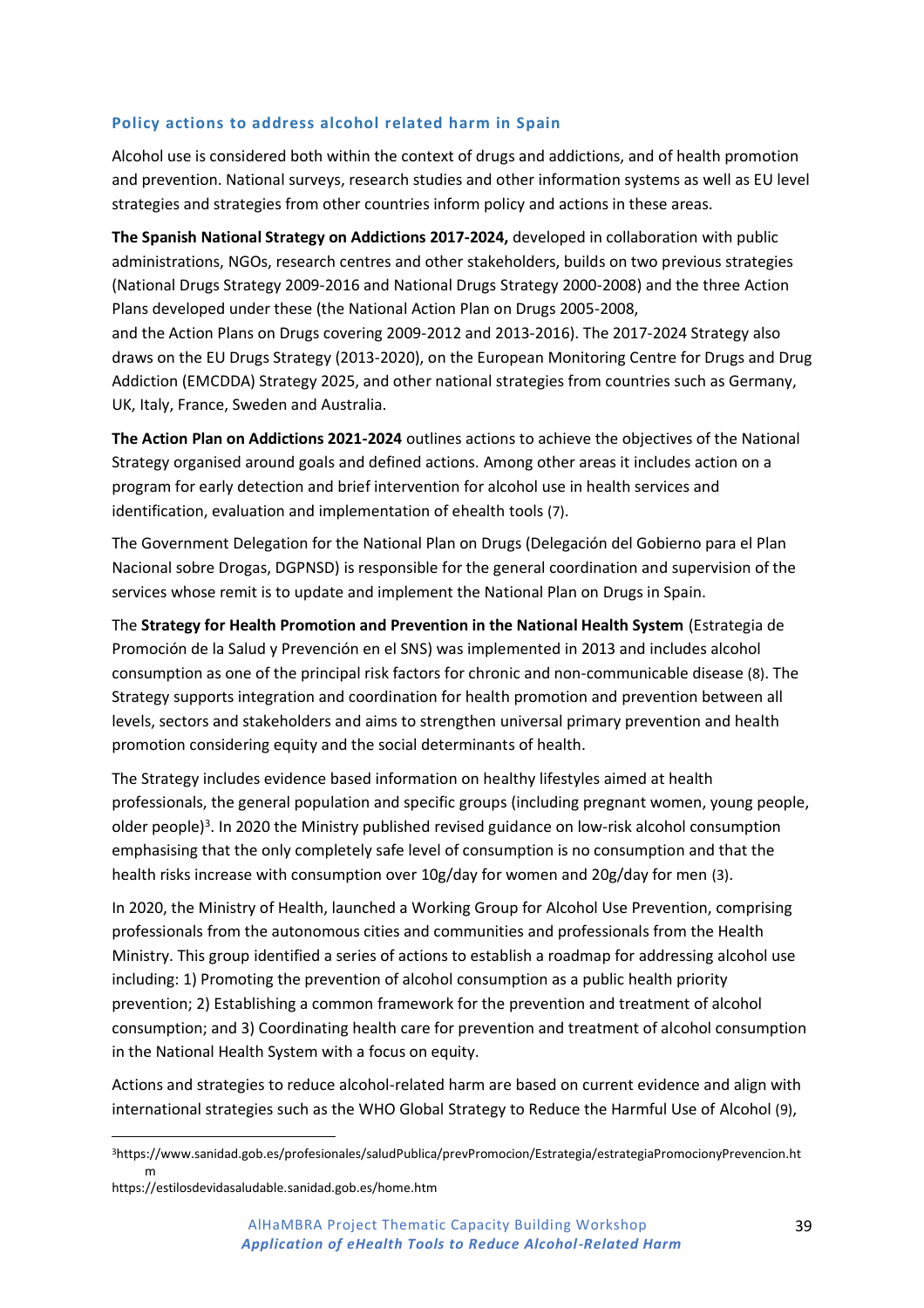the WHO SAFER Initiative (10), Objective 3.5 of the UN Sustainable Development Goals, and national strategies, along with local and regional plans.

## **Digital health strategies**

#### *The Digital Health Strategy of the National Health System*

The Digital Health Strategy of the National Health System (2021) aims to contribute to the health of the population and strengthen the public health system by taking advantage of the potential of digital technologies. The strategy provides a framework for the development of initiatives and actions by the various health administrations which supports the National Health System to undergo a coordinated digital transformation (11).

#### *eHealth within the National Drug Plan*

Within the National Drug Plan, eHealth tools are considered in Action Area 1: Integrated and Multidisciplinary Care. The Plan proposes the use of eHealth tools to achieve the following objectives: To identify users and problem users who don't access treatment, especially cannabis users and; To improve adherence to treatment. The objectives are to be achieved by:

- Reviewing the eHealth tools available in addictions
- Designing eHealth tools
- Disseminating and implementing eHealth tools.

In recent years the number of actions funded and the amount of funding for eHealth initiatives by the National Drug Plan has been progressively increasing with both the number of eHealth programs and the amount of funding doubling between 2017 and 2020 (12).

#### *National and regional online and digital actions to address alcohol consumption*

A number of online and digital initiatives at the national and regional level have been implemented in Spain. These include resources and support for health professionals to integrate screening for and addressing alcohol use in their daily practice, and for the general population to provide information about the risks of alcohol use, including for specific populations such as pregnant women and where to access help to reduce drinking.

#### **Mójate con el alcohol**

# [https://www.sanidad.gob.es/gl/profesionales/saludPublica/prevPromocion/Prevencion/alcohol/moj](https://www.sanidad.gob.es/gl/profesionales/saludPublica/prevPromocion/Prevencion/alcohol/mojateAlcohol.htm) [ateAlcohol.htm](https://www.sanidad.gob.es/gl/profesionales/saludPublica/prevPromocion/Prevencion/alcohol/mojateAlcohol.htm)

*Mójate con el alcohol* is an online training resource directed at health professionals to support them in integrating screening for risky alcohol use and brief interventions into their daily practice. It is a collaboration between The Spanish Society for Community and Family Medicine and the Spanish Ministry of Health. Over 3500 health professionals have been trained.

#### **Beveu Menys (Drink Less) – Catalonia**

#### <http://beveumenys.cat/index.aspx>

For primary health care professionals Beveu Menys targets primary health care professionals and the general population, especially this at risk of harmful alcohol use. It offers training and support to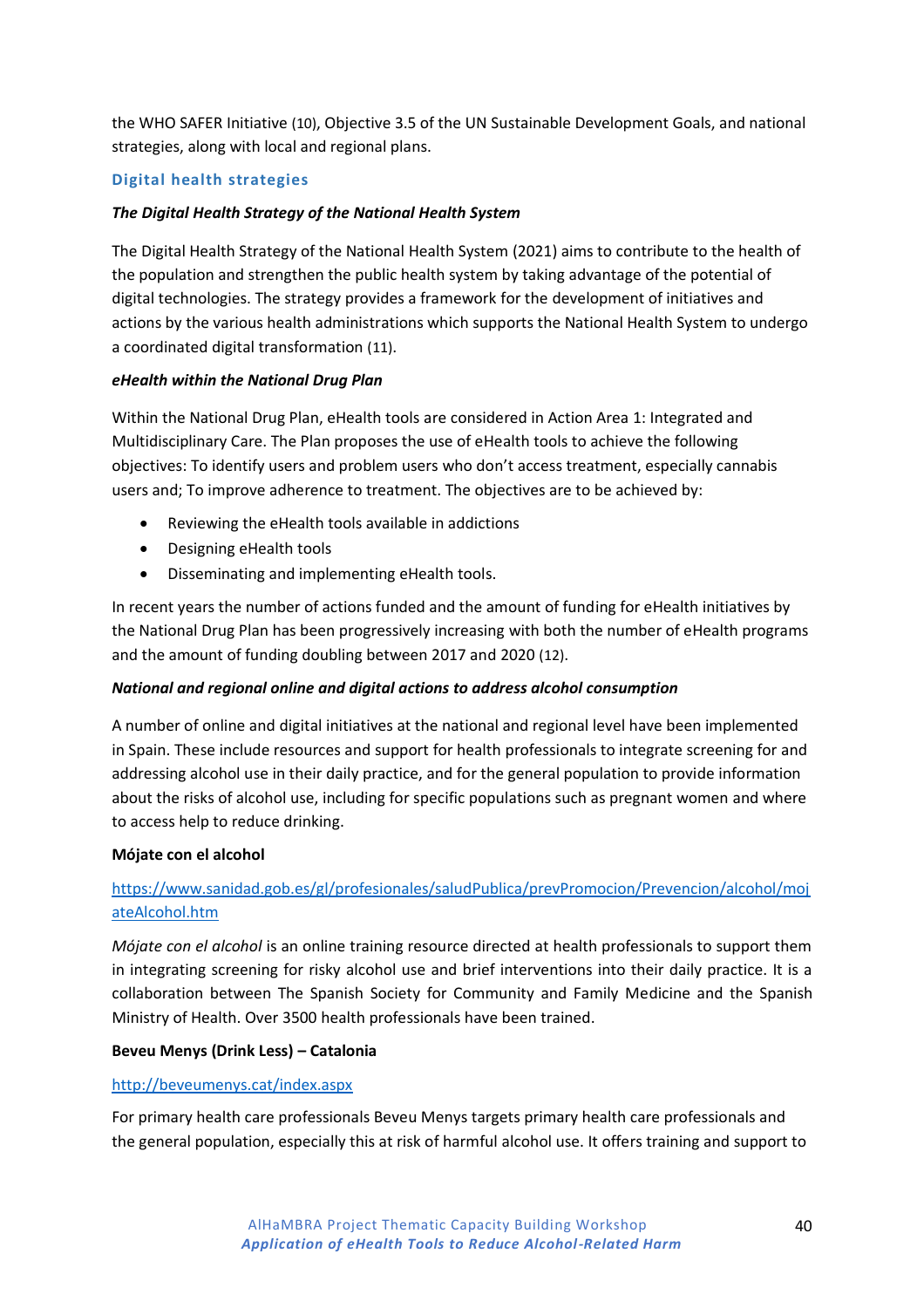health care professionals for managing alcohol use and resources and information for the general population about alcohol use and where to get help and support.

#### **Estilos de vida saludable (Healthy lifestyles) web site, Ministry of Health**

#### <https://estilosdevidasaludable.sanidad.gob.es/consumo/home.htm>

The Estilos de vida saludable web site provides information to consumers on leading a healthy lifestyle. It brings together information on physical activity, smoking, healthy eating, safety and accidents, emotional wellbeing and alcohol use. The site includes information on unit sizes, low-risk consumption and tools for consumers to assess their own alcohol use and personalised advice for reducing alcoholrelated risks. Two online tools allow users to access information advice about their drinking:

*¿Cuánto bebo? (How much do I drink?)* Is a questionnaire to help users to calculate how much they drink. https://encuestas.msssi.gob.es/limesurvey/index.php/481849?lang=es

*¿Tengo que preocuparme? (Should I worry?)* Is a questionnaire to help users identify their drinking pattern and offers personalised advice for reducing associated risks. https://encuestas.msssi.gob.es/limesurvey/index.php/768276?lang=es

#### **European collaboration**

Within alcohol use and digital/eHealth Spanish health and research organisations have collaborated in a number of European actions, particularly in screening and brief interventions. For example:

**The Joint Action on Reducing Alcohol Related Harm** (RARHA [https://rarha-good-practice.eu/\)](https://rarha-good-practice.eu/) 2014- 2016 was funded by the European Union under the second EU Health Programme and was aimed at supporting Member States to take forward work on common priorities in line with the EU Alcohol Strategy and to strengthen Member States' capacity to address and reduce the alcohol related harm.

**Committee on National Alcohol Policy and Action** (CNAPA [https://ec.europa.eu/health/alcohol/overview\\_en#committee-on-national-alcohol-policy-and](https://ec.europa.eu/health/alcohol/overview_en#committee-on-national-alcohol-policy-and-action-cnapa)[action-cnapa\)](https://ec.europa.eu/health/alcohol/overview_en#committee-on-national-alcohol-policy-and-action-cnapa) under the EC (closed July 2021), was composed of national delegates and played a major

role in facilitating cooperation and coordination between EU countries, and contributing to policy development. Its main objectives was sharing best practices and seeking convergence of national alcohol policies within the EU.

**The ODHIN Project** [\(https://www.odhinproject.eu/\)](https://www.odhinproject.eu/) focused on the implementation of identification and brief intervention (IBI) programmes for hazardous and harmful alcohol consumption in primary health care (13).

**The EFAR study**, a randomised trial in Catalonia compared facilitated access by primary healthcare professionals to a web based brief intervention to standard face-to-face brief interventions (14, 15).

#### **The DEEP SEAS, FAR SEAS and AlHaMBRA Projects** [\(https://www.deep-seas.eu/,](https://www.deep-seas.eu/) [https://far-seas.eu/\)](https://far-seas.eu/)

These three EC funded projects aim to build capacity in EU Member States for policy response and action in relation to alcohol related harm. They included a series of intersectoral workshops around a range of alcohol-related areas including advertising and marketing, taxation and pricing policy, cancer, fetal alcohol spectrum disorders, digital approaches (this workshop), and labelling; as well as research reviews, pilot projects and guideline development.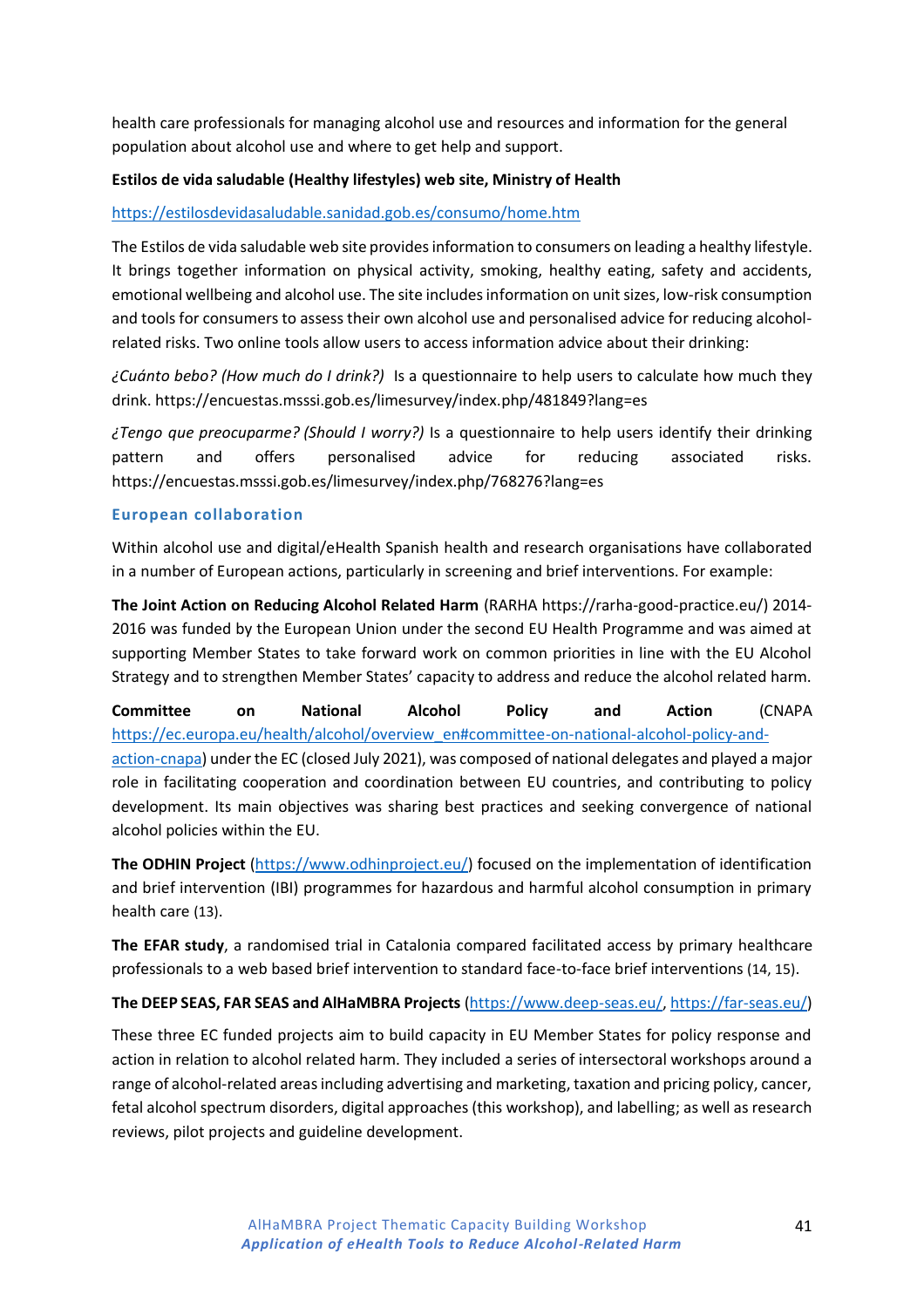#### **References**

- 1. Observatorio Español de las Drogas y las Adicciones. Informe 2021. Alcohol, tabaco y drogas ilegales en España. Madrid: Ministerio de Sanidad, Delegación del Gobierno para el Plan Nacional sobre Drogas; 2021.
- 2. Observatorio Español de las Drogas y las Adicciones. Monografía alcohol 2021. Madrid: Ministerio de Sanidad. Delegación del Gobierno para el Plan Nacional sobre Drogas; 2021.
- 3. Spanish Ministry of Health. Low Risk Alcohol Consumption Thresholds Update on the risks related to alcohol consumption levels, consumption patterns, and type of alcoholic drink. Madrid, Spain: Spanish Ministry of Health; 2020.
- 4. Observatorio Español de las Drogas y las Adicciones. ESTUDES 2021 Encuesta Sobre Uso de Drogas en Enseñanzas Secundarias en España, 1994-2021. Madrid: Ministerio de Sanidad; 2021.
- 5. Ministerio de Sanidad. Líneas de actuación en el ámbito de la prevención del consumo de alcohol. Madrid: Gobierno de España; 2021 Available from: https://www.sanidad.gob.es/profesionales/saludPublica/prevPromocion/Prevencion/alcohol/docs/L ineasactuacion\_PrevencionConsumoAlcohol.pdf.
- 6. Donat M, Sordo L, Belza MJ, Barrio G. Mortalidad atribuible al alcohol en España 2001-2017 metodología y resultados. Spanish Observatory on Drugs and Addictions: Spanish Observatory on Drugs and Addictions; 2020 Available from: https://pnsd.sanidad.gob.es/profesionales/publicaciones/catalogo/catalogoPNSD/publicaciones/pdf /2020\_Mortalidad\_atribuible\_al\_alcohol\_en\_Espana\_2001-2017.pdf
- 7. Ministerio de Sanidad. Plan de Acción sobre Adicciones. Delegacion del Gobierno para el Plan Nacional sobre Drogas; 2022. Available from: [https://pnsd.sanidad.gob.es/](https://webmail.clinic.cat/owa/redir.aspx?C=qHWF-BtXncDjeQQ8HbRZJjhosjI87clE-aMW2kXl0l0YEBNHyu_ZCA..&URL=https%3a%2f%2feu-central-1.protection.sophos.com%3fd%3dsanidad.gob.es%26u%3daHR0cHM6Ly9wbnNkLnNhbmlkYWQuZ29iLmVzLw%3d%3d%26i%3dNWZkYjRiODc3M2ZiN2EwZGZmZjA2NzE0%26t%3dZnNQeGJJTy9SZEplQ0czK2pZWGF0WndZWXlyckMrNFJIalFTakJ5Q1Uzdz0%3d%26h%3d5568ddf29c684ae297964eff05251093)
- 8. Ministerio de Sanidad Servicios Sociales e Igualdad. Estrategia de promoción de la salud y prevención en el SNS. Madrid; 2014 Available from: https://www.sanidad.gob.es/profesionales/saludPublica/prevPromocion/Estrategia/estrategiaProm ocionyPrevencion.htm
- 9. WHO. Global Strategy to Reduce the Harmful Use of Alcohol. 2010 Available from: https://www.who.int/publications/i/item/9789241599931.
- 10. WHO. The SAFER Initiative to reduce alcohol related harm. World Health Organization; 2018 Available from: https://www.who.int/initiatives/SAFER.
- 11. Secretaría General de Salud Digital. Estrategia de Salud Digital. Gobierno de España; 2021 Available from: https://www.sanidad.gob.es/ciudadanos/pdf/Estrategia\_de\_Salud\_Digital\_del\_SNS.pdf.
- 12. Plan Nacional sobre Drogas. Las herramientas e-salud en la perspectiva del Plan Nacional sobre Drogas. 2021 Available from: https://pnsd.sanidad.gob.es/noticiasEventos/actualidad/2021\_Actualidadnoticias/pdf/20210816\_D GPNSD\_(2021)Herramientas\_e-salud.pdf.pdf.
- 13. Bendtsen P, Müssener U, Karlsson N, López-Pelayo H, Palacio-Vieira J, Colom J, et al. Implementing referral to an electronic alcohol brief advice website in primary healthcare: results from the ODHIN implementation trial. BMJ Open. 2016;6(6):e010271.
- 14. López-Pelayo H, Caballeria E, Díaz E, Sánchez A, Segura L, Colom J, et al. Digital brief interventions for risky drinkers are not the panacea: A pilot study exploring barriers for its implementation according to professionals' perceptions. Health Informatics J. 2020;26(2):925-33.
- 15. Caballeria E, López-Pelayo H, Segura L, Wallace P, Oliveras C, Díaz E, et al. A randomized controlled non-inferiority trial of primary care-based facilitated access to an alcohol reduction website (EFAR Spain). Internet Interv. 2021;26:100446.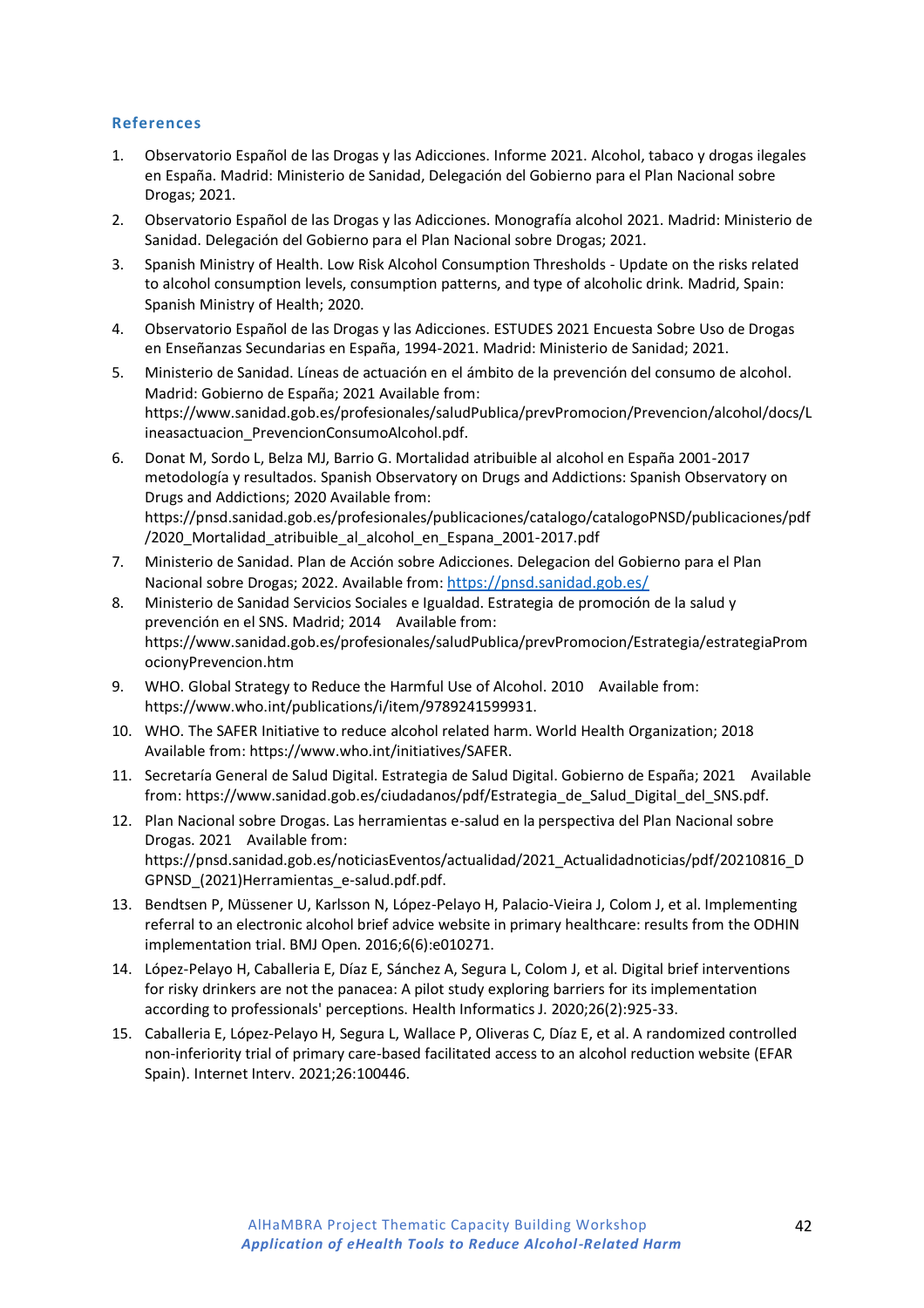#### <span id="page-42-0"></span>**Annex 2. Peer-Review Report on first draft**

# **AlHaMBRA Project - Background Document to the Thematic Workshop** *Application of eHealth Tools to Reduce Alcohol-Related Harm*

*The comments contained in this reviewer report have been considered and addressed in this version of the briefing document. The report will be finalised following the workshop to include learnings from the workshop outcomes.*

This report is intended to compliment the information provided in the briefing documents and executive summary which have the aim of giving relevant background information to the participants of the AlHaMBRA workshop - *Application of eHealth Tools to Reduce Alcohol-Related Harm.*

The workshop objective is to facilitate clear communication and exchange of perspectives and priorities, and to establish sustainable connections which can endure after the events to enhance and promote health in all policy initiatives. To achieve this, participants need a grounding in the topic which enables them to join in discussions and address the most relevant overlapping cross-sectoral concerns.

**Reviewer:** Professor Emeritus Paul Wallace, Clinical Director Digital, Health Innovation Network; Academic Lead, DigitalHealth.London Generator; Professor Emeritus Primary Care, UCL

**Title of background document:** Application of eHealth Tools to Reduce Alcohol-Related Harm

#### **Short biography – Position, institution and background in the field:**

Professor Paul Wallace is an academic general practitioner of international stranding. He is Professor Emeritus of Primary Care at UCL, Clinical Director Digital at the Health Innovation Network, London UK, and former Director, NIHR Primary Care Research Network. Paul is internationally renowned for his pioneering research on screening and brief interventions for alcohol in general practice and on digital health evidence generation. He is past President of the European General Practice Research Network and co-founder of the European Society of General Practice/Family Medicine. He was Chief Medical Advisor to the alcohol awareness charity, Drinkaware between 2009 and 2016. He is a Fellow of the Royal College of General Practitioners and the Faculty of Public Health Medicine at the Royal College of Physicians and in 2013 he was awarded the RCGP President's Medal.

His early work concentrated on research into screening and brief interventions for excessive alcohol consumption. His first multi-centre trial involving the UK MRC General Practice Research Framework reported in 1988. Subsequently, working with Elizabeth Murray, Stuart Linke, Jim McCambridge and others, he went on to explore the potential to apply internet-based digital technologies to deliver interventions to people with alcohol problems. This work led to the development of the Down Your Drink website [www.DownYourDrink.org.uk](http://www.downyourdrink.org.uk/) and subsequently to a large scale on-line randomised controlled trial of which he was the chief investigator. Paul's most recent work has concentrated on the potential for digitally mediated alcohol interventions to be used in primary care settings and he has led an international programme of research into the effectiveness of GP facilitation of digitally mediated screening and brief interventions for alcohol problems.